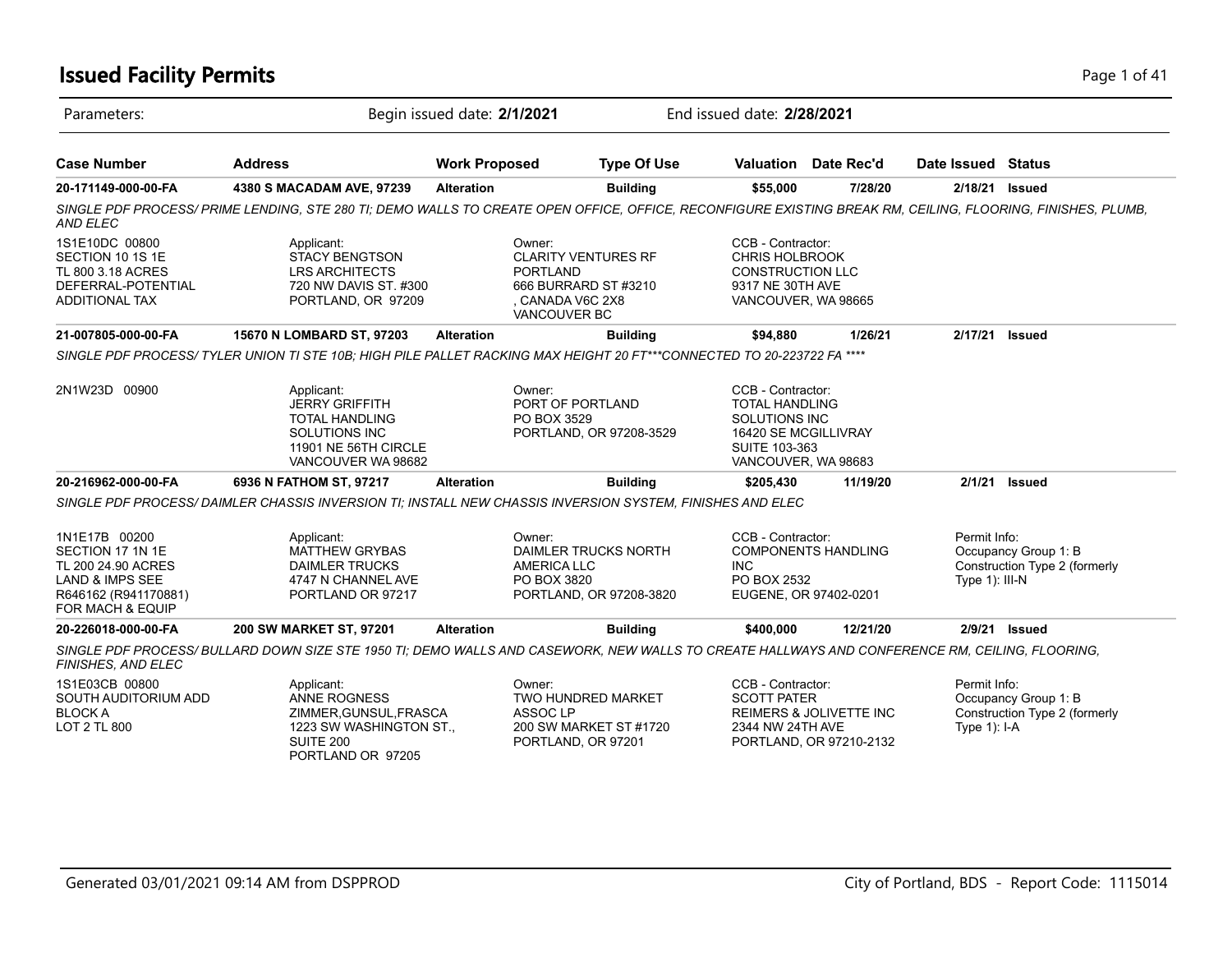## **Issued Facility Permits** Page 2 of 41

| <b>Case Number</b>                                                | <b>Address</b>                                                                                                         | <b>Work Proposed</b> | <b>Type Of Use</b>                                                                                                                                   | Valuation | Date Rec'd | Date Issued Status              |                                                       |
|-------------------------------------------------------------------|------------------------------------------------------------------------------------------------------------------------|----------------------|------------------------------------------------------------------------------------------------------------------------------------------------------|-----------|------------|---------------------------------|-------------------------------------------------------|
| 19-245303-REV-01-FA                                               | 1125 SW TAYLOR ST, 97205                                                                                               | <b>Alteration</b>    | <b>Building</b>                                                                                                                                      | \$1,500   | 11/30/20   | 2/11/21                         | <b>Issued</b>                                         |
|                                                                   |                                                                                                                        |                      | SINGLE PDF PROCESS/TAYLOR STREET KITCHEN STE 120 TI; VALUE ADDED REVISION TO ADD EMPLOYEE RESTROOM AND ADJUSTMENTS TO LIGHTING LAYOUT                |           |            |                                 |                                                       |
| 1S1E04AA 00400                                                    | Applicant:<br><b>MELYNDA RETALLACK</b><br>INK BUILT ARCHITECTURE<br>2808 NE MLK JR BLVD, STE<br>G<br>PORTLAND OR 97212 |                      | Owner:<br><b>EASTERN WESTERN</b><br><b>CORPORATION</b><br>PO BOX 3228<br>PORTLAND, OR 97208-3228                                                     |           |            |                                 |                                                       |
| 21-010901-000-00-FA                                               | 3286 SW RESEARCH DR - Unit<br>AUD. 97239                                                                               | <b>Alteration</b>    | <b>Building</b>                                                                                                                                      | \$40,500  | 2/3/21     | 2/10/21                         | <b>Under Inspection</b>                               |
| AND ELEC                                                          |                                                                                                                        |                      | SINGLE PDF PROCESS/OHSU AUDITORIUM 2ND FLR TI; MINOR DEMO, REMODEL CONFERENCE RMS, NEW SOFFIT TO COVER EXPOSED DUCTWORK, CEILING, FLOORING, FINISHES |           |            |                                 |                                                       |
| 1S1E09 00600                                                      | Applicant:<br><b>JOSEPH NGUYEN</b><br><b>OHSU</b><br>3181 SW SAM JACKSON RD<br>PORTLAND, OR 97239                      |                      | Owner:<br>OREGON STATE OF<br>(MEDICAL DEPT<br>3181 SW SAM JACKSON<br>PARK RD<br>PORTLAND, OR 97239                                                   |           |            | Permit Info:<br>Type $1$ : II-B | Occupancy Group 1: B<br>Construction Type 2 (formerly |
| 20-139360-DFS-02-FA                                               | 7200 NE 11TH AVE, 97211                                                                                                | <b>Alteration</b>    | <b>Building</b>                                                                                                                                      | \$27,000  | 1/22/21    | 2/3/21                          | <b>Issued</b>                                         |
|                                                                   | SINGLE PDF PROCESS/WOODLAWN ES REROOF TI: DFS FOR INSTALLATION OF ROOF LADDERS                                         |                      |                                                                                                                                                      |           |            |                                 |                                                       |
| 1N1E14BA 06100<br><b>SCOFFINS ADD</b><br>BLOCK 2&5&6 TL 6100      | Applicant:<br>NICHOLAS SUKKAU<br>PORTLAND PUBLIC<br><b>SCHOOLS</b><br>501 N DIXON ST<br>PORTLAND OR 97227              |                      | Owner:<br><b>SCHOOL DISTRICT NO 1</b><br>PO BOX 3107<br>PORTLAND, OR 97208-3107                                                                      |           |            |                                 |                                                       |
| 19-266977-DFS-03-FA                                               | 1445 NW 26TH AVE, 97210                                                                                                | <b>Alteration</b>    | <b>Building</b>                                                                                                                                      | \$1,200   | 2/11/21    | 2/17/21 Final                   |                                                       |
|                                                                   | SINGLE PDF PROCESS/ CHAPMAN ES REROOF TI; DFS FOR EQUIPMENT ANCHORAGE                                                  |                      |                                                                                                                                                      |           |            |                                 |                                                       |
| 1N1E32AA 00300<br><b>GOLDSMITHS ADD</b><br>INC PT VAC ST BLOCK 24 | Applicant:<br><b>AMANDA MORRIS</b><br>2KG CONTRACTORS<br>4917 NE 185TH DR<br>PORTLAND OR 97230                         |                      | Owner:<br><b>SCHOOL DISTRICT NO 1</b><br>PO BOX 3107<br>PORTLAND, OR 97208-3107                                                                      |           |            | Permit Info:                    | Occupancy Group 1: E_School                           |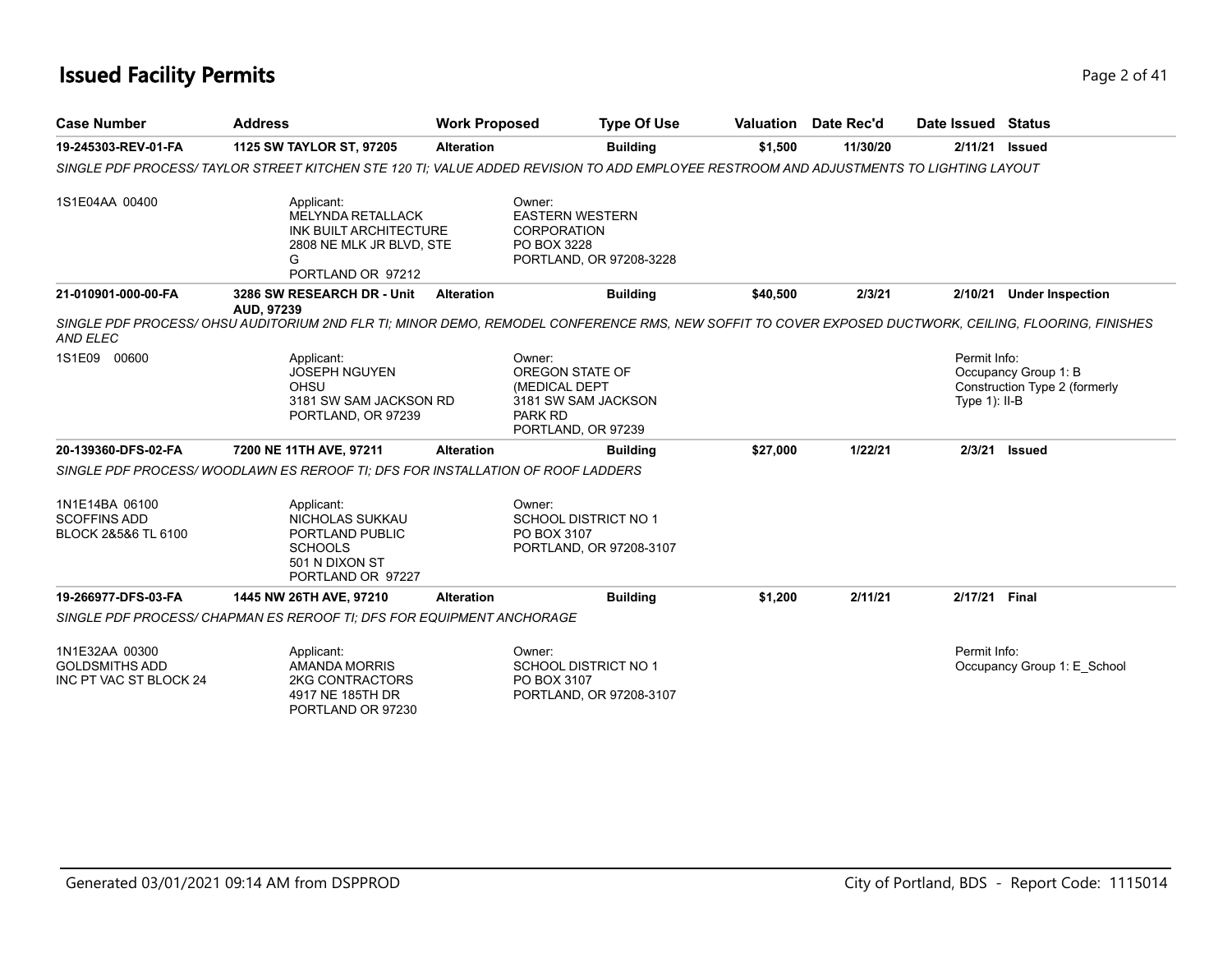## **Issued Facility Permits** Page 1 of 41

| <b>Case Number</b>                                                                                                     | <b>Address</b>                                                                                                                                                                                                                                                    | <b>Work Proposed</b> |                                                                                                                 | <b>Type Of Use</b> | Valuation                                                                | Date Rec'd                                              | Date Issued Status                           |                                                        |
|------------------------------------------------------------------------------------------------------------------------|-------------------------------------------------------------------------------------------------------------------------------------------------------------------------------------------------------------------------------------------------------------------|----------------------|-----------------------------------------------------------------------------------------------------------------|--------------------|--------------------------------------------------------------------------|---------------------------------------------------------|----------------------------------------------|--------------------------------------------------------|
| 21-012899-000-00-FA                                                                                                    | 8572 NE ALDERWOOD RD,<br>97220                                                                                                                                                                                                                                    | <b>Alteration</b>    |                                                                                                                 | <b>Building</b>    | \$75,000                                                                 | 2/9/21                                                  | 2/17/21                                      | <b>Issued</b>                                          |
|                                                                                                                        | SINGLE PDF PROCESS/ CANSOURCE BLDG C TI: NEW WALLS TO CREATE PRIVATE OFFICE. CONVERT WAREHOUSE TO LUNCH RM. CEILING. FLOORING. FINISHES. PLUMB AND ELEC                                                                                                           |                      |                                                                                                                 |                    |                                                                          |                                                         |                                              |                                                        |
| 1N2E16B 02000                                                                                                          | Applicant:<br>SABINE OHALLORAN<br>MILDREN DESIGN GROUP<br>4875 SE GRIFFITH DR STE<br>300<br>BEAVERTON OR 97005                                                                                                                                                    |                      |                                                                                                                 |                    | CCB - Contractor:<br>P.O. BOX 69<br>CANBY, OR 97013                      | DENALI CONSTRUCTION INC                                 |                                              |                                                        |
| 19-115678-DFS-04-FA                                                                                                    | 3303 SW BOND AVE, 97201                                                                                                                                                                                                                                           | <b>Alteration</b>    |                                                                                                                 | <b>Building</b>    | \$15,000                                                                 | 12/30/20                                                | 2/17/21 Issued                               |                                                        |
|                                                                                                                        | SINGLE PDF PROCESS/OHSU CENTER FOR HEALTH & HEALING 3RD FLR TI; DFS FOR PLUMBING SEISMIC ANCHORAGE                                                                                                                                                                |                      |                                                                                                                 |                    |                                                                          |                                                         |                                              |                                                        |
| 1S1E10AC 00500                                                                                                         | Applicant:<br><b>RYAN HILL</b><br>HOFFMAN CONSTRUCTION<br>805 SW BROADWAY, STE<br>2100<br>PORTLAND, OR 97205                                                                                                                                                      |                      |                                                                                                                 |                    |                                                                          |                                                         | Permit Info:<br>2 Hospital<br>Type $1$ : I-A | Occupancy Group 1: I-<br>Construction Type 2 (formerly |
| 20-220338-REV-01-FA                                                                                                    | 2121 NW RALEIGH ST, 97209                                                                                                                                                                                                                                         | <b>Alteration</b>    |                                                                                                                 | <b>Building</b>    | \$0                                                                      | 2/9/21                                                  | 2/17/21 Issued                               |                                                        |
| 1N1E28CD 90004<br>UNIT A1                                                                                              | Applicant:<br><b>NATHAN ARNOLD</b><br><b>FASTER PERMITS</b><br>2000 SW 1ST AVE SUITE 420<br>PORTLAND OR 97201                                                                                                                                                     |                      | Owner:<br><b>XPO PROPERTIES INC</b><br>PO BOX 4138<br>PORTLAND, OR 97208-4138                                   |                    |                                                                          |                                                         |                                              |                                                        |
| 21-006459-000-00-FA                                                                                                    | 5228 NE HOYT ST, 97213                                                                                                                                                                                                                                            | <b>Alteration</b>    |                                                                                                                 | <b>Building</b>    | \$149,185                                                                | 1/22/21                                                 | 2/10/21 Issued                               |                                                        |
|                                                                                                                        | SINGLE PDF PROCESS/ PROVIDENCE BLDG B WATER DAMAGE REMEDIATION 1ST FLR; DEMO WALLS, NEW WALLS TO CREATE HOUSEKEEPING RM W/ SHOWER, BATHRM, REPAIR<br>WATER DAMAGE & REMODEL STORAGE RM, GROUP RMS, BATHRMS, STAFF RM, CEILING, FLOORING, FINISHES, PLUMB AND ELEC |                      |                                                                                                                 |                    |                                                                          |                                                         |                                              |                                                        |
| 1N2E31AC 06200<br><b>CENTER ADD ANX</b><br>BLOCK <sub>2</sub><br>LOT <sub>2</sub>                                      | Applicant:<br>AMANDA BOTWAY<br><b>PROVIDENCE</b><br>4400 NE HALSEY, BLDG 2,<br><b>STE 190</b><br>PORTLAND, OR 97213                                                                                                                                               |                      | Owner:<br>PROVIDENCE HEALTH &<br>SERVICES-OREGON<br>4400 NE HALSEY ST BLDG 2<br>#190<br>PORTLAND, OR 97213-1545 |                    | CCB - Contractor:<br><b>LLC</b><br>550 SW 12TH AVE<br>PORTLAND, OR 97205 | LEASE CRUTCHER LEWIS                                    |                                              |                                                        |
| 21-006684-000-00-FA                                                                                                    | 555 SE M L KING BLVD, 97214                                                                                                                                                                                                                                       | <b>Alteration</b>    |                                                                                                                 | <b>Building</b>    | \$180,952                                                                | 1/22/21                                                 | 2/17/21 Issued                               |                                                        |
|                                                                                                                        | SINGLE PDF PROCESS/ LANDLORD WK, STE 505 TI; NEW WALLS TO CREATE OPEN OFFICE, KITCHEN, CONFERENCE RM, ENTRY, CEILING, FLOORING, FINISHES, PLUMB, AND ELEC -<br>FUTURE PERMIT FOR NEW TENANT MAY BE REQUIRED                                                       |                      |                                                                                                                 |                    |                                                                          |                                                         |                                              |                                                        |
| 1S1E03AA 00200<br><b>EAST PORTLAND</b><br>BLOCK 82<br>E 10' OF LOT 1&2<br>LOT 5 EXC PT IN STS, LOT<br>6-8 EXC PT IN ST | Applicant:<br><b>TYLER NISHITANI</b><br><b>HACKER ARCHITECTS</b><br>555 SE MARTIN LUTHER<br>KING JR BLVD STE 501<br>PORTLAND, OR 97214                                                                                                                            |                      | Owner:<br>PMC BUILDING LLC<br>75 SE YAMHILL ST #201<br>PORTLAND, OR 97214                                       |                    | CCB - Contractor:<br>45 82ND DR STE 53 B                                 | <b>BNK CONSTRUCTION INC</b><br>GLADSTONE, OR 97027-2562 |                                              |                                                        |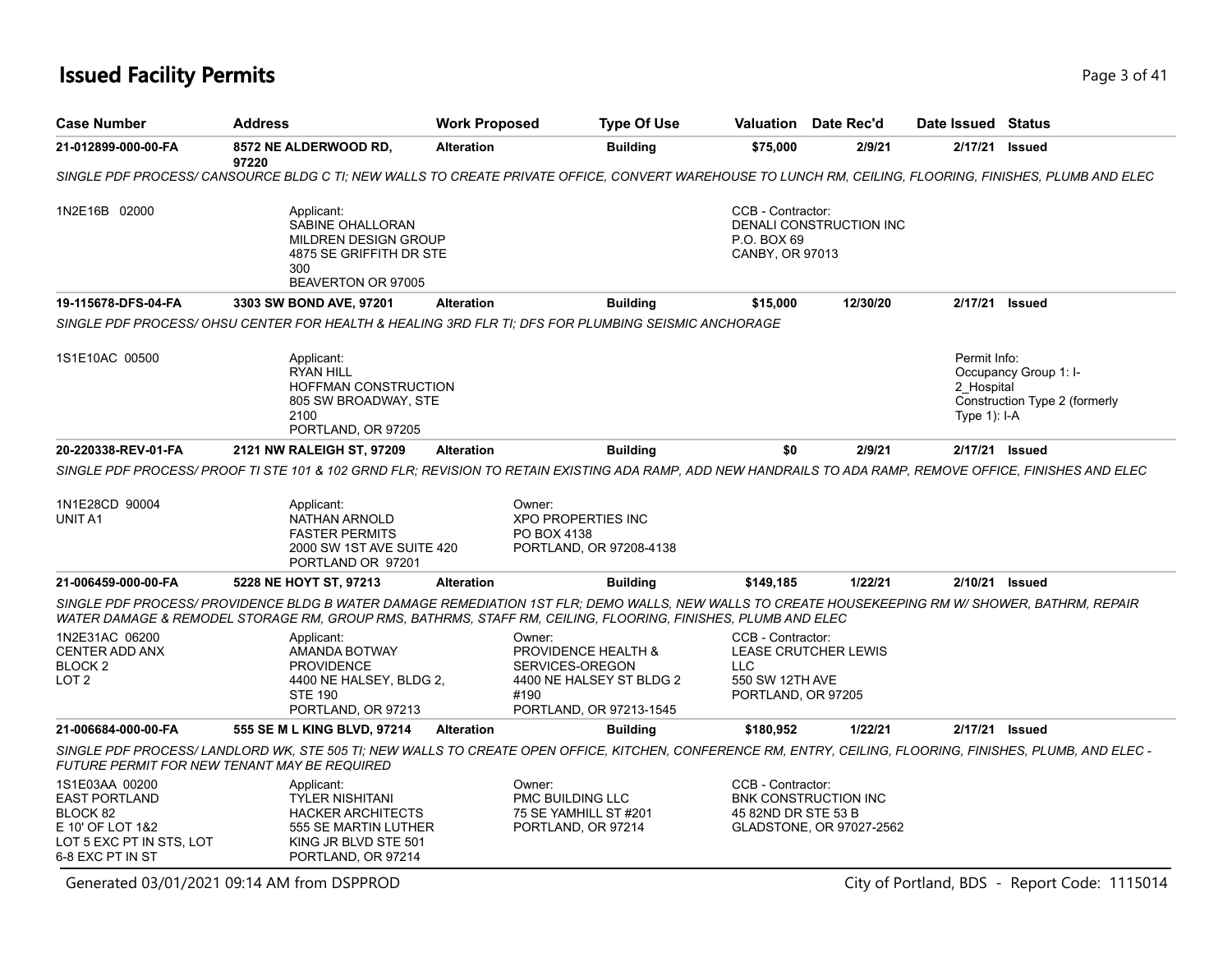## **Issued Facility Permits** Page 4 of 41

| <b>Case Number</b>                                                                       | <b>Address</b>                                                                                                                                                                                               | <b>Work Proposed</b> |                                                                                     | <b>Type Of Use</b>                                 |                                                                                                                                   | Valuation Date Rec'd    | Date Issued Status             |                                                       |
|------------------------------------------------------------------------------------------|--------------------------------------------------------------------------------------------------------------------------------------------------------------------------------------------------------------|----------------------|-------------------------------------------------------------------------------------|----------------------------------------------------|-----------------------------------------------------------------------------------------------------------------------------------|-------------------------|--------------------------------|-------------------------------------------------------|
| 21-007229-000-00-FA                                                                      | 1111 NE 102ND AVE, 97220                                                                                                                                                                                     | <b>Alteration</b>    |                                                                                     | <b>Building</b>                                    | \$40,000                                                                                                                          | 1/25/21                 | 2/2/21                         | <b>Issued</b>                                         |
|                                                                                          | SINGLE PDF PROCESS/ GATEWAY FRED MEYER WEST ENTRY CLOSURE AND CHECKSTAND TI; DEMO WALLS AND FIXTURES, NEW WALLS TO CREATE STORAGE, RELOCATE<br>EXISTING SELF CHECKOUT, CEILING, FLOORING, FINISHES, AND ELEC |                      |                                                                                     |                                                    |                                                                                                                                   |                         |                                |                                                       |
| 1N2E33AA 00800<br>PARTITION PLAT 1992-124<br>LOT <sub>3</sub>                            | Applicant:<br><b>RANDY TROUT</b><br>ARCHITROUT DESIGN &<br><b>ARCHITECTURE</b><br>12558 SW AUTUMNVIEW ST<br>TIGARD OR 97224                                                                                  |                      | Owner:<br><b>DUANE CO</b><br>1014 VINE ST 7TH FLR<br>CINCINNATI, OH 45202           |                                                    | CCB - Contractor:<br><b>KEITH PAREDEZ</b><br><b>GREEN WAY</b><br><b>CONSTRUCTION LLC</b><br><b>STE 205</b><br>HILLSBORO, OR 97124 | 8295 NE EVERGREEN PKWY  |                                |                                                       |
| 21-012938-000-00-FA                                                                      | 3303 N MISSISSIPPI AVE, 97227 Alteration                                                                                                                                                                     |                      |                                                                                     | <b>Building</b>                                    | \$200,000                                                                                                                         | 2/9/21                  |                                | 2/17/21 Under Inspection                              |
| <b>ELEC</b>                                                                              | SINGLE PDF PROCESS/ BRANDLIVE STE 300 TI; DEMO WALLS, NEW WALLS TO CREATE STORAGE RM, CONFERENCE RM, OPEN OFFICE AREA, CEILING, FLOORING, FINISHES AND                                                       |                      |                                                                                     |                                                    |                                                                                                                                   |                         |                                |                                                       |
| 1N1E27BA 04500<br><b>COOKS ADD</b><br>BLOCK 12<br>LOT 1 EXC PT IN ST<br>LOT <sub>2</sub> | Applicant:<br><b>JULIE PIERCE</b><br><b>TIETON BUILT</b><br>14300 NE 20TH AVE STE 204<br>VANCOUVER, WA 98686                                                                                                 |                      | Owner:<br>SOUTHERN MISS LLC<br>1970 NW 18TH AVE #7<br>PORTLAND, OR 97209            |                                                    | CCB - Contractor:<br><b>TIETON HOMES LLC</b><br>VANCOUVER, WA 98686                                                               | 13023 NE HWY 99 PMB 274 |                                |                                                       |
| 21-003146-000-00-FA                                                                      | <b>1900 SW 4TH AVE - UNIT 2.</b><br>97201                                                                                                                                                                    | <b>Alteration</b>    |                                                                                     | <b>Building</b>                                    | \$31,428                                                                                                                          | 1/12/21                 |                                | 2/3/21 Issued                                         |
|                                                                                          | SINGLE PDF PROCESS/PSU FAB. STE 210 TI: REMOVE WORKSTATIONS TO CREATE OFFICE, CEILING, FLOORING, FINISHES, AND ELEC                                                                                          |                      |                                                                                     |                                                    |                                                                                                                                   |                         |                                |                                                       |
| 1S1E03CB 90001<br><b>URBAN CENTER</b><br>CONDOMINIUM<br>LOT <sub>2</sub>                 | Applicant:<br><b>SUSAN GUST</b><br>617 SW MONTGOMERY ST,<br>STE #302<br>PORTLAND, OR 97201                                                                                                                   |                      | Owner:<br><b>OREGON STATE HIGHER</b><br><b>PSU</b><br>PO BOX 751 CPO                | EDUCATION ON BEHALF OF<br>PORTLAND, OR 97207-0751  |                                                                                                                                   |                         | Permit Info:<br>Type $1$ : I-A | Occupancy Group 1: B<br>Construction Type 2 (formerly |
| 21-003810-000-00-FA                                                                      | 3500 N INTERSTATE AVE, 97227 Alteration                                                                                                                                                                      |                      |                                                                                     | <b>Building</b>                                    | \$85,168                                                                                                                          | 1/14/21                 |                                | 2/1/21 <b>Issued</b>                                  |
|                                                                                          | F29/KAISER R&F EQUIP REPLACEMENT 1ST FLR: REMODEL FLUORO RM 5, NEW EQUIPMENT, CEILING, FLOORING, FINISHES AND ELEC                                                                                           |                      |                                                                                     |                                                    |                                                                                                                                   |                         |                                |                                                       |
| 1N1E22CC 12100                                                                           | Applicant:<br><b>BREEZE GRIFFIN</b><br>ANDERSON DABROWSKI<br>ARCHITECTS, LLC<br>1430 SE 3RD AVE, STE 200<br>PORTLAND, OR 97214                                                                               |                      | Owner:<br>KAISER FOUNDATION<br><b>HEALTH PLAN OF THE</b><br><b>NORTHWEST</b><br>100 | 500 NE MULTNOMAH ST STE<br>PORTLAND, OR 97232-2031 | CCB - Contractor:<br><b>BALFOUR BEATTY</b><br><b>CONSTRUCTION LLC</b><br>205 W DEWEY ST<br>GOLDSBORO, NC 27530                    |                         | Permit Info:<br>Type $1$ : I-A | Occupancy Group 1: B<br>Construction Type 2 (formerly |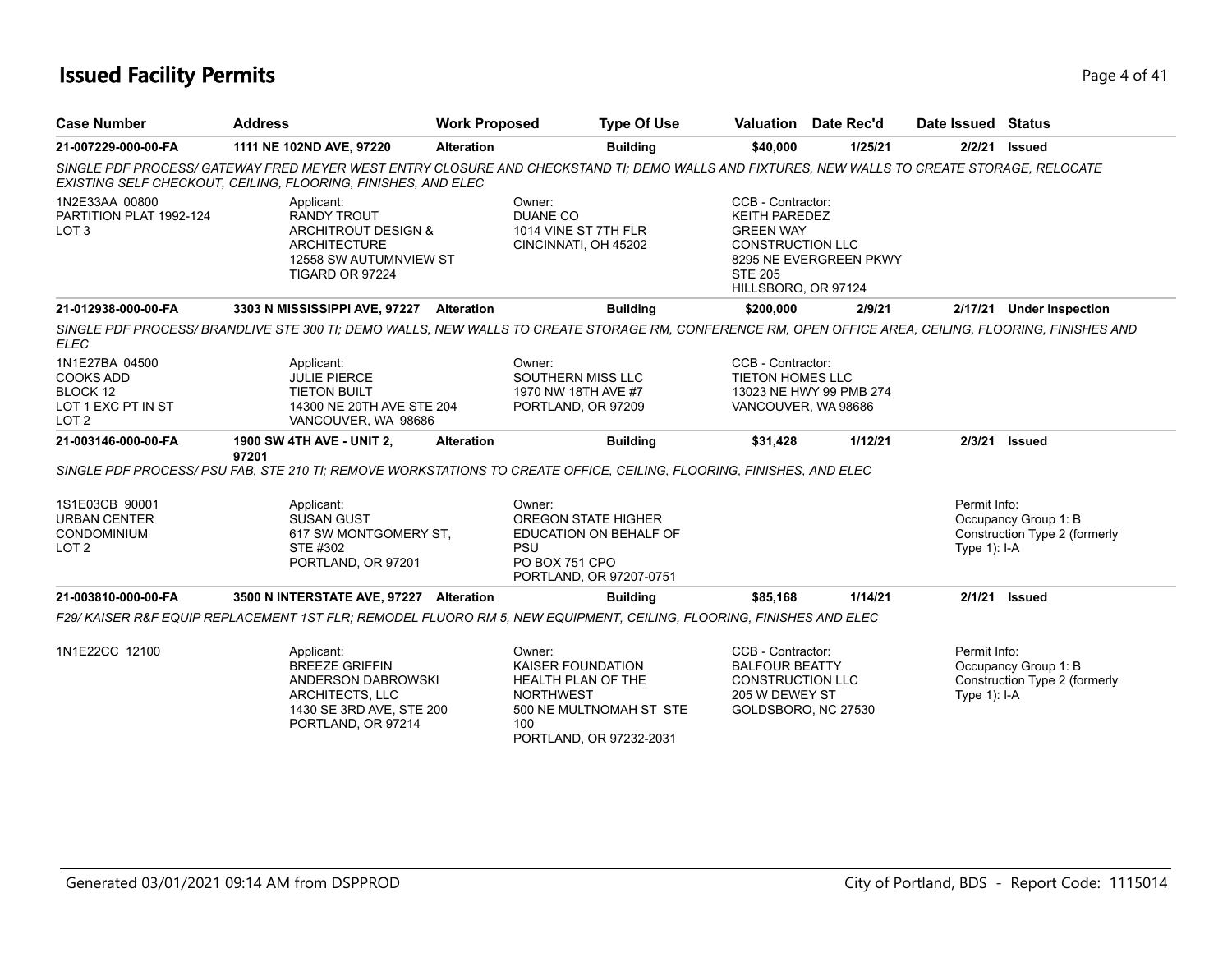## **Issued Facility Permits** Page 1 of 41

| <b>Case Number</b>                                                                                                           | <b>Address</b>                                                                                                                                                                                                        | <b>Work Proposed</b> | <b>Type Of Use</b>                                                                                  |                                                                                                   | Valuation Date Rec'd        | Date Issued Status             |                                                                                |
|------------------------------------------------------------------------------------------------------------------------------|-----------------------------------------------------------------------------------------------------------------------------------------------------------------------------------------------------------------------|----------------------|-----------------------------------------------------------------------------------------------------|---------------------------------------------------------------------------------------------------|-----------------------------|--------------------------------|--------------------------------------------------------------------------------|
| 20-140631-DFS-01-FA                                                                                                          | 600 SW 10TH AVE, 97205                                                                                                                                                                                                | <b>Alteration</b>    | <b>Building</b>                                                                                     | \$10,000                                                                                          | 2/8/21                      | 2/17/21                        | <b>Issued</b>                                                                  |
|                                                                                                                              | SINGLE PDF PROCESS/ GALLERIA TARGET 1ST & MAIN FLR TI: DFS FOR TRANSFORMER ANCHOR BOLTS                                                                                                                               |                      |                                                                                                     |                                                                                                   |                             |                                |                                                                                |
| 1N1E34CC 09400<br><b>PORTLAND</b><br>BLOCK 217<br>LOT 1-8<br><b>HISTORIC PROPERTY,</b><br>POTENTIAL ADDITIONAL<br><b>TAX</b> | Applicant:<br><b>ERIN HOLMES</b><br><b>COCHRAN INC</b><br>7550 SW TECH CENTER DR<br>#220<br>TIGARD OR 97223                                                                                                           |                      | Owner:<br>UPG GALLERIA PROPERTY<br><b>OWNER LLC</b><br>1215 4TH AVE #600<br>SEATTLE, WA 98161       |                                                                                                   |                             |                                |                                                                                |
| 20-133633-REV-01-FA                                                                                                          | 3905 SE 91ST AVE, 97266                                                                                                                                                                                               | <b>Alteration</b>    | <b>Building</b>                                                                                     | \$0                                                                                               | 1/22/21                     |                                | 2/3/21 Issued                                                                  |
|                                                                                                                              | SINGLE PDF PROCESS/BPHS MARSHALL SWING SITE TI; REVISION TO REDUCE DEMO WORK IN LWR LVL CTE SPACES MAIN FLR AND UPPER LVLS. REDUCE EQUIPMENT IN SHOPS.<br>CHANGES TO WALLS IN MANUFACTURING SUITES, FINISHES AND ELEC |                      |                                                                                                     |                                                                                                   |                             |                                |                                                                                |
| 1S2E09 00200<br>SECTION 09 1S 2E<br>TL 200 23.86 ACRES                                                                       | Applicant:<br>NICHOLAS SUKKAU<br>PORTLAND PUBLIC<br><b>SCHOOLS</b><br>501 N DIXON ST<br>PORTLAND OR 97227                                                                                                             |                      | Owner:<br><b>SCHOOL DISTRICT NO 1</b><br>PO BOX 3107<br>PORTLAND, OR 97208-3107                     |                                                                                                   |                             |                                |                                                                                |
| 21-004853-000-00-FA                                                                                                          | 840 NE 41ST AVE, 97232                                                                                                                                                                                                | <b>Alteration</b>    | <b>Building</b>                                                                                     | \$45,000                                                                                          | 1/19/21                     | 2/3/21                         | <b>Issued</b>                                                                  |
|                                                                                                                              | SINGLE PDF PROCESS/ LAURELHURST ES ADA RAMP; REPLACE EXISTING WOODEN ADA RAMP WITH NEW ALUMINUM ADA RAMP SYSTEM AND FINISHES                                                                                          |                      |                                                                                                     |                                                                                                   |                             |                                |                                                                                |
| 1N2E31BC 16400<br>LAURELHURST<br><b>BLOCK 57</b>                                                                             | Applicant:<br>NICHOLAS SUKKAU<br>PORTLAND PUBLIC<br><b>SCHOOLS</b><br>501 N DIXON ST<br>PORTLAND OR 97227                                                                                                             |                      | Owner:<br><b>SCHOOL DISTRICT NO 1</b><br>PO BOX 3107<br>PORTLAND, OR 97208-3107                     | CCB - Contractor:<br>NORTHWEST ACCESS<br>PRODUCTS LLC<br>210 CHELSEA AVE<br>CASTLE ROCK, WA 98611 |                             | Permit Info:<br>Type 1): V-B   | Occupancy Group 1: E_School<br>Construction Type 2 (formerly                   |
| 21-006509-000-00-FA                                                                                                          | <b>1849 SW SALMON ST, 97205</b>                                                                                                                                                                                       | <b>Alteration</b>    | <b>Building</b>                                                                                     | \$1,215,000                                                                                       | 1/22/21                     | 2/17/21 Issued                 |                                                                                |
|                                                                                                                              | SINGLE PDF PROCESS/MAC CLUB INTERIOR ENTRY TI; DEMO WALLS, NEW WALLS TO CREATE CHANGING RMS, STORAGE, CLOSET, M'PORIUM, UPDATE EXISTING<br>RECEPTION/LOBBY, CEILING, FLOORING, FINISHES, AND ELEC                     |                      |                                                                                                     |                                                                                                   |                             |                                |                                                                                |
| 1N1E33DC 05800<br>SECTION 33 1N 1E<br>TL 5800 2.82 ACRES                                                                     | Applicant:<br><b>JOSH PETERSON</b><br><b>GBD ARCHITECTS</b><br>1120 NW COUCH ST. SUITE<br>300<br>PORTLAND, OR 97209                                                                                                   |                      | Owner:<br>MULTNOMAH AMATEUR<br><b>ATHLETIC CLUB</b><br>1849 SW SALMON ST<br>PORTLAND, OR 97205-1726 | CCB - Contractor:<br><b>LLC</b><br>550 SW 12TH AVE<br>PORTLAND, OR 97205                          | <b>LEASE CRUTCHER LEWIS</b> | Permit Info:<br>Type $1$ : I-A | Occupancy Group 1: A-<br>3 Assembly - General<br>Construction Type 2 (formerly |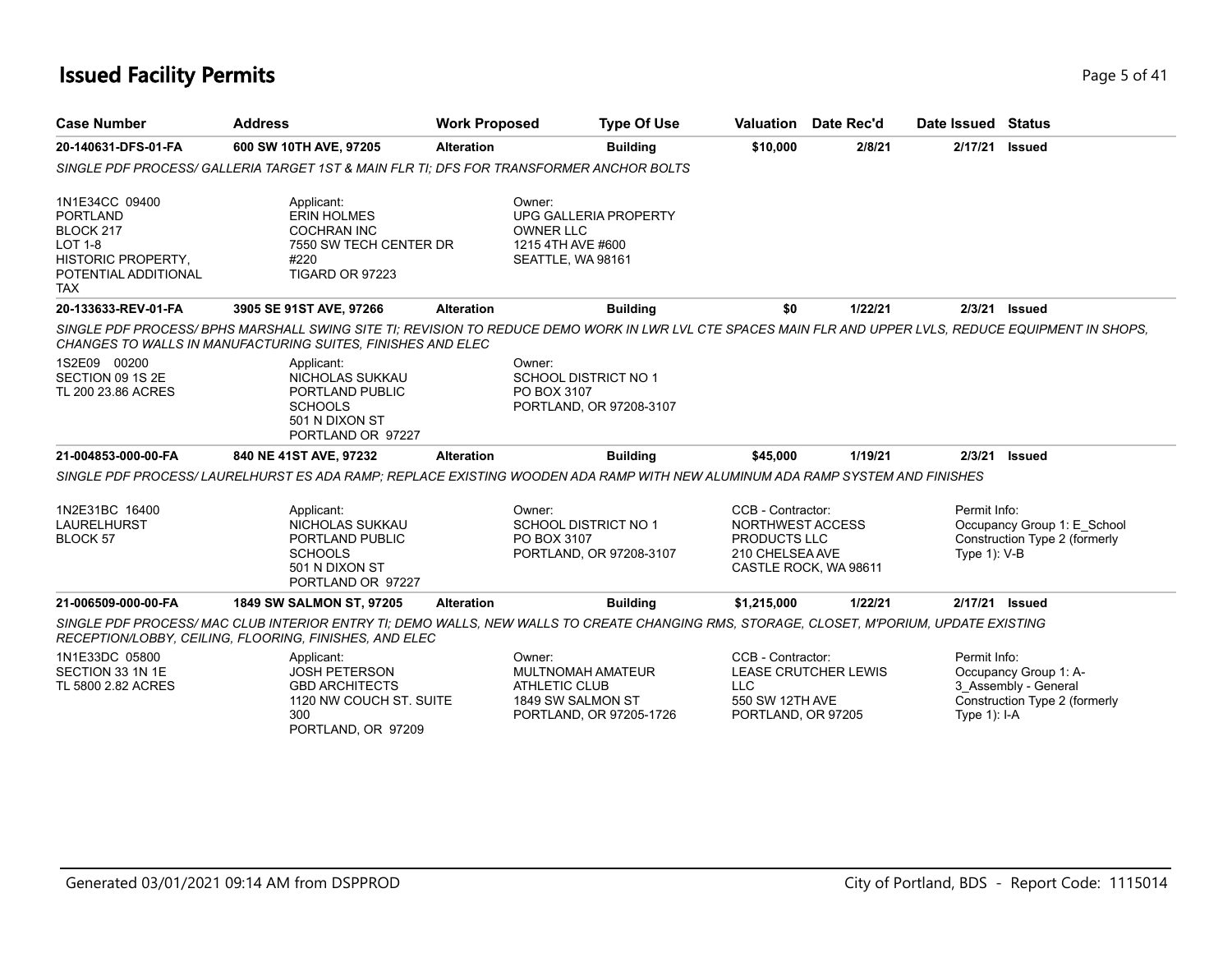## **Issued Facility Permits** Page 6 of 41

| <b>Case Number</b>                                                                                               | <b>Address</b>                                                                                                                                                                                            | <b>Work Proposed</b> | <b>Type Of Use</b>                                                                                         |                                                                                                                      | Valuation Date Rec'd                                         | Date Issued Status             |                                                                                          |
|------------------------------------------------------------------------------------------------------------------|-----------------------------------------------------------------------------------------------------------------------------------------------------------------------------------------------------------|----------------------|------------------------------------------------------------------------------------------------------------|----------------------------------------------------------------------------------------------------------------------|--------------------------------------------------------------|--------------------------------|------------------------------------------------------------------------------------------|
| 21-004463-000-00-FA                                                                                              | 3303 N MISSISSIPPI AVE, 97227 Alteration                                                                                                                                                                  |                      | <b>Building</b>                                                                                            | \$5,000                                                                                                              | 1/15/21                                                      |                                | 2/2/21 Under Inspection                                                                  |
|                                                                                                                  | SINGLE PDF PROCESS/ LANDLORD WORK RESTROOM TI LVL 1: NEW WALLS TO CREATE NEW RESTROOM. CEILING. FLOORING. FINISHES. PLUMB. AND ELEC                                                                       |                      |                                                                                                            |                                                                                                                      |                                                              |                                |                                                                                          |
| 1N1E27BA 04500<br><b>COOKS ADD</b><br>BLOCK 12<br>LOT 1 EXC PT IN ST<br>LOT <sub>2</sub>                         | Applicant:<br>DAVE MOJICA<br><b>SEALLP</b><br>2525 E BURNSIDE ST<br>PORTLAND, OR 97214                                                                                                                    |                      | Owner:<br>SOUTHERN MISS LLC<br>1970 NW 18TH AVE #7<br>PORTLAND, OR 97209                                   | CCB - Contractor:<br><b>BUTLER BUILT CUSTOM</b><br><b>CONSTRUCTION INC</b><br>5115 NE MASON CT<br>PORTLAND, OR 97218 |                                                              |                                |                                                                                          |
| 21-013132-000-00-FA                                                                                              | 121 SW MORRISON ST, 97204                                                                                                                                                                                 | <b>Alteration</b>    | <b>Building</b>                                                                                            | \$520,000                                                                                                            | 2/9/21                                                       |                                | 2/17/21 Issued                                                                           |
|                                                                                                                  | SINGLE PDF PROCESS/LANDLORD WORK 4TH FLR CONFERENCE CENTER TI; DEMO WALLS, NEW WALLS TO CREATE CONFERENCE RM, LOUNGE AREA, PHONE RMS, STORAGE RM,<br>KITCHEN, CEILING, FLOORING, FINISHES, PLUMB AND ELEC |                      |                                                                                                            |                                                                                                                      |                                                              |                                |                                                                                          |
| 1S1E03BA 02700<br><b>PORTLAND</b><br>BLOCK 15<br>LOT 1-4<br>LOT 7&8 EXC W 75'                                    | Applicant:<br><b>ERIC LADOUCEUR</b><br><b>SUM DESIGN STUDIO</b><br>231 SE 12TH AVE<br>PORTLAND OR 97214                                                                                                   |                      | Owner:<br>TERRACE TOWER U S A -<br>PORTLAND INC<br>121 SW MORRISON ST #250<br>PORTLAND, OR 97204-3179      | CCB - Contractor:<br><b>STEVE BARTELL</b><br>2133 NW YORK ST<br>PORTLAND, OR 97210                                   | P & C CONSTRUCTION CO                                        | Permit Info:<br>Type $1$ : I-A | Occupancy Group 1: B_Bank,<br>Off., Med.Off., Pub.Bldg.<br>Construction Type 2 (formerly |
| 21-006401-000-00-FA                                                                                              | <b>12439 NE MARX ST</b>                                                                                                                                                                                   | <b>Alteration</b>    | <b>Building</b>                                                                                            | \$33,301                                                                                                             | 1/22/21                                                      |                                | 2/3/21 Issued                                                                            |
|                                                                                                                  | SINGLE PDF PROCESS/ STOCK X RACKING TI: INSTALL HIGH PILE STORAGE MAX HEIGHT 14 FT                                                                                                                        |                      |                                                                                                            |                                                                                                                      |                                                              |                                |                                                                                          |
| 1N2E23BB 01200                                                                                                   | Applicant:<br>FRANCISCO FERNANDEZ<br><b>TABOR STORAGE</b><br>121 W LEXINGTON DR STE<br>630<br>GLENDALE CA 91203                                                                                           |                      | Owner:<br>PACIFIC REALTY<br><b>ASSOCIATES LP</b><br>15350 SW SEQUOIA PKWY<br>#300<br>TIGARD, OR 97224-7175 | CCB - Contractor:<br>14401 S GLEN OAK RD<br>9006                                                                     | <b>B &amp; B INSTALLATIONS INC</b><br>OREGON CITY, OR 97045- |                                |                                                                                          |
| 19-266977-DFS-04-FA                                                                                              | 1445 NW 26TH AVE, 97210                                                                                                                                                                                   | <b>Alteration</b>    | <b>Building</b>                                                                                            | \$1,200                                                                                                              | 2/11/21                                                      | 2/17/21 Final                  |                                                                                          |
|                                                                                                                  | SINGLE PDF PROCESS/ CHAPMAN ES REROOF TI; DFS FOR FALL PROTECTION                                                                                                                                         |                      |                                                                                                            |                                                                                                                      |                                                              |                                |                                                                                          |
| 1N1E32AA 00300<br><b>GOLDSMITHS ADD</b><br>INC PT VAC ST BLOCK 24                                                | Applicant:<br><b>AMANDA MORRIS</b><br>2KG CONTRACTORS<br>4917 NE 185TH DR<br>PORTLAND OR 97230                                                                                                            |                      | Owner:<br><b>SCHOOL DISTRICT NO 1</b><br>PO BOX 3107<br>PORTLAND, OR 97208-3107                            |                                                                                                                      |                                                              | Permit Info:                   | Occupancy Group 1: E_School                                                              |
| 21-012912-000-00-FA                                                                                              | <b>825 NE MULTNOMAH ST - UNIT</b>                                                                                                                                                                         | <b>Alteration</b>    | <b>Building</b>                                                                                            | \$19,935                                                                                                             | 2/9/21                                                       |                                | 2/23/21 Issued                                                                           |
|                                                                                                                  | 1,97232<br>SINGLE PDF PROCESS/ PACIFICORP STE 1800 TI; DEMO FINISHES, NEW WALLS TO CREATE SECURITY VESTIBULE AND ELEC                                                                                     |                      |                                                                                                            |                                                                                                                      |                                                              |                                |                                                                                          |
| 1N1E35BB 90002<br><b>LLOYD CENTER TOWER</b><br><b>CONDOMINIUM</b><br>UNIT <sub>1</sub><br><b>DEPT OF REVENUE</b> | Applicant:<br><b>HEIDI PAYNE</b><br><b>BAINBRIDGE DESIGN</b><br>1000 SW BROADWAY STE<br>1700<br>PORTLAND, OR 97205                                                                                        |                      | Owner:<br><b>PACIFICORP</b><br>825 NE MULTNOMAH ST<br>#1900<br>PORTLAND, OR 97232-2151                     | CCB - Contractor:<br>LLC<br>100<br>PORTLAND, OR 97232                                                                | DEACON CONSTRUCTION<br>901 NE GLISAN STREET STE              | Permit Info:<br>Type 1): I-A   | Occupancy Group 1: B_Bank,<br>Off., Med.Off., Pub.Bldg.<br>Construction Type 2 (formerly |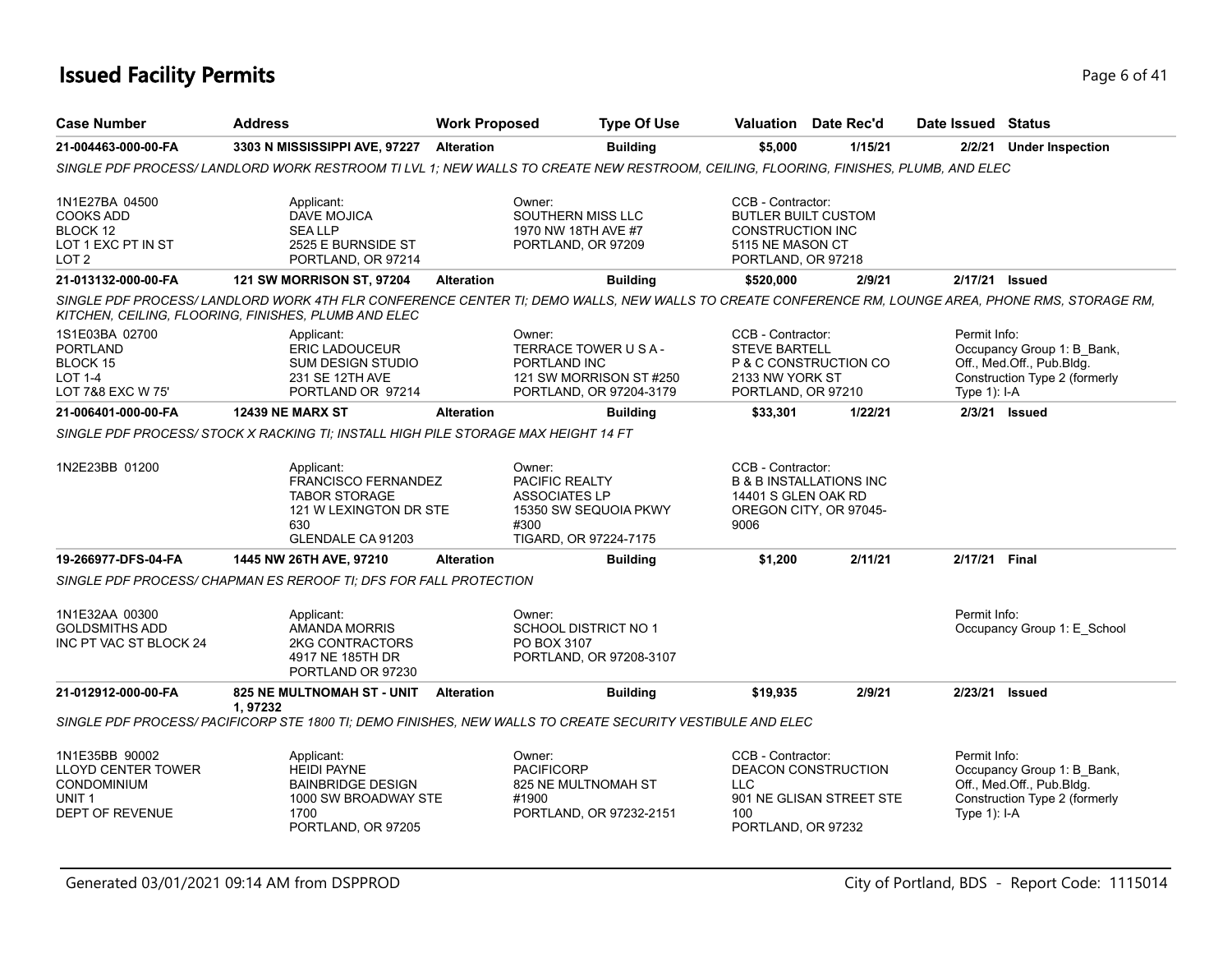## **Issued Facility Permits** Page 7 of 41

| <b>Case Number</b>                                                                          | <b>Address</b>                                                                                                                                         | <b>Work Proposed</b> | <b>Type Of Use</b>                                                                                         |                                                                                                                                 | <b>Valuation</b> Date Rec'd | Date Issued Status                           |                                                                                          |
|---------------------------------------------------------------------------------------------|--------------------------------------------------------------------------------------------------------------------------------------------------------|----------------------|------------------------------------------------------------------------------------------------------------|---------------------------------------------------------------------------------------------------------------------------------|-----------------------------|----------------------------------------------|------------------------------------------------------------------------------------------|
| 21-008606-000-00-FA                                                                         | 1618 SW 1ST AVE, 97201                                                                                                                                 | <b>Alteration</b>    | <b>Building</b>                                                                                            | \$21,600                                                                                                                        | 1/28/21                     | 2/10/21                                      | <b>Under Inspection</b>                                                                  |
| AND ELEC                                                                                    | F1/ MUTUAL OF OMAHA TI 4TH FLR; DEMO WALLS, NEW WALLS TO CREATE CLOSET AND RECEPTION AREA, MINOR REMODEL EXISTING OFFICES, CEILING, FLOORING, FINISHES |                      |                                                                                                            |                                                                                                                                 |                             |                                              |                                                                                          |
| 1S1E03CA 00700<br>SOUTH AUDITORIUM ADD<br>NLY 351.85' OF BLOCK I                            | Applicant:<br><b>ALAN VOLM</b><br>PACIFIC CREST<br><b>STRUCTURES</b><br>17750 SW UPPER BOONES<br>FERRY, #190<br>DURHAM, OR 97224                       |                      | Owner:<br><b>HARSCH INVESTMENT</b><br>PROPERTIES LLC<br>1121 SW SALMON ST STE<br>500<br>PORTLAND, OR 97205 | CCB - Contractor:<br><b>ALAN VOLM</b><br><b>PACIFIC CREST</b><br><b>STRUCTURES INC</b><br><b>FRY RD 190</b><br>DURHAM, OR 97224 | 17750 SW UPPER BOONES       | Permit Info:<br>Type 1): III-B               | Occupancy Group 1: B<br>Construction Type 2 (formerly                                    |
| 20-197731-REV-01-FA                                                                         | 915 SW HARVEY MILK ST, 97205 Alteration                                                                                                                |                      | <b>Building</b>                                                                                            | \$7,500                                                                                                                         | 2/1/21                      | 2/25/21                                      | <b>Issued</b>                                                                            |
|                                                                                             | SINGLE PDF PROCESS/ LANDLORD WK 4TH AND 5TH FL: VALUE ADDED REVISION FOR GUARDRAIL EXTENSION AROUND EXISTING STAIR OPENING                             |                      |                                                                                                            |                                                                                                                                 |                             |                                              |                                                                                          |
| 1N1E34CC 02800<br><b>PORTLAND</b><br><b>BLOCK 86 1/2</b><br>LOT 1&2 EXC PT IN ST<br>LOT 3-6 | Applicant:<br><b>JARED WELTER</b><br>1455 NW IRVING ST STE 400<br>PORTLAND, OR 97209                                                                   |                      | Owner:<br><b>HARSCH INVESTMENT</b><br>PROPERTIES LLC<br>1121 SW SALMON ST STE<br>500<br>PORTLAND, OR 97205 |                                                                                                                                 |                             | Permit Info:<br>Type $1$ : I-A               | Occupancy Group 1: B Bank,<br>Off., Med.Off., Pub.Bldg.<br>Construction Type 2 (formerly |
| 19-115678-DFS-05-FA                                                                         | 3303 SW BOND AVE, 97201                                                                                                                                | <b>Alteration</b>    | <b>Building</b>                                                                                            | \$115,000                                                                                                                       | 1/22/21                     | 2/17/21 Issued                               |                                                                                          |
|                                                                                             | SINGLE PDF PROCESS/OHSU CENTER FOR HEALTH & HEALING 3RD FLR TI; DFS FOR MRI RF SHIELDING                                                               |                      |                                                                                                            |                                                                                                                                 |                             |                                              |                                                                                          |
| 1S1E10AC 00500                                                                              | Applicant:<br><b>RYAN HILL</b><br>HOFFMAN CONSTRUCTION<br>805 SW BROADWAY, STE<br>2100<br>PORTLAND, OR 97205                                           |                      |                                                                                                            |                                                                                                                                 |                             | Permit Info:<br>2 Hospital<br>Type $1$ : I-A | Occupancy Group 1: I-<br>Construction Type 2 (formerly                                   |
| 20-147450-REV-03-FA                                                                         | 2055 NW SAVIER ST, 97209                                                                                                                               | <b>Alteration</b>    | <b>Building</b>                                                                                            | \$4,000                                                                                                                         | 2/3/21                      | 2/17/21 Issued                               |                                                                                          |
| PLUMB, AND ELEC                                                                             | SINGLE PDF PROCESS/SLABTOWN CENTER FITNESS CENTER RELOCATION 1ST FL AND BASEMENT TI; VALUE ADDED REVISION TO ADD WATER HEATER, SEISMIC CALCULATIONS,   |                      |                                                                                                            |                                                                                                                                 |                             |                                              |                                                                                          |
| 1N1E28CD 02300<br><b>COUCHS ADD</b><br>BLOCK 293 TL 2300                                    | Applicant:<br><b>CLAIRE DILLER</b><br><b>HARDER MECHANICAL</b><br>2001 SE HANNA<br><b>HARVESTER DR</b><br>MILWAUKIE, OR 97222                          |                      | Owner:<br>UCP 2055 NW SAVIER LLC<br>1215 4TH AVE #600<br>SEATTLE, WA 98161                                 |                                                                                                                                 |                             |                                              |                                                                                          |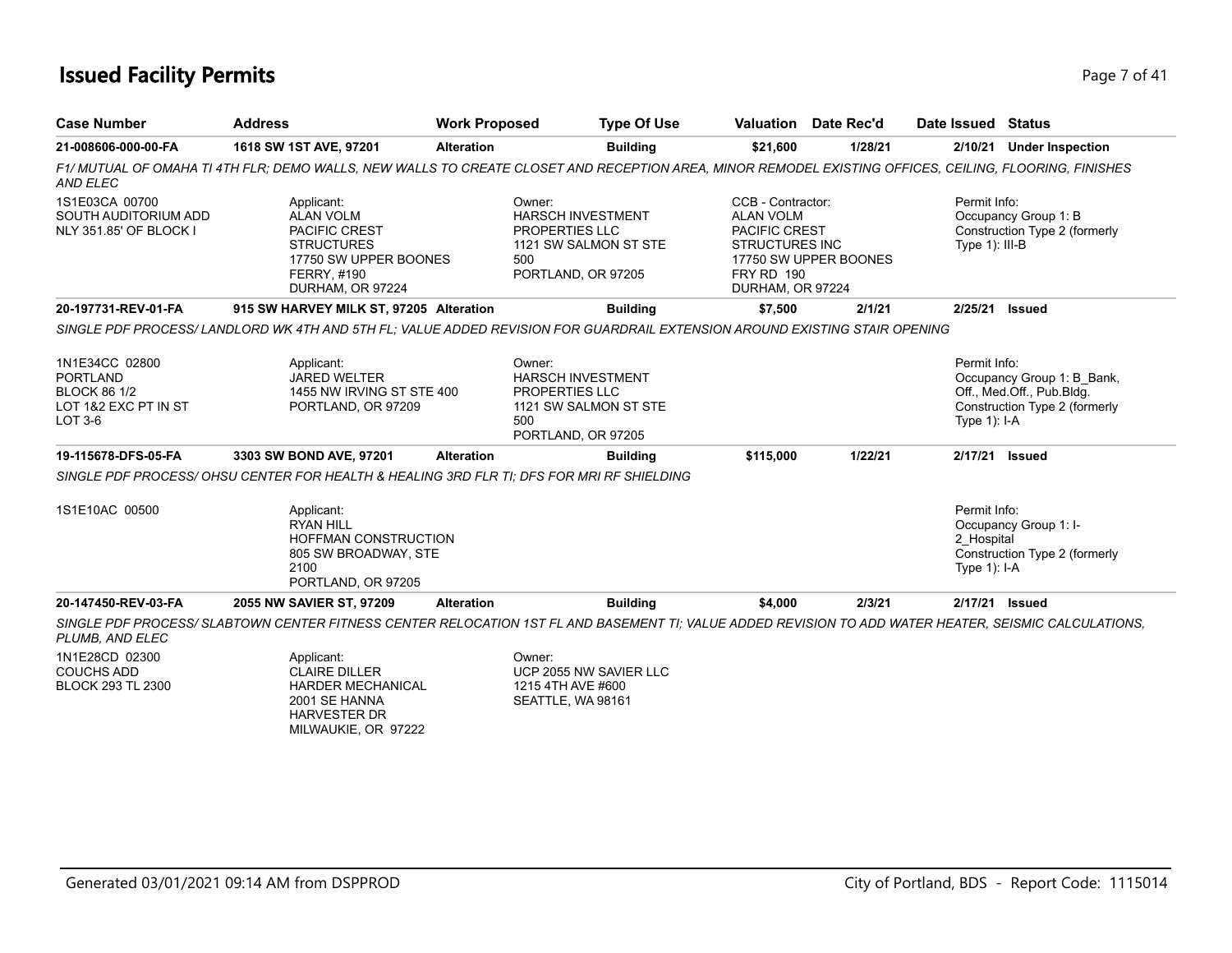## **Issued Facility Permits** Page 8 of 41

| <b>Case Number</b>                                                  | <b>Address</b>                                                                                                                                                                                                                                               | <b>Work Proposed</b> | <b>Type Of Use</b>                                                                                                           |                                                                                                                          | <b>Valuation</b> Date Rec'd | Date Issued Status               |                                                       |
|---------------------------------------------------------------------|--------------------------------------------------------------------------------------------------------------------------------------------------------------------------------------------------------------------------------------------------------------|----------------------|------------------------------------------------------------------------------------------------------------------------------|--------------------------------------------------------------------------------------------------------------------------|-----------------------------|----------------------------------|-------------------------------------------------------|
| 21-008998-000-00-FA                                                 | 10570 SE WASHINGTON ST,<br>97216                                                                                                                                                                                                                             | <b>Alteration</b>    | <b>Building</b>                                                                                                              | \$9,500                                                                                                                  | 1/28/21                     | 2/2/21                           | <b>Under Inspection</b>                               |
| FLOORING, FINISHES, PLUMB, AND ELEC                                 | SINGLE PDF PROCESS/ OREGON CHIROPRACTIC ASSOCIATION 10580 TI; NEW TENANT - DEMO WALLS, NEW WALLS TO CREATE CLOSETS, RECEPTION AREA, OFFICE, CEILING,                                                                                                         |                      |                                                                                                                              |                                                                                                                          |                             |                                  |                                                       |
| 1S2E03BB 00700                                                      | Applicant:<br><b>MARK WOLFE</b><br>AMERICAN PROPERTY<br>MANAGEMENT<br>2510 NE MULTNOMAH<br>PORTLAND OR 97232                                                                                                                                                 |                      | Owner:<br><b>WESTON INVESTMENT CO</b><br><b>LLC</b><br>2154 NE BROADWAY #200<br>PORTLAND, OR 97232-1561                      |                                                                                                                          |                             | Permit Info:<br>Type $1$ : II N  | Occupancy Group 1: B<br>Construction Type 2 (formerly |
| 20-227946-000-00-FA                                                 | 1250 NW 9TH AVE, 97209                                                                                                                                                                                                                                       | <b>Alteration</b>    | <b>Building</b>                                                                                                              | \$2,800,000                                                                                                              | 12/30/20                    |                                  | 2/8/21 Under Inspection                               |
|                                                                     | SINGLE PDF PROCESS/ BRAINIUM STUDIOS 6TH FL TI; NEW FIRST TIME TENANT - NEW WALLS TO CREATE CONFERENCE RMS, OFFICES, LOBBY, KITCHEN, STORAGE, PHONE<br>NOOKS, SERVER RM, RECORDING STUDIO, MOTHERS/WELLNESS RM, CEILING, FLOORING, FINISHES, PLUMB, AND ELEC |                      |                                                                                                                              |                                                                                                                          |                             |                                  |                                                       |
| 1N1E34BB 01305<br><b>STATION PLACE</b><br>LOT <sub>5</sub>          | Applicant:<br>JENNIFER DZIENIS<br><b>HACKER ARCHITECTS</b><br>1615 SE 3RD AVE., STE 500<br>PORTLAND, OR 97214                                                                                                                                                |                      | Owner:<br><b>CSHV 9NORTH LLC</b><br>PO BOX 638<br>ADDISON, TX 75001-0638                                                     | CCB - Contractor:<br><b>LLC</b><br>550 SW 12TH AVE<br>PORTLAND, OR 97205                                                 | <b>LEASE CRUTCHER LEWIS</b> |                                  |                                                       |
| 19-266977-DFS-02-FA                                                 | 1445 NW 26TH AVE, 97210                                                                                                                                                                                                                                      | <b>Alteration</b>    | <b>Building</b>                                                                                                              | \$1,500                                                                                                                  | 2/11/21                     | 2/17/21 Final                    |                                                       |
| 1N1E32AA 00300<br><b>GOLDSMITHS ADD</b><br>INC PT VAC ST BLOCK 24   | SINGLE PDF PROCESS/ CHAPMAN ES REROOF TI: DFS FOR CAST STONE CORNICE, CHIMNEY<br>Applicant:<br><b>AMANDA MORRIS</b><br>2KG CONTRACTORS<br>4917 NE 185TH DR<br>PORTLAND OR 97230                                                                              |                      | Owner:<br>SCHOOL DISTRICT NO 1<br>PO BOX 3107<br>PORTLAND, OR 97208-3107                                                     |                                                                                                                          |                             | Permit Info:                     | Occupancy Group 1: E School                           |
| 20-100672-DFS-01-FA                                                 | 3550 N INTERSTATE AVE, 97227 Alteration                                                                                                                                                                                                                      |                      | <b>Building</b>                                                                                                              | \$7,000                                                                                                                  | 1/25/21                     |                                  | 2/2/21 Issued                                         |
|                                                                     | SINGLE PDF PROCESS/ KAISER E INTERSTATE MOB ALL FLRS & ROOF: DFS FOR ROOF UNIT STRUCTURAL CALCS                                                                                                                                                              |                      |                                                                                                                              |                                                                                                                          |                             |                                  |                                                       |
| 1N1E27BB 01700<br><b>COOKS ADD</b><br>BLOCK 5&9&32 TL 1700          | Applicant:<br><b>KURT DUONG</b><br><b>TOTAL MECHANICAL</b><br>4857 NW LAKE RD, SUITE<br>300<br>CAMAS, WA 98607                                                                                                                                               |                      | Owner:<br>KAISER FOUNDATION<br>HEALTH PLAN OF THE<br><b>NORTHWEST</b><br>500 NE MULTNOMAH ST #100<br>PORTLAND, OR 97232-2031 |                                                                                                                          |                             | Permit Info:<br>Type $1$ ): II-B | Occupancy Group 1: B<br>Construction Type 2 (formerly |
| 21-007552-000-00-FA                                                 | 808 SW 3RD AVE, 97204                                                                                                                                                                                                                                        | <b>Alteration</b>    | <b>Building</b>                                                                                                              | \$202,084                                                                                                                | 1/26/21                     | 2/10/21 Issued                   |                                                       |
|                                                                     | SINGLE PDF PROCESS/ LANDLORD WORK STE 500 TI; DEMO WALLS, NEW WALLS TO CREATE CONFERENCE RMS, PHONE RMS, STORAGE RM, OFFICES, BREAK AREA, OPEN OFFICE<br>AREAS, CEILING, FLOORING, FINISHES, PLUMB AND ELEC                                                  |                      |                                                                                                                              |                                                                                                                          |                             |                                  |                                                       |
| 1S1E03BA 06000<br><b>PORTLAND</b><br>BLOCK 22<br><b>LOT 7&amp;8</b> | Applicant:<br><b>HEATHER BOWERS</b><br><b>SUM DESIGN STUDIO &amp;</b><br><b>ARCHITECTURE</b><br>231 SE 12TH AVE<br>PORTLAND, OR 97214                                                                                                                        |                      | Owner:<br>SN INVESTMENT<br>PROPERTIES LLC<br>1121 SW SALMON ST 5TH<br><b>FLR</b><br>PORTLAND, OR 97205                       | CCB - Contractor:<br><b>ALAN VOLM</b><br>PACIFIC CREST<br><b>STRUCTURES INC</b><br><b>FRY RD 190</b><br>DURHAM, OR 97224 | 17750 SW UPPER BOONES       | Permit Info:<br>Type $1$ ): I-FR | Occupancy Group 1: B<br>Construction Type 2 (formerly |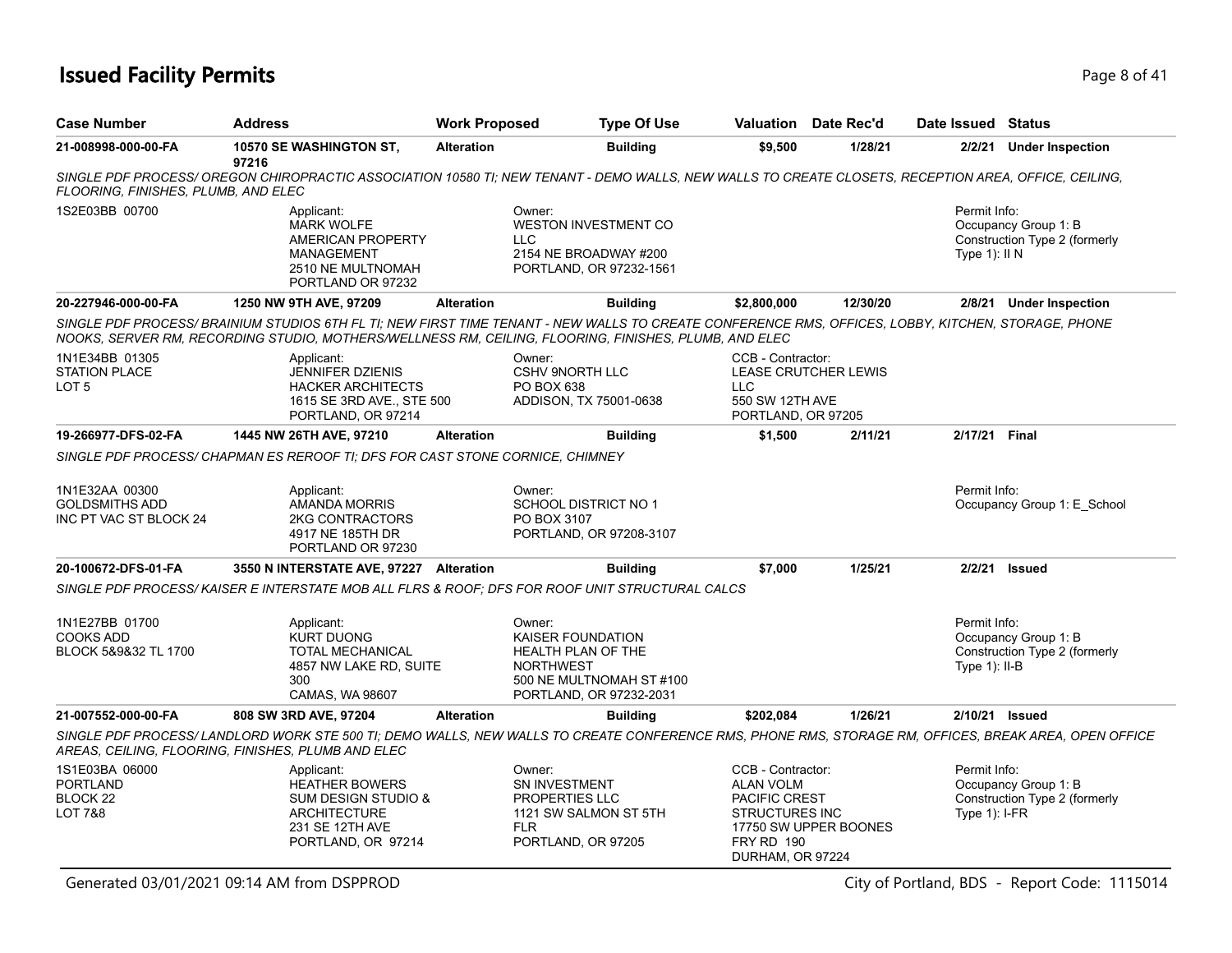## **Issued Facility Permits** Page 1 of 41

| <b>Case Number</b>                                                                           | <b>Address</b>                                                                                                                                                                                                                                                                                                   | <b>Work Proposed</b> | <b>Type Of Use</b>                                                                                         |                                                                                                                                | <b>Valuation</b> Date Rec'd                             | Date Issued Status             |                                                                                          |
|----------------------------------------------------------------------------------------------|------------------------------------------------------------------------------------------------------------------------------------------------------------------------------------------------------------------------------------------------------------------------------------------------------------------|----------------------|------------------------------------------------------------------------------------------------------------|--------------------------------------------------------------------------------------------------------------------------------|---------------------------------------------------------|--------------------------------|------------------------------------------------------------------------------------------|
| 21-009827-000-00-FA                                                                          | 3535 SE 86TH AVE, 97266                                                                                                                                                                                                                                                                                          | <b>Alteration</b>    | <b>Building</b>                                                                                            | \$825,000                                                                                                                      | 2/1/21                                                  | 2/17/21 Issued                 |                                                                                          |
|                                                                                              | SINGLE PDF PROCESS/ KIRKLAND UNION MANOR II WINDOW REPLACEMENT; REPLACE ALL EXTERIOR WINDOWS AND FINISHES                                                                                                                                                                                                        |                      |                                                                                                            |                                                                                                                                |                                                         |                                |                                                                                          |
|                                                                                              | Applicant:<br><b>BILL LANNING</b><br>MWA ARCHITECTS INC<br>70 NW COUCH ST #401<br>PORTLAND OR 97209                                                                                                                                                                                                              |                      | Owner:<br>UNION LABOR RETIREMENT<br><b>ASSN</b><br>1625 SE LAFAYETTE ST<br>PORTLAND, OR 97202-3862         | CCB - Contractor:<br>TOM MITCHELL<br><b>OREGON</b><br>2905 SW 1ST AVE                                                          | WALSH CONSTRUCTION CO<br>PORTLAND, OR 97201-4705        | Permit Info:<br>Type 1): II-A  | Occupancy Group 1: R-<br>2_Residential Multi-family<br>Construction Type 2 (formerly     |
| 21-007525-000-00-FA                                                                          | 220 NW 2ND AVE, 97209                                                                                                                                                                                                                                                                                            | <b>Alteration</b>    | <b>Building</b>                                                                                            | \$277,000                                                                                                                      | 1/26/21                                                 |                                | 2/11/21 Under Inspection                                                                 |
|                                                                                              | SINGLE PDF PROCESS/ LANDLORD WORK COMMON AREAS 4TH FLR; DEMO WALLS, NEW WALLS TO CREATE LOUNGE AREA, LOBBY AREA, CONVERT JANITOR CLOSET TO SINGLE<br>USER BATHRM, REMODEL BATHRMS, CEILING, FLOORING, FINISHES, PLUMB AND ELEC                                                                                   |                      |                                                                                                            |                                                                                                                                |                                                         |                                |                                                                                          |
| 1N1E34CA 04500<br><b>COUCHS ADD</b><br>BLOCK 14<br>LOT 1-8 EXC PT IN ST                      | Applicant:<br><b>KELSEY LOVERRO</b><br><b>LRS ARCHITECTS</b><br>720 NW DAVIS ST STE 300<br>PORTLAND OR 97209                                                                                                                                                                                                     |                      | Owner:<br>REEP 220 NW OWNER I LLC<br>1 FRONT ST #550<br>SAN FRANCISCO, CA 94111-<br>5344                   | CCB - Contractor:<br><b>BALFOUR BEATTY</b><br><b>CONSTRUCTION LLC</b><br>205 W DEWEY ST                                        | GOLDSBORO, NC 27530                                     |                                |                                                                                          |
| 21-011084-000-00-FA                                                                          | 111 SW COLUMBIA ST, 97201                                                                                                                                                                                                                                                                                        | <b>Alteration</b>    | <b>Building</b>                                                                                            | \$31,000                                                                                                                       | 2/3/21                                                  | 2/18/21 Issued                 |                                                                                          |
|                                                                                              | SINGLE PDF PROCESS/ LANDLORD WK ENTRANCE TI, STE 550; INFILL EXISTING DOORS, CREATE NEW DOUBLE DOOR ENTRY                                                                                                                                                                                                        |                      |                                                                                                            |                                                                                                                                |                                                         |                                |                                                                                          |
| 1S1E03BD 01700<br><b>PORTLAND</b><br>BLOCK 129<br><b>LOT 1-8</b>                             | Applicant:<br><b>BRANDI STEVENS</b><br><b>MELVIN MARK CO</b><br>111 SW COLUMBIA #1380<br>PORTLAND, OR 97201                                                                                                                                                                                                      |                      | Owner:<br><b>COLUMBIA SQUARE LLC</b><br>111 SW COLUMBIA ST #1380<br>PORTLAND, OR 97201-5845                | CCB - Contractor:<br><b>COMPANY</b><br><b>SUITE 1380</b><br>PORTLAND, OR 97201                                                 | <b>MELVIN MARK BROKERAGE</b><br>111 SW COLUMBIA STREET, | Permit Info:<br>Type $1$ : I-A | Occupancy Group 1: B<br>Construction Type 2 (formerly                                    |
| 21-012422-000-00-FA                                                                          | <b>1000 SW BROADWAY, 97205</b>                                                                                                                                                                                                                                                                                   | <b>Alteration</b>    | <b>Building</b>                                                                                            | \$115,000                                                                                                                      | 2/8/21                                                  | 2/17/21 Issued                 |                                                                                          |
|                                                                                              | SINGLE PDF PROCESS/ NOVILLUS, STE 1600 TI; NEW TENANT - DEMO DOORS AND CASEWORK, NEW DOORS, PLUMB, ELEC, CEILING, FLOORING, AND FINISHES                                                                                                                                                                         |                      |                                                                                                            |                                                                                                                                |                                                         |                                |                                                                                          |
| 1S1E03BB 02400<br><b>PORTLAND</b><br>BLOCK 182<br>LOT 5-8                                    | Applicant:<br><b>STACY BENGTSON</b><br><b>LRS ARCHITECTS</b><br>720 NW DAVIS ST. #300<br>PORTLAND, OR 97209                                                                                                                                                                                                      |                      | Owner:<br>ONE THOUSAND BROADWAY<br><b>BUILDING LP</b><br>1000 SW BROADWAY #1770<br>PORTLAND, OR 97205-3069 | CCB - Contractor:<br><b>GORDON CAUDLE</b><br><b>JOHNSON PROJECT</b><br>SOLUTIONS INC<br><b>SUITE 800</b><br>PORTLAND, OR 97205 | 919 SW TAYLOR STREET                                    | Permit Info:<br>Type $1$ : I-A | Occupancy Group 1: B_Bank,<br>Off., Med.Off., Pub.Bldg.<br>Construction Type 2 (formerly |
| 20-203170-000-00-FA                                                                          | 100 SW MAIN ST, 97204                                                                                                                                                                                                                                                                                            | <b>Alteration</b>    | <b>Building</b>                                                                                            | \$2,845,000                                                                                                                    | 10/14/20                                                | 2/10/21 Issued                 |                                                                                          |
| CEILING, FLOORING, FINISHES, PLUMB AND ELEC                                                  | SINGLE PDF PROCESS/VBA 2ND & 3RD FL TI; DEMO WALLS, NEW WALLS TO CREATE 2ND FLR - OFFICES, OPEN OFFICES, CONFERENCE RMS, BREAK RM, STORAGE, MAIL RM,<br>PUBLICATIONS & REPRODUCTION, REST RM, HEALTH RM; 3RD FLR-OFFICES, OPEN OFFICES, CONFERENCE RMS, BREAK RM, STORAGE, REST RM, HEALTH RM, IDF, COMPUTER RM; |                      |                                                                                                            |                                                                                                                                |                                                         |                                |                                                                                          |
| 1S1E03BD 00600<br><b>PORTLAND</b><br>BLOCK 10<br>LOT 1 EXC PT IN STS<br>LOT 2-8 EXC PT IN ST | Applicant:<br><b>MATT FITZGERALD</b><br><b>GBD ARCHITECTS INC</b><br>1120 NW COUCH ST, #300<br>PORTLAND, OR 97209                                                                                                                                                                                                |                      | Owner:<br>AAT OREGON OFFICE I LLC<br>11455 EL CAMINO REAL #200<br>SAN DIEGO, CA 92130-2047                 | CCB - Contractor:<br><b>LLC</b><br>550 SW 12TH AVE<br>PORTLAND, OR 97205                                                       | <b>LEASE CRUTCHER LEWIS</b>                             | Permit Info:<br>Type $1$ : I-B | Occupancy Group 1: B_Bank,<br>Off., Med.Off., Pub.Bldg.<br>Construction Type 2 (formerly |

Generated 03/01/2021 09:14 AM from DSPPROD City of Portland, BDS - Report Code: 1115014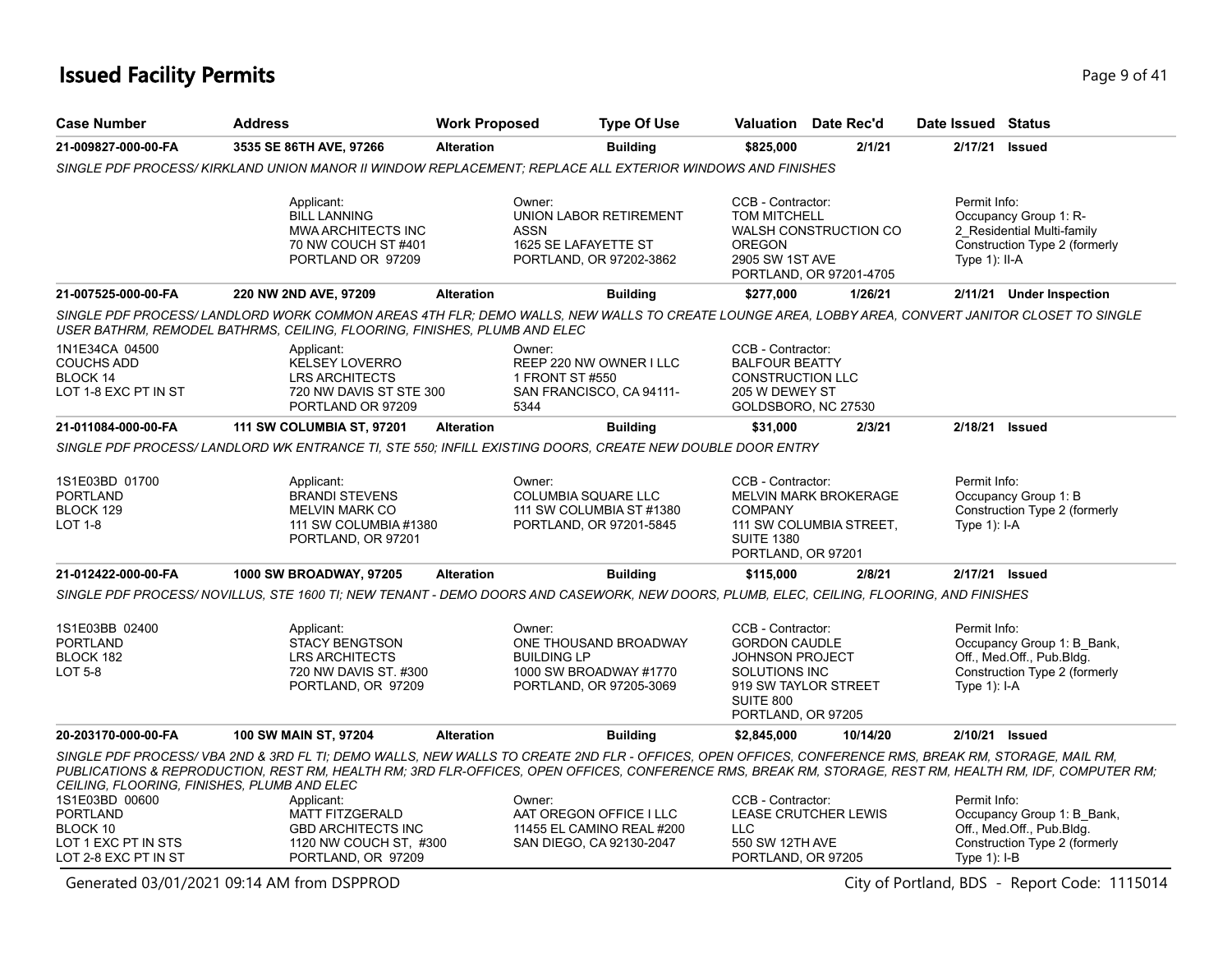# **Issued Facility Permits** Page 10 of 41

| <b>Case Number</b>                                                                   | <b>Address</b>                                                                                                                                                                                                                                                                                                                                                                                                                                                                         | <b>Work Proposed</b> | <b>Type Of Use</b>                                                                                                                        |                                                                                                                                        | <b>Valuation</b> Date Rec'd | Date Issued Status                 |                                                                                          |
|--------------------------------------------------------------------------------------|----------------------------------------------------------------------------------------------------------------------------------------------------------------------------------------------------------------------------------------------------------------------------------------------------------------------------------------------------------------------------------------------------------------------------------------------------------------------------------------|----------------------|-------------------------------------------------------------------------------------------------------------------------------------------|----------------------------------------------------------------------------------------------------------------------------------------|-----------------------------|------------------------------------|------------------------------------------------------------------------------------------|
| 21-013699-000-00-FA                                                                  | 1895 NW FRONT AVE, 97209                                                                                                                                                                                                                                                                                                                                                                                                                                                               | <b>Alteration</b>    | <b>Electrical</b>                                                                                                                         | \$0                                                                                                                                    | 2/11/21                     |                                    | 2/11/21 Issued                                                                           |
| LOBBY, KITCHEN, PLUMB, AND ELEC                                                      | hvac control - LANDLORD WORK - FIELD OFFICE LEVEL 6 SPEC STE; NEW WALLS TO CREATE OPEN OFFICE, OFFICES, CONFERENCE RMS, BREAK OUT RM, STORAGE, RECEPTION,                                                                                                                                                                                                                                                                                                                              |                      |                                                                                                                                           |                                                                                                                                        |                             |                                    |                                                                                          |
| 1N1E28DC 00100                                                                       | Applicant:<br>ALLIANT SYSTEMS LLC<br>1600 NW 167TH PL. SUITE<br>330<br>BEAVERTON, OR 97005                                                                                                                                                                                                                                                                                                                                                                                             |                      | Owner:<br><b>FIELD OFFICE PROPERTY</b><br>LLC.<br>2000 MCKINNEY AVE #1000<br>DALLAS, TX 75201                                             | CCB - Contractor:<br>ALLIANT SYSTEMS LLC<br>351 NW 12TH AVE<br>PORTLAND, OR 97209                                                      |                             |                                    |                                                                                          |
| 21-015884-000-00-FA                                                                  | <b>1201 NE LLOYD BLVD, 97232</b>                                                                                                                                                                                                                                                                                                                                                                                                                                                       | <b>Alteration</b>    | <b>Electrical</b>                                                                                                                         | \$0                                                                                                                                    | 2/19/21                     |                                    | 2/19/21 Issued                                                                           |
| <b>PLUMB AND ELEC</b>                                                                | power - LANDLORD WORK 1ST FLR TI; DEMO WALLS, NEW WALLS TO CREATE SUITE ENTRY, LOUNGE, CONFERENCE RM, OFFICES, STORAGE RM, CEILING, FLOORING, FINISHES,                                                                                                                                                                                                                                                                                                                                |                      |                                                                                                                                           |                                                                                                                                        |                             |                                    |                                                                                          |
| 1N1E35BD 00400<br><b>HOLLADAYS ADD</b><br><b>BLOCK 142 TL 400</b>                    | Applicant:<br>DYNALECTRIC COMPANY<br>2225 NW 20th Ave.<br>PORTLAND OR 97209                                                                                                                                                                                                                                                                                                                                                                                                            |                      | Owner:<br>EGP 1201 PORTLAND LLC<br>2101 L ST NW # 650<br>WASHINGTON, DC 20037-<br>1277                                                    |                                                                                                                                        |                             |                                    |                                                                                          |
| 21-017006-000-00-FA                                                                  | 121 SW MORRISON ST, 97204                                                                                                                                                                                                                                                                                                                                                                                                                                                              | <b>Alteration</b>    | <b>Electrical</b>                                                                                                                         | \$0                                                                                                                                    | 2/23/21                     |                                    | 2/23/21 Issued                                                                           |
| 1S1E03BA 02700<br><b>PORTLAND</b><br>BLOCK 15<br><b>LOT 1-4</b><br>LOT 7&8 EXC W 75' | data, sound masking - CIGNA PORTLAND 2ND & 5TH FLR TI; DEMO WALLS, NEW WALLS TO CREATE 2ND FLR - OFFICES, TEAM RM, BREAKRM, BOARD RM, STORAGE, PRODUCTION<br>RM, VESTIBULE, LAN RM, OPEN OFFICE AREA, 5TH FLR - CONFERENCE RMS, MULTI PURPOSE RMS, LAN RM, WELLNESS RM, BREAKRM, OFFICES, HUDDLE RMS, OPEN OFFICE<br>AREAS, CEILING, FLOORING, FINISHES, PLUMB AND ELEC<br>Applicant:<br><b>CHRISTENSON ELECTRIC</b><br><b>INC</b><br>17201 NE SACRAMENTO ST<br>PORTLAND OR 97230-5941 |                      | Owner:<br>TERRACE TOWER U S A -<br>PORTLAND INC<br>121 SW MORRISON ST #250<br>PORTLAND, OR 97204-3179                                     |                                                                                                                                        |                             | Permit Info:<br>Type 1): I-A       | Occupancy Group 1: B_Bank,<br>Off., Med.Off., Pub.Bldg.<br>Construction Type 2 (formerly |
| 21-016357-000-00-FA                                                                  | 500 NE MULTNOMAH ST, 97232 Alteration                                                                                                                                                                                                                                                                                                                                                                                                                                                  |                      | <b>Electrical</b>                                                                                                                         | \$0                                                                                                                                    | 2/19/21                     |                                    | 2/24/21 Issued                                                                           |
|                                                                                      | pwr - KAISER KPB MENS RESTRM TI 15TH FLR; RECONFIGURE MENS RESTRM, ELEC                                                                                                                                                                                                                                                                                                                                                                                                                |                      |                                                                                                                                           |                                                                                                                                        |                             |                                    |                                                                                          |
| 1N1E35BB 02400<br><b>HOLLADAYS ADD</b><br>BLOCK 73&80 TL 2400                        | Applicant:<br><b>TRACE THOMPSON</b><br><b>MORROW MEADOWS CORP</b><br>1596 SE 22nd St.<br><b>SALEM, OR 97302</b>                                                                                                                                                                                                                                                                                                                                                                        |                      | Owner:<br>KAISER FOUNDATION<br><b>HEALTH PLAN OF THE</b><br><b>NORTHWEST</b><br>500 NE MULTNOMAH ST STE<br>100<br>PORTLAND, OR 97232-2031 | CCB - Contractor:<br><b>TRACE THOMPSON</b><br><b>MORROW MEADOWS</b><br><b>CORPORATION</b><br>1596 22ND ST SE<br><b>SALEM, OR 97302</b> |                             |                                    |                                                                                          |
| 21-009696-000-00-FA                                                                  | 10570 SE WASHINGTON ST.<br>97216                                                                                                                                                                                                                                                                                                                                                                                                                                                       | <b>Alteration</b>    | <b>Electrical</b>                                                                                                                         | \$0                                                                                                                                    | 2/1/21                      |                                    | 2/1/21 Under Inspection                                                                  |
| FINISHES, PLUMB, AND ELEC                                                            | power - OREGON CHIROPRACTIC ASSOCIATION 10580 TI; NEW TENANT - DEMO WALLS, NEW WALLS TO CREATE CLOSETS, RECEPTION AREA, OFFICE, CEILING, FLOORING,                                                                                                                                                                                                                                                                                                                                     |                      |                                                                                                                                           |                                                                                                                                        |                             |                                    |                                                                                          |
| 1S2E03BB 00700                                                                       | Applicant:<br><b>BRIGHT STAR ELECTRIC</b><br><b>COMPANY</b><br>3143 SW 22ND ST<br>GRESHAM, OR 97080                                                                                                                                                                                                                                                                                                                                                                                    |                      | Owner:<br><b>WESTON INVESTMENT CO</b><br>LLC<br>2154 NE BROADWAY #200<br>PORTLAND, OR 97232-1561                                          |                                                                                                                                        |                             | Permit Info:<br>Type $1$ ): $II$ N | Occupancy Group 1: B<br>Construction Type 2 (formerly                                    |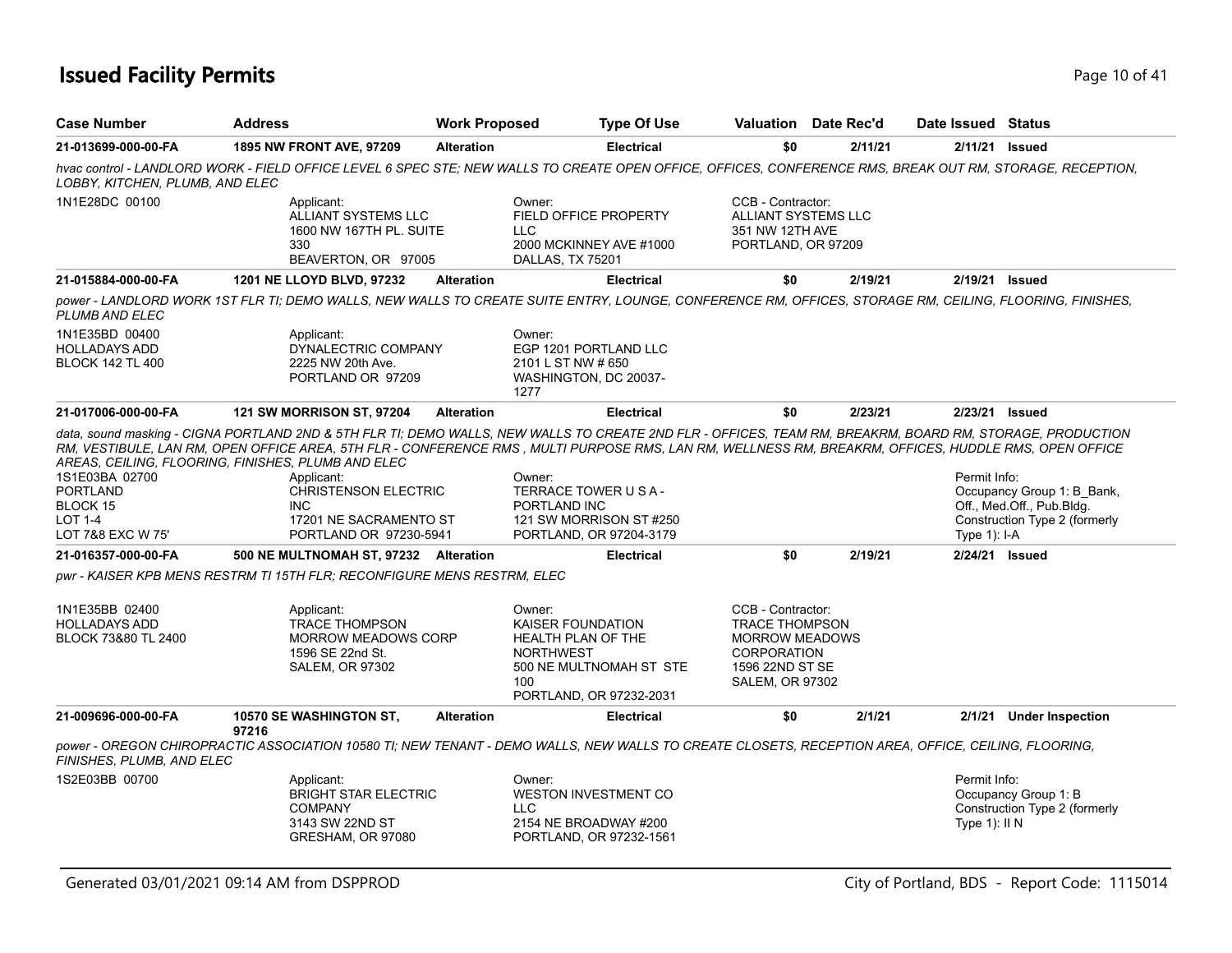## **Issued Facility Permits** Provide the Contract of the Page 11 of 41 and 21 of 41 and 21 of 41

| <b>Case Number</b>                                              | <b>Address</b>                                                                                                                                                                                           | <b>Work Proposed</b> | <b>Type Of Use</b>                                                                            |                                                                                                                                | <b>Valuation</b> Date Rec'd | Date Issued Status                                                                                                                                     |
|-----------------------------------------------------------------|----------------------------------------------------------------------------------------------------------------------------------------------------------------------------------------------------------|----------------------|-----------------------------------------------------------------------------------------------|--------------------------------------------------------------------------------------------------------------------------------|-----------------------------|--------------------------------------------------------------------------------------------------------------------------------------------------------|
| 21-012911-000-00-FA                                             | 3303 SW BOND AVE, 97201                                                                                                                                                                                  | <b>Alteration</b>    | <b>Electrical</b>                                                                             | \$0                                                                                                                            | 2/9/21                      | 2/9/21<br><b>Issued</b>                                                                                                                                |
|                                                                 | data-OHSU (CHH1) new data cabling for monitors in rooms 4042A, 4042B, 4042C, 4060, 4062, 4064, 4066, 4068, 4070 & 4074                                                                                   |                      |                                                                                               |                                                                                                                                |                             |                                                                                                                                                        |
| 1S1E10AC 00500                                                  | Applicant:<br>DYNALECTRIC COMPANY<br>2225 NW 20th Ave.<br>PORTLAND OR 97209                                                                                                                              |                      |                                                                                               | CCB - Contractor:<br>CELINE WILLIAMS<br>2225 NW 20TH AVE<br>PORTLAND, OR 97209                                                 | DYNALECTRIC COMPANY         | Permit Info:<br>Occupancy Group 1: I-<br>2_Hospital<br>Construction Type 2 (formerly<br>Type 1): I-A                                                   |
| 17-177111-000-00-FA                                             | <b>3181 SW SAM JACKSON PARK</b><br><b>RD - Bldg OHS, 97201</b>                                                                                                                                           | <b>Alteration</b>    | <b>Electrical</b>                                                                             | \$0                                                                                                                            | 5/25/17                     | 2/3/21 Issued                                                                                                                                          |
| 2nd fl Gen Cooling Towers ph1 - power                           |                                                                                                                                                                                                          |                      |                                                                                               |                                                                                                                                |                             |                                                                                                                                                        |
| 1S1E09 00200                                                    | Applicant:<br>DYNALECTRIC COMPANY<br>2225 NW 20th Ave.<br>PORTLAND OR 97209                                                                                                                              |                      | Owner:<br>OREGON STATE OF<br>3181 SW SAM JACKSON<br><b>PARK RD</b><br>PORTLAND, OR 97239-3011 | CCB - Contractor:<br><b>CELINE WILLIAMS</b><br>2225 NW 20TH AVE<br>PORTLAND, OR 97209                                          | DYNALECTRIC COMPANY         | Permit Info:<br>Occupancy Group 1: I-2<br>Construction Type 2 (formerly<br>Type $1$ : I-A                                                              |
| 20-100324-000-00-FA                                             | 900 SW 5TH AVE, 97204                                                                                                                                                                                    | <b>Alteration</b>    | <b>Electrical</b>                                                                             | \$0                                                                                                                            | 1/2/20                      | 2/9/21 Issued                                                                                                                                          |
|                                                                 | power - LANDLORD WORK PLAZA LVL; UPGRADE PLAZA WATERPROOFING SYSTEM                                                                                                                                      |                      |                                                                                               |                                                                                                                                |                             |                                                                                                                                                        |
| 1S1E03BB 00200<br><b>PORTLAND</b><br>BLOCK 59<br><b>LOT 1-8</b> | Applicant:<br><b>HUGHES ELECTRICAL</b><br><b>CONTRACTORS INC</b><br>10490 NW JACKSON<br><b>QUARRY RD</b><br>HILLSBORO, OR 97124-8184                                                                     |                      | Owner:<br>STANDARD INS CO<br>PO BOX 711<br>PORTLAND, OR 97204                                 | CCB - Contractor:<br><b>HUGHES ELECTRICAL</b><br>CONTRACTORS INC<br>5592 NE CLARA LANE<br>HILLSBORO, OR 97124                  |                             | Permit Info:<br>Occupancy Group 1: B<br>Construction Type 2 (formerly<br>Type $1$ ): I-FR                                                              |
| 20-148819-000-00-FA                                             | 2225 SE 87TH AVE, 97216                                                                                                                                                                                  | <b>Alteration</b>    | <b>Electrical</b>                                                                             | \$0                                                                                                                            | 5/28/20                     | 2/8/21 Final                                                                                                                                           |
|                                                                 | F20/HARRISON PARK REROOF TI; INTERIOR REMODEL SELECT BATHRMS, NEW MEZZANINE STAIR GUARDRAILS, EXTERIOR REROOF ENTIRE BUILDING, NEW LADDERS, FALL<br>PROTECTION, GUARDRAILS, ACCESS HATCHES, CEILING ELEC |                      |                                                                                               |                                                                                                                                |                             |                                                                                                                                                        |
| 1S2E04CC 03000<br>SECTION 04 1S 2E<br>TL 3000 5.81 ACRES        | Applicant:<br><b>FRAHLER ELECTRIC</b><br><b>JRA INC</b><br>11860 SW GREENBURG RD<br>TIGARD OR 97223-6451                                                                                                 |                      | Owner:<br><b>SCHOOL DISTRICT NO 1</b><br>PO BOX 3107<br>PORTLAND, OR 97208-3107               | CCB - Contractor:<br><b>ADAM ETHERINGTON</b><br><b>JRA INC</b><br>11860 SW GREENBURG<br><b>ROAD</b><br><b>TIGARD, OR 97223</b> |                             |                                                                                                                                                        |
| 20-148843-000-00-FA                                             | 7200 NE 11TH AVE, 97211                                                                                                                                                                                  | <b>Alteration</b>    | <b>Electrical</b>                                                                             | \$0                                                                                                                            | 5/28/20                     | 2/19/21 Final                                                                                                                                          |
| LADDERS, CEILING, ELEC                                          |                                                                                                                                                                                                          |                      |                                                                                               |                                                                                                                                |                             | pwr - WOODLAWN ES REROOF TI; INTERIOR REMODEL SELECT BATHRMS, REPLACE ALL STAIR GUARDRAILS, EXTERIOR REROOF SELECT AREAS, INSTALL NEW FALL PROTECTION, |
| 1N1E14BA 06100<br><b>SCOFFINS ADD</b><br>BLOCK 2&5&6 TL 6100    | Applicant:<br><b>FRAHLER ELECTRIC</b><br><b>JRA INC</b><br>11860 SW GREENBURG RD<br>TIGARD OR 97223-6451                                                                                                 |                      | Owner:<br><b>SCHOOL DISTRICT NO 1</b><br>PO BOX 3107<br>PORTLAND, OR 97208-3107               | CCB - Contractor:<br><b>ADAM ETHERINGTON</b><br><b>JRA INC</b><br>11860 SW GREENBURG<br><b>ROAD</b><br>TIGARD, OR 97223        |                             |                                                                                                                                                        |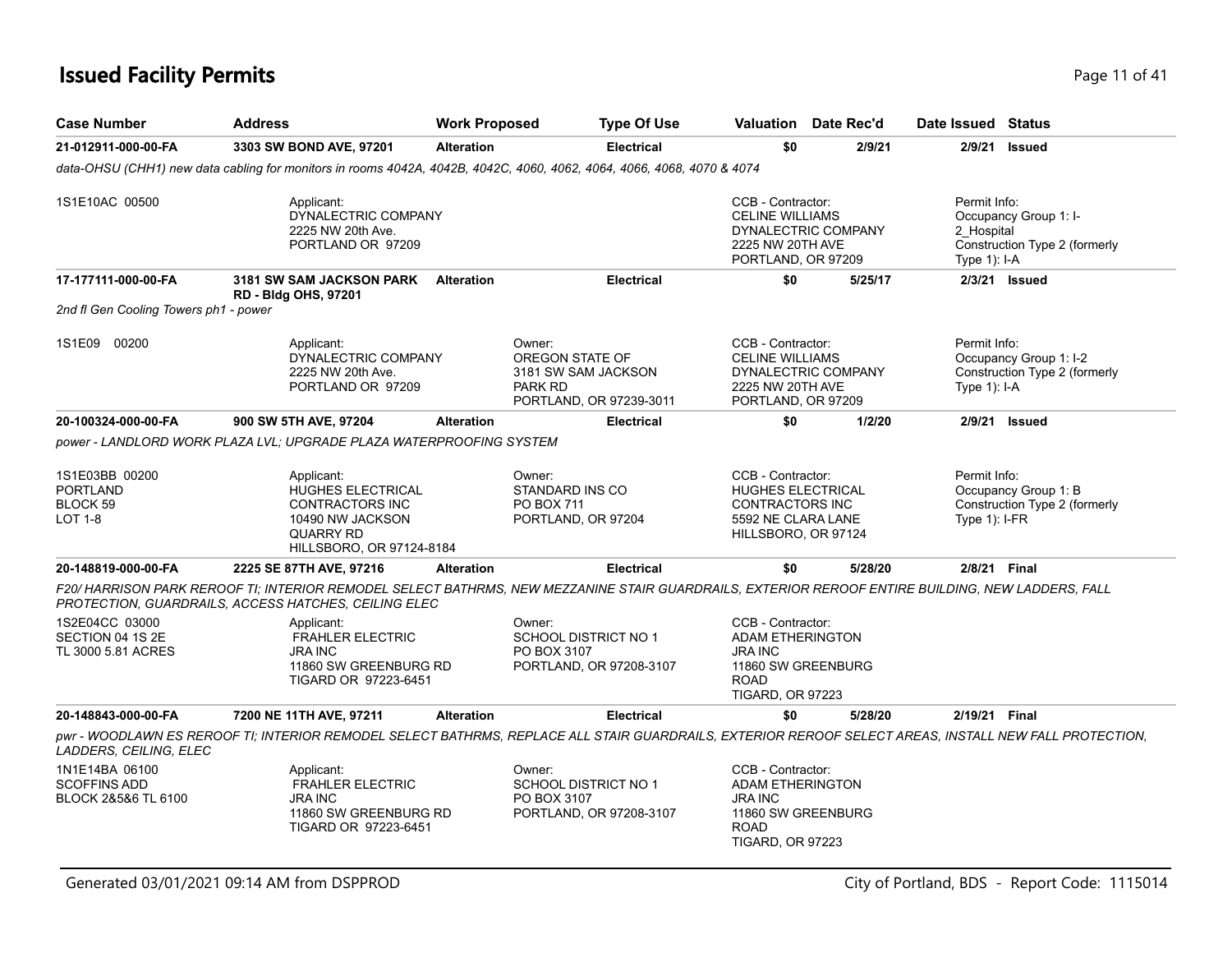# **Issued Facility Permits** Page 12 of 41

| <b>Case Number</b>                                                                                                       | <b>Address</b>                                                                                                                                                                                                                                                                                          | <b>Work Proposed</b> |                                                                                           | <b>Type Of Use</b>      |                                                                                                                        | Valuation Date Rec'd                              |                                | Date Issued Status                                      |
|--------------------------------------------------------------------------------------------------------------------------|---------------------------------------------------------------------------------------------------------------------------------------------------------------------------------------------------------------------------------------------------------------------------------------------------------|----------------------|-------------------------------------------------------------------------------------------|-------------------------|------------------------------------------------------------------------------------------------------------------------|---------------------------------------------------|--------------------------------|---------------------------------------------------------|
| 20-139507-000-00-FA                                                                                                      | 520 SW YAMHILL ST, 97204                                                                                                                                                                                                                                                                                | <b>Alteration</b>    |                                                                                           | <b>Electrical</b>       | \$0                                                                                                                    | 4/27/20                                           | 2/23/21                        | <b>Issued</b>                                           |
|                                                                                                                          | power, access - PDOX LTD/ EDELMAN PUBLIC RELATIONS STE 800 TI; INSTALL NEW INTERIOR ENTRY DOOR, ACCESS CONTROLS, AND ELEC                                                                                                                                                                               |                      |                                                                                           |                         |                                                                                                                        |                                                   |                                |                                                         |
| 1S1E03BB 01200<br><b>PORTLAND</b><br>BLOCK 171<br>LOT 1&8<br>N 1/2 OF LOT 2&7                                            | Applicant:<br>CAPITOL ELECTRIC CO INC<br>11401 NE MARX ST.<br>PORTLAND OR 97220-1041                                                                                                                                                                                                                    |                      | Owner:<br>PAC-HILL LIMITED<br>PARTNERSHIP<br>520 SW YAMHILL ST PH 8<br>PORTLAND, OR 97204 |                         |                                                                                                                        |                                                   | Permit Info:<br>Type $1$ : I-A | Occupancy Group 1: B<br>Construction Type 2 (formerly   |
| 20-220636-000-00-FA                                                                                                      | 2121 NW RALEIGH ST, 97209                                                                                                                                                                                                                                                                               | <b>Alteration</b>    |                                                                                           | <b>Electrical</b>       | \$0                                                                                                                    | 12/3/20                                           |                                | 2/12/21 Under Inspection                                |
|                                                                                                                          | pwr - PROOF TI STE 101 & 102 GRND FLR; FIRST TIME TENANT, OCCUPANCY M, CREATE RETAIL AREAS, STOCKRM, OFFICE, CELLAR RM, CEILING, FLOORING, FINISHES ELEC                                                                                                                                                |                      |                                                                                           |                         |                                                                                                                        |                                                   |                                |                                                         |
| 1N1E28CD 90004<br>UNIT A1                                                                                                | Applicant:<br><b>VIKING ELECTRIC INC</b><br>4326 SE WOODSTOCK BLVD<br>#518<br>PORTLAND, OR 97206-6270                                                                                                                                                                                                   |                      | Owner:<br><b>XPO PROPERTIES INC</b><br>PO BOX 4138                                        | PORTLAND, OR 97208-4138 | CCB - Contractor:<br><b>VIKING ELECTRIC INC</b><br><b>STE 518</b>                                                      | 4326 SE WOODSTOCK BLVD<br>PORTLAND, OR 97206-6270 |                                |                                                         |
| 20-215251-000-00-FA                                                                                                      | 1600 SW 4TH AVE, 97201                                                                                                                                                                                                                                                                                  | <b>Alteration</b>    |                                                                                           | <b>Electrical</b>       | \$0                                                                                                                    | 11/16/20                                          |                                | 2/8/21 Issued                                           |
|                                                                                                                          | power - PSU RMNC HVAC REPLACEMENT PENTHOUSE; REPLACE CHILLER, PUMPS AND ELEC - new main fuses/feeder wire/wireway/disconnects/VFD                                                                                                                                                                       |                      |                                                                                           |                         |                                                                                                                        |                                                   |                                |                                                         |
| 1S1E03CB 01800<br>SOUTH AUDITORIUM ADD<br><b>BLOCK A</b><br>LOT 2 TL 1800<br>DEFERRED ADDITIONAL<br><b>TAX LIABILITY</b> | Applicant:<br>LA LONDE LLC<br>PO BOX 2220<br>ESTACADA OR 97023                                                                                                                                                                                                                                          |                      | Owner:<br>PORTLAND STATE<br>UNIVERSITY - LEASED<br><b>MULTIPLE TENANTS</b><br>PO BOX 751  | PORTLAND, OR 97207-0751 | CCB - Contractor:<br>LA LONDE LLC<br><b>SUITE A</b><br>ESTACADA, OR 97023                                              | 1000 NW COMMERCE COURT                            | Permit Info:                   | Occupancy Group 1: B Bank,<br>Off., Med.Off., Pub.Bldg. |
| 20-223604-000-00-FA                                                                                                      | 1895 NW FRONT AVE, 97209                                                                                                                                                                                                                                                                                | <b>Alteration</b>    |                                                                                           | Electrical              | \$0                                                                                                                    | 12/14/20                                          |                                | 2/4/21 Under Inspection                                 |
| RECEPTION, LOBBY, KITCHEN, PLUMB, AND ELEC                                                                               | power, fire alarm - LANDLORD WORK - FIELD OFFICE LEVEL 6 SPEC STE; NEW WALLS TO CREATE OPEN OFFICE, OFFICES, CONFERENCE RMS, BREAK OUT RM, STORAGE,                                                                                                                                                     |                      |                                                                                           |                         |                                                                                                                        |                                                   |                                |                                                         |
| 1N1E28DC 00100                                                                                                           | Applicant:<br>CAPITOL ELECTRIC CO INC<br>11401 NE MARX ST.<br>PORTLAND OR 97220-1041                                                                                                                                                                                                                    |                      |                                                                                           |                         |                                                                                                                        |                                                   |                                |                                                         |
| 20-203596-000-00-FA                                                                                                      | <b>7000 NE AIRPORT WAY, 97218</b>                                                                                                                                                                                                                                                                       | <b>Alteration</b>    |                                                                                           | <b>Electrical</b>       | \$0                                                                                                                    | 10/15/20                                          |                                | $2/3/21$ Issued                                         |
|                                                                                                                          | pwr-PDX AIRPORT CONCOURSE C TENANT RELOCATIONS DEPLANNING LVL; MULTIPLE LOCATIONS IN CONCOURSE C, CREATE STORAGE RMS, OFFICES, BREAKRM, LOCKERS, QX<br>PARTS AREA, DESK DUTY EQUIP AREA, QX OPERATIONS RM, QX BEVERAGE RM, BATHRMS, AS MX OIL/LUBE RM, NEW EXTERIOR COIL DOORS, CEILING, FINISHES, ELEC |                      |                                                                                           |                         |                                                                                                                        |                                                   |                                |                                                         |
| 1N2E08B 00400<br>SECTION 08 1N 2E<br>TL 400 7.39 ACRES<br>SEE SUB ACCOUNT<br>R705697 (R                                  | Applicant:<br>OEG INC<br>1709 SE 3RD AVE.<br>PORTLAND OR 97214-4547                                                                                                                                                                                                                                     |                      | Owner:<br>PORT OF PORTLAND<br>PO BOX 3529                                                 | PORTLAND, OR 97208-3529 | CCB - Contractor:<br>LAUREL SEMPREVIVO-<br><b>GONZALEZ</b><br><b>OEG INC</b><br>3200 NW YEON AVE<br>PORTLAND, OR 97210 |                                                   | Permit Info:<br>Type $1$ : I-A | Occupancy Group 1: A-3<br>Construction Type 2 (formerly |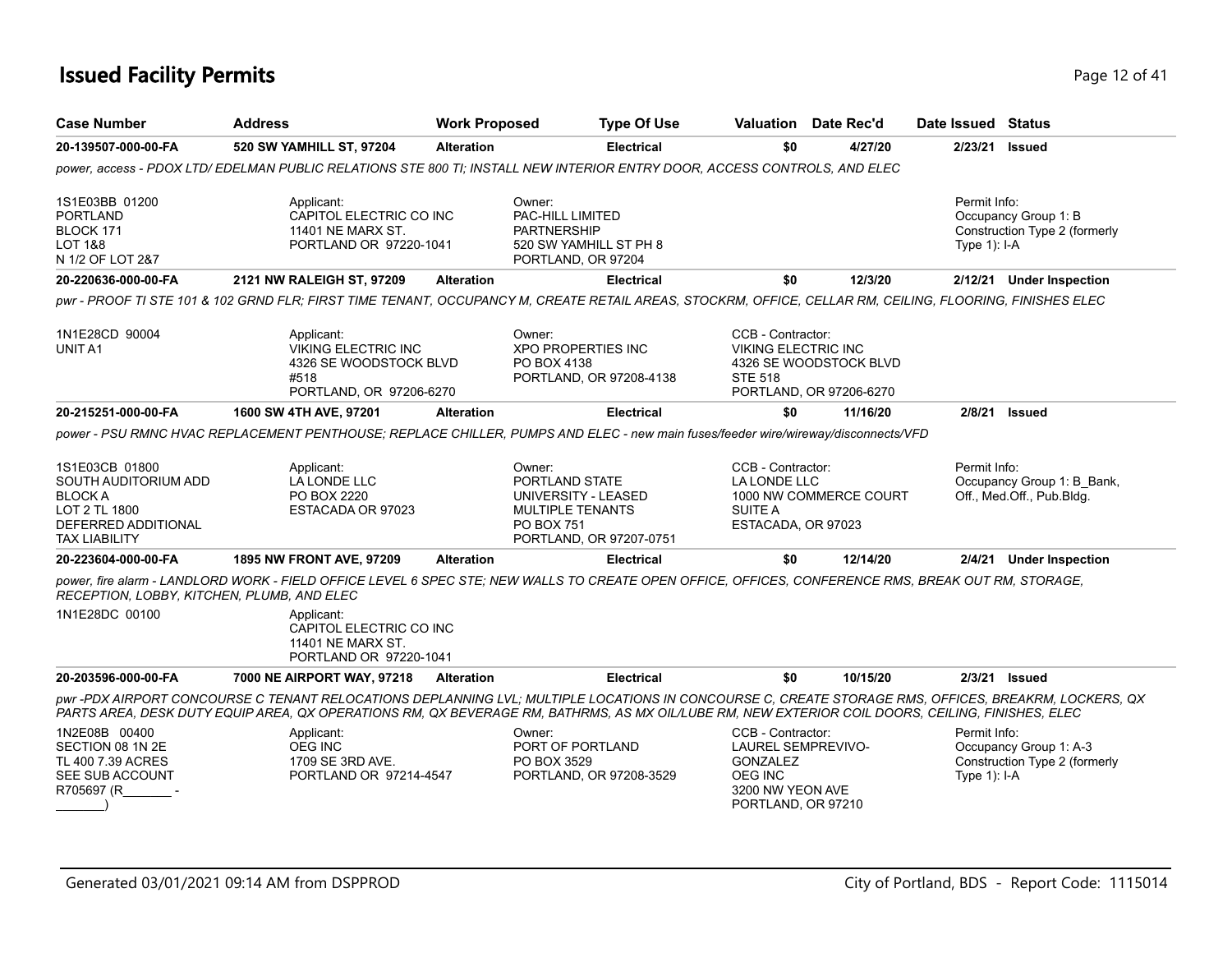## **Issued Facility Permits** Provide the Contract of the Page 13 of 41 Page 13 of 41

| <b>Case Number</b>                                                                                                     | Address                                                                                              | <b>Work Proposed</b> | <b>Type Of Use</b>                                                                                                                                                                                                                                                                                               | <b>Valuation</b> Date Rec'd                                                                |                                | Date Issued Status             |                                                                                          |
|------------------------------------------------------------------------------------------------------------------------|------------------------------------------------------------------------------------------------------|----------------------|------------------------------------------------------------------------------------------------------------------------------------------------------------------------------------------------------------------------------------------------------------------------------------------------------------------|--------------------------------------------------------------------------------------------|--------------------------------|--------------------------------|------------------------------------------------------------------------------------------|
| 21-013537-000-00-FA                                                                                                    | 825 NE MULTNOMAH ST - UNIT<br>1,97232                                                                | Alteration           | <b>Electrical</b>                                                                                                                                                                                                                                                                                                | \$0                                                                                        | 2/10/21                        | 2/10/21 Issued                 |                                                                                          |
|                                                                                                                        |                                                                                                      |                      | hvac controls - PACIFICORP 19TH FL TI; DEMO WALLS, NEW WALLS TO CREATE OPEN OFFICE, CONFERENCE RMS, PHONE RMS, DENSE FILING RM, HUDDLE RM, ENCLAVE, WORK RM,<br>AUDIT OFFICE, COAT RM, ALCOVE, STORAGE, RECONFIGURE EXISTING REST RMS, CEILING, FLOORING, FINISHES, PLUMB, AND ELEC                              |                                                                                            |                                |                                |                                                                                          |
| 1N1E35BB 90002<br><b>LLOYD CENTER TOWER</b><br><b>CONDOMINIUM</b><br>UNIT 1<br><b>DEPT OF REVENUE</b>                  | Applicant:<br><b>DELTA CONNECTS INC</b><br><b>PORTLAND</b><br>OR 97224<br><b>USA</b>                 |                      | Owner:<br><b>PACIFICORP</b><br>825 NE MULTNOMAH ST<br>#1900<br>PORTLAND, OR 97232-2151                                                                                                                                                                                                                           | CCB - Contractor:<br><b>DELTA CONNECTS INC</b><br>FERRY RD SUITE 230<br>PORTLAND, OR 97224 | 17400 SW UPPER BOONES          | Permit Info:<br>Type $1$ : I-A | Occupancy Group 1: B Bank,<br>Off., Med.Off., Pub.Bldg.<br>Construction Type 2 (formerly |
| 20-211910-000-00-FA                                                                                                    | 7000 NE AIRPORT WAY, 97218                                                                           | <b>Alteration</b>    | <b>Electrical</b>                                                                                                                                                                                                                                                                                                | \$0                                                                                        | 11/5/20                        |                                | 2/8/21 Issued                                                                            |
| <b>FINISHES ELEC</b>                                                                                                   |                                                                                                      |                      | pwr -PDX TERMINAL 5 TENANT RELOCATES (GROUP 4) ALL CONCOURSES DEPLANNING & ENPLANNING LEVELS; MULTIPLE AREAS ACROSS ENTIRE TERMINAL FOR TENANTS - NIKE,<br>PEETS, SOUNDBALANCE, TIMBERLINE, WASHER & DRYER - DEMO TO CLEAR TENANT SPACES FOR FUTURE TI BUILD OUT, REMODEL STORAGE RMS, WASHER/DRYER RM, CEILING, |                                                                                            |                                |                                |                                                                                          |
| 1N2E08B 00400                                                                                                          | Applicant:                                                                                           |                      | Owner:                                                                                                                                                                                                                                                                                                           | CCB - Contractor:                                                                          |                                | Permit Info:                   |                                                                                          |
| SECTION 08 1N 2E<br>TL 400 7.39 ACRES                                                                                  | ONEILL CONSTRUCTION<br><b>GROUP INC</b>                                                              |                      | PORT OF PORTLAND<br>PO BOX 3529                                                                                                                                                                                                                                                                                  | maurice rahming<br>ONEILL CONSTRUCTION                                                     |                                |                                | Occupancy Group 1: A-3<br>Construction Type 2 (formerly                                  |
| SEE SUB ACCOUNT<br>R705697 (R                                                                                          | 4444 SE 27TH AVE<br>PORTLAND OR 97202-3608                                                           |                      | PORTLAND, OR 97208-3529                                                                                                                                                                                                                                                                                          | <b>GROUP INC</b><br>4444 SE 27TH AVE                                                       |                                | Type $1$ : I-A                 |                                                                                          |
|                                                                                                                        |                                                                                                      |                      |                                                                                                                                                                                                                                                                                                                  | PORTLAND, OR 97202                                                                         |                                |                                |                                                                                          |
| 20-223047-000-00-FA                                                                                                    | 1615 SE 3RD AVE, 97214                                                                               | <b>Alteration</b>    | <b>Electrical</b>                                                                                                                                                                                                                                                                                                | \$0                                                                                        | 12/10/20                       |                                | 2/5/21 Under Inspection                                                                  |
|                                                                                                                        | pwr - STACKED SANDWICH SHOP TI; NEW WALK-IN COOLER, CREATE ADDITIONAL KITCHEN SPACE ELEC             |                      |                                                                                                                                                                                                                                                                                                                  |                                                                                            |                                |                                |                                                                                          |
| 1S1E03DA 01900<br><b>STEPHENS ADD</b><br>BLOCK 39<br>LOT 1-8<br>ENTERPRISE ZONE,<br>POTENTIAL ADDITIONAL<br><b>TAX</b> | Applicant:<br><b>B &amp; E CONTRACTING</b><br><b>INCORPORATED</b>                                    |                      | Owner:<br>240 CLAY DEVELOPMENT<br>LLC<br>1615 SE 3RD AVE #100<br>PORTLAND, OR 97214                                                                                                                                                                                                                              | CCB - Contractor:<br><b>NATHAN ELLIOT</b><br>PO BOX 22305<br>MILWAUKIE, OR 97269           | <b>B AND E CONTRACTING INC</b> |                                |                                                                                          |
| 20-223763-000-00-FA                                                                                                    | <b>600 NE GRAND AVE, 97232</b>                                                                       | <b>Alteration</b>    | <b>Electrical</b>                                                                                                                                                                                                                                                                                                | \$0                                                                                        | 12/14/20                       | 2/10/21 Issued                 |                                                                                          |
|                                                                                                                        | UTILITY/LAUNDRY RM, TODDLERS RM, CEILING, FINISHES ELEC                                              |                      | pwr / fire alarm- METRO CHILDCARE CENTER TI GRND FLR: CREATE WOBBLERS AREA. BATHRM. INFANTS RM. CONFERENCE RM. OFFICE. REMODEL CLASSRMS. BATHRMS. KITCHEN.                                                                                                                                                       |                                                                                            |                                |                                |                                                                                          |
| 1N1E35BC 03700                                                                                                         | Applicant:<br><b>COCHRAN INC</b><br>7550 SW TECH CENTER DR<br><b>STE 220</b><br>TIGARD OR 97223-8061 |                      | Owner:<br><b>METRO</b><br>600 NE GRAND AVE<br>PORTLAND, OR 97232-2736                                                                                                                                                                                                                                            | CCB - Contractor:<br><b>COCHRAN INC</b><br>PO BOX 33524<br>SEATTLE, WA 98133-0524          |                                |                                |                                                                                          |
| 20-194399-000-00-FA                                                                                                    | 516 SE MORRISON ST, 97214                                                                            | <b>Alteration</b>    | <b>Electrical</b>                                                                                                                                                                                                                                                                                                | \$0                                                                                        | 9/24/20                        | 2/1/21 Final                   |                                                                                          |
|                                                                                                                        |                                                                                                      |                      | power-temp Itg- LANDLORD WK 8TH & 9TH FL TI; DEMO WALLS AND RESTROOMS, PLUMB AND ELEC - FUTURE TI PERMIT MAY BE REQUIRED                                                                                                                                                                                         |                                                                                            |                                |                                |                                                                                          |
| 1S1E02BB 06100                                                                                                         | Applicant:<br>WILLAMETTE ELECTRIC INC<br>P.O. BOX 230547<br>TIGARD, OR 97281-0547                    |                      | Owner:<br><b>UPG WEATHERLY</b><br>PROPERTY OWNER LLC<br>1215 4TH AVE #600<br>SEATTLE, WA 98161                                                                                                                                                                                                                   |                                                                                            |                                |                                |                                                                                          |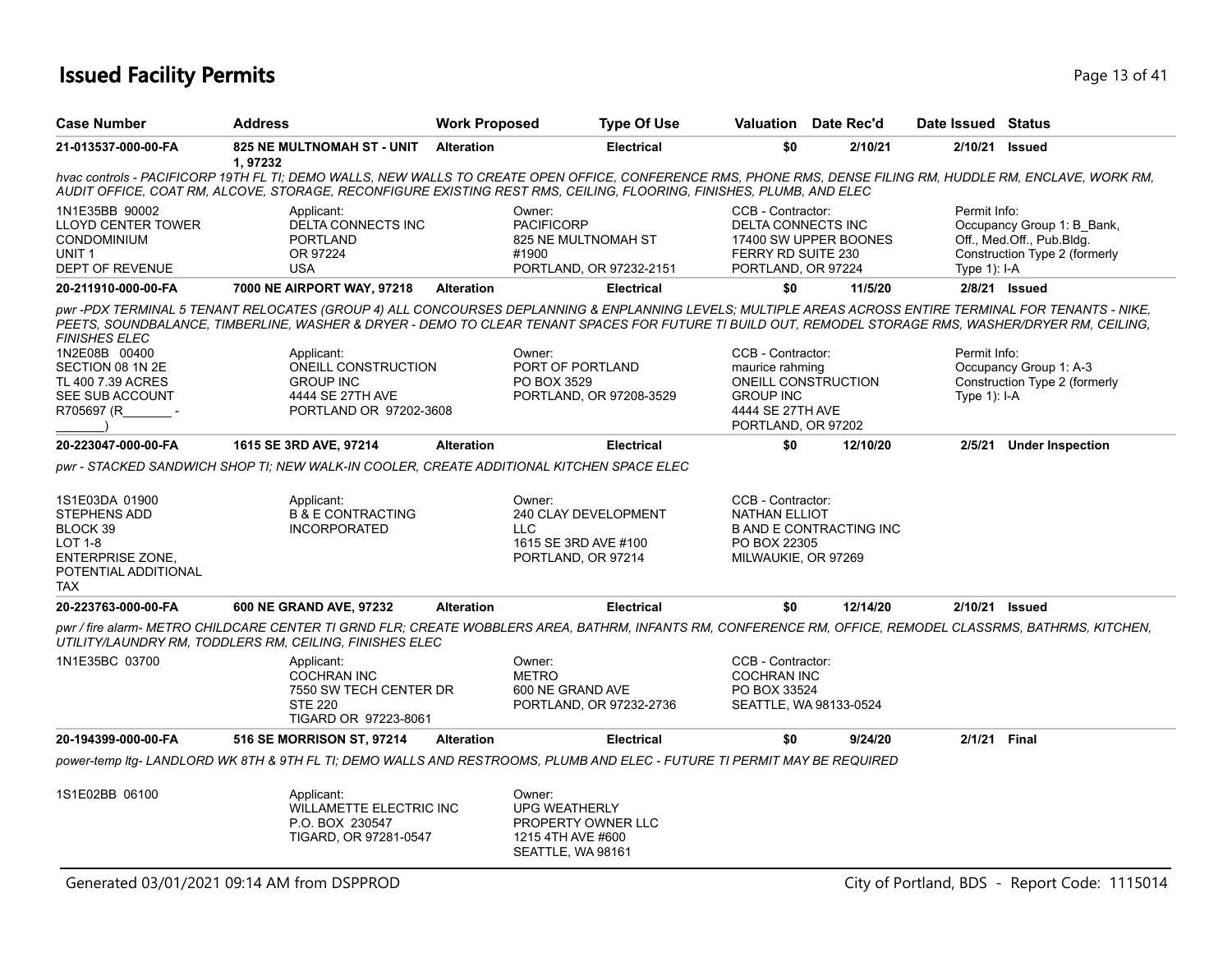## **Issued Facility Permits** Provide the Contract of 41 and 200 minutes and 200 minutes of 41 and 200 minutes and 200 minutes and 200 minutes and 200 minutes and 200 minutes and 200 minutes and 200 minutes and 200 minutes and

| <b>Case Number</b>                                                                              | <b>Address</b>                                                                                              | <b>Work Proposed</b> | <b>Type Of Use</b>                                                                                                 |                                                                                | <b>Valuation</b> Date Rec'd                           | Date Issued Status                                                                                                                                                                              |
|-------------------------------------------------------------------------------------------------|-------------------------------------------------------------------------------------------------------------|----------------------|--------------------------------------------------------------------------------------------------------------------|--------------------------------------------------------------------------------|-------------------------------------------------------|-------------------------------------------------------------------------------------------------------------------------------------------------------------------------------------------------|
| 21-015341-000-00-FA                                                                             | 830 NE 47TH AVE, 97213                                                                                      | <b>Alteration</b>    | <b>Electrical</b>                                                                                                  | \$0                                                                            | 2/17/21                                               | 2/17/21 Issued                                                                                                                                                                                  |
|                                                                                                 | Install (2) new fire alarm relays and provide power to Door Power Supply                                    |                      |                                                                                                                    |                                                                                |                                                       |                                                                                                                                                                                                 |
| 1N2E31BD 04200                                                                                  | Applicant:<br>TICE ELECTRIC COMPANY<br>5405 N Lagoon Ave.<br>PORTLAND OR 97217-7637                         |                      | Owner:<br>PROVIDENCE HEALTH &<br>SERVICES-OREGON<br>4400 NE HALSEY ST BLDG 2<br>#190<br>PORTLAND, OR 97213-1545    | CCB - Contractor:<br>Bob Richardson<br>5405 N LAGOON AVE<br>PORTLAND, OR 97217 | TICE ELECTRIC COMPANY                                 | Permit Info:<br>Occupancy Group 1: I-2<br>Construction Type 2 (formerly<br>Type $1$ : I-A                                                                                                       |
| 21-012486-000-00-FA                                                                             | 10123 SE MARKET ST, 97216                                                                                   | <b>Alteration</b>    | <b>Electrical</b>                                                                                                  | \$0                                                                            | 2/8/21                                                | $2/8/21$ Issued                                                                                                                                                                                 |
|                                                                                                 | ELEC - pwr- PROVIDE CIRCUITS FOR SIGNAGE ON BUILDING                                                        |                      |                                                                                                                    |                                                                                |                                                       |                                                                                                                                                                                                 |
| 1S2E04A 02300<br><b>EVERGLADE</b><br>LOT 6&7 TL 2300<br>SPLIT MAP R159228<br>(R261601510)       | Applicant:<br><b>CHRISTENSON ELECTRIC</b><br><b>INC</b><br>17201 NE SACRAMENTO ST<br>PORTLAND OR 97230-5941 |                      | Owner:<br>PORTLAND ADVENTIST<br><b>MEDICAL CENTER</b><br>PO BOX 619135<br>ROSEVILLE, CA 95661                      | CCB - Contractor:<br><b>INC</b><br>PORTLAND, OR 97230                          | <b>CHRISTENSON ELECTRIC</b><br>17201 NE SACRAMENTO ST | Permit Info:<br>Occupancy Group 1: I-2<br>Construction Type 2 (formerly<br>Type $1$ : I-A                                                                                                       |
| 21-011071-000-00-FA                                                                             | 10123 SE MARKET ST, 97216                                                                                   | <b>Alteration</b>    | <b>Electrical</b>                                                                                                  | \$0                                                                            | 2/3/21                                                | 2/3/21 Final                                                                                                                                                                                    |
|                                                                                                 | ELEC - INSTALL 2 RECEPTCLES IN NURSES TOWER, 4TH FLOOR BREAKROOM                                            |                      |                                                                                                                    |                                                                                |                                                       |                                                                                                                                                                                                 |
| 1S2E04A 02300<br><b>EVERGLADE</b><br>LOT 6&7 TL 2300<br>SPLIT MAP R159228<br>(R261601510)       | Applicant:<br><b>CHRISTENSON ELECTRIC</b><br><b>INC</b><br>17201 NE SACRAMENTO ST<br>PORTLAND OR 97230-5941 |                      | Owner:<br>PORTLAND ADVENTIST<br><b>MEDICAL CENTER</b><br>PO BOX 619135<br>ROSEVILLE, CA 95661                      | CCB - Contractor:<br><b>INC</b><br>PORTLAND, OR 97230                          | <b>CHRISTENSON ELECTRIC</b><br>17201 NE SACRAMENTO ST | Permit Info:<br>Occupancy Group 1: I-2<br>Construction Type 2 (formerly<br>Type 1): I-A                                                                                                         |
| 21-015067-000-00-FA                                                                             | 12575 NE MARX ST, 97220                                                                                     | <b>Alteration</b>    | <b>Electrical</b>                                                                                                  | \$0                                                                            | 2/17/21                                               | 2/17/21 Issued                                                                                                                                                                                  |
|                                                                                                 | Adding receptacles for tenant equipment (12505 NE Marx)                                                     |                      |                                                                                                                    |                                                                                |                                                       |                                                                                                                                                                                                 |
| 1N2E22A 00500                                                                                   | Applicant:<br>JOHANSEN ELECTRIC INC<br>16869 65TH AVE PMB 311<br>LAKE OSWEGO OR 97035-<br>7865              |                      | Owner:<br><b>WPC PARKROSE LLC</b><br>307 LEWERS ST #600<br><b>HONOLULU, HI 96815-2364</b>                          |                                                                                |                                                       |                                                                                                                                                                                                 |
| 21-012273-000-00-FA                                                                             | 101 SW MAIN ST, 97204                                                                                       | <b>Alteration</b>    | <b>Electrical</b>                                                                                                  | \$0                                                                            | 2/8/21                                                | 2/8/21 Under Inspection                                                                                                                                                                         |
| - charger                                                                                       |                                                                                                             |                      |                                                                                                                    |                                                                                |                                                       | One Main Place EV Charger. Install 100 amp, 205 volt disconnect, 100 amp 120/208 volt, 3 phase Load Center Panel, (2) 40 amp, 1 phase, 208 volt circuits, 1 dual port EV charger PR # B1 GARAGE |
| 1S1E03BD 00300<br><b>PORTLAND</b><br><b>BLOCK 11</b><br><b>LOT 1-4</b><br>LOT 5-8 EXC PT IN STS | Applicant:<br><b>CHRISTENSON ELECTRIC</b><br><b>INC</b><br>17201 NE SACRAMENTO ST<br>PORTLAND OR 97230-5941 |                      | Owner:<br>MADISON-OFC ONE MAIN<br>PLACE OR LLC<br>PO BOX 7517 BILLBOX# 17-<br>$367-1$<br>HICKSVILLE, NY 11802-7517 | CCB - Contractor:<br><b>INC</b><br>PORTLAND, OR 97230                          | CHRISTENSON ELECTRIC<br>17201 NE SACRAMENTO ST        | Permit Info:<br>Occupancy Group 1: B_Bank,<br>Off., Med.Off., Pub.Bldg.<br>Construction Type 2 (formerly<br>Type $1$ : I-A                                                                      |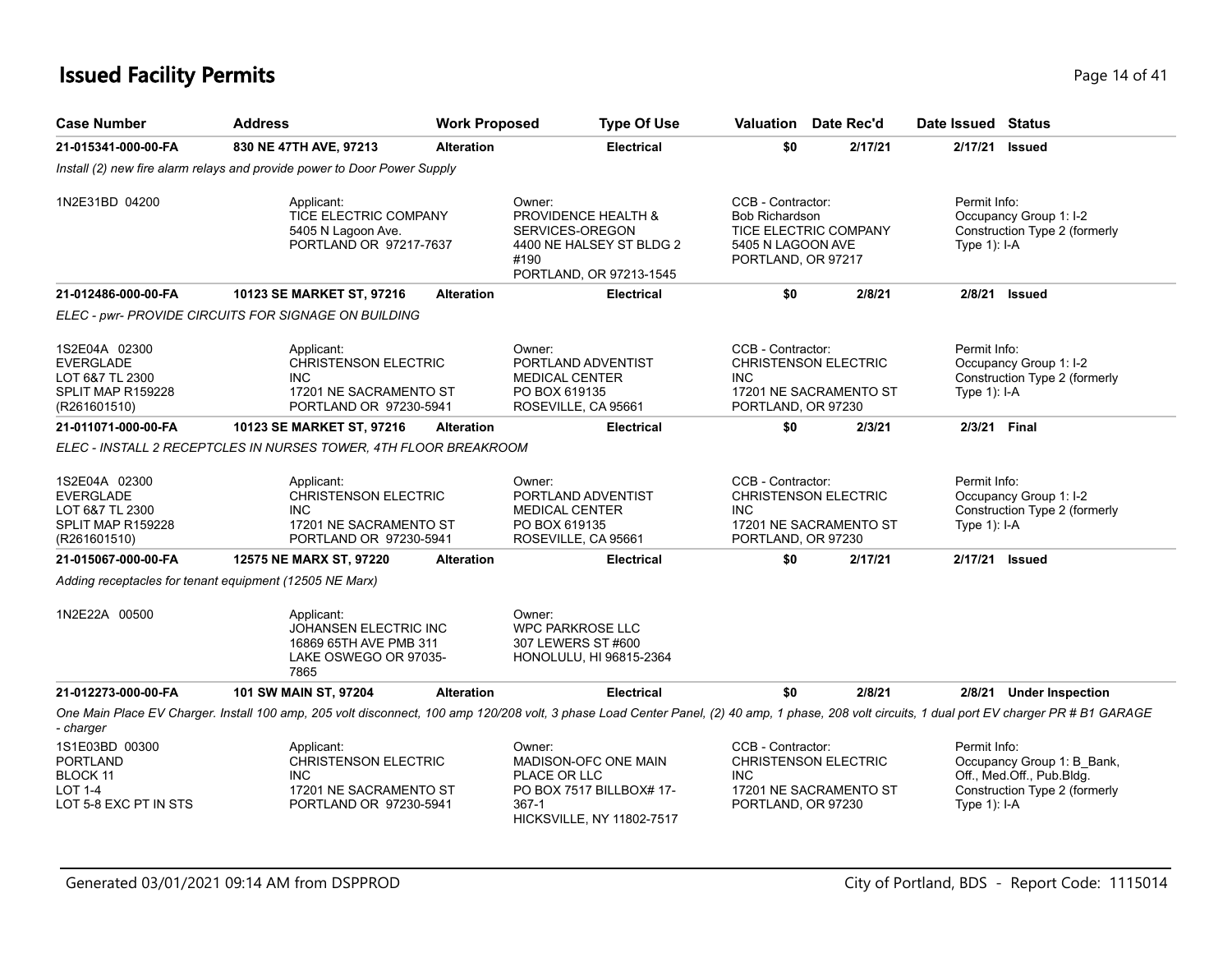# **Issued Facility Permits** Page 15 of 41

| <b>Case Number</b>                                                                     | <b>Address</b>                                                                                                           | <b>Work Proposed</b> |                                                                                                      | <b>Type Of Use</b>                               |                                                                                       | Valuation Date Rec'd    | Date Issued                      | Status                                                   |
|----------------------------------------------------------------------------------------|--------------------------------------------------------------------------------------------------------------------------|----------------------|------------------------------------------------------------------------------------------------------|--------------------------------------------------|---------------------------------------------------------------------------------------|-------------------------|----------------------------------|----------------------------------------------------------|
| 21-013241-000-00-FA                                                                    | 6915 S MACADAM AVE, 97219                                                                                                | <b>Alteration</b>    |                                                                                                      | <b>Electrical</b>                                | \$0                                                                                   | 2/10/21                 | 2/10/21                          | <b>Under Inspection</b>                                  |
|                                                                                        | voice/data - FELTON PROPERTIES STE 325 TI; NEW TENANT - CREATE CONFERENCE RM, KITCHEN, OFFICE, IT RM, CEILING, ELEC      |                      |                                                                                                      |                                                  |                                                                                       |                         |                                  |                                                          |
| 1S1E22BA 04200<br>SOUTHERN PORTLAND<br>BLOCK 15<br>LOT 13-20                           | Applicant:<br><b>HATFIELD</b><br><b>COMMUNICATIONS LLC</b><br>P.O. BOX 83825<br>PORTLAND OR 97283-0825                   |                      | Owner:<br>PORTLAND MILLIKAN<br><b>EQUITIES LLC</b><br>520 SW 6TH AVE #610<br>PORTLAND, OR 97204      |                                                  | CCB - Contractor:<br><b>HATFIELD</b><br><b>COMMUNICATIONS LLC</b><br>PO BOX 83825     | PORTLAND, OR 97283-0825 |                                  |                                                          |
|                                                                                        |                                                                                                                          |                      | Owner:<br>PORTLAND MACADAM<br><b>PLACE EQUITIES LLC</b><br>520 SW 6TH AVE #610<br>PORTLAND, OR 97204 |                                                  |                                                                                       |                         |                                  |                                                          |
| 21-018289-000-00-FA                                                                    | <b>3250 SW SAM JACKSON PARK</b><br><b>RD - Unit HRC, 97201</b>                                                           | Alteration           |                                                                                                      | <b>Electrical</b>                                | \$0                                                                                   | 2/25/21                 |                                  | 2/25/21 Issued                                           |
|                                                                                        | power-OHSU (HRC) HVAC 3th floor lab DDC conversion - providing two 120v ckts for Siemens panel and 5(500va) Transformers |                      |                                                                                                      |                                                  |                                                                                       |                         |                                  |                                                          |
| 1S1E09<br>00200                                                                        | Applicant:<br>DYNALECTRIC COMPANY<br>2225 NW 20th Ave.<br>PORTLAND OR 97209                                              |                      | Owner:<br><b>HIGHER EDUCATION</b><br>3181 SW SAM JACKSON<br><b>PARK RD</b>                           | OREGON STATE BOARD OF<br>PORTLAND, OR 97239-3011 | CCB - Contractor:<br><b>CELINE WILLIAMS</b><br>2225 NW 20TH AVE<br>PORTLAND, OR 97209 | DYNALECTRIC COMPANY     | Permit Info:<br>Type $1$ ): I-FR | Occupancy Group 1: I1.1<br>Construction Type 2 (formerly |
| 21-018304-000-00-FA                                                                    | 3250 SW SAM JACKSON PARK<br><b>RD - Unit HRC, 97201</b>                                                                  | <b>Alteration</b>    |                                                                                                      | <b>Electrical</b>                                | \$0                                                                                   | 2/25/21                 |                                  | 2/25/21 Issued                                           |
|                                                                                        | power-OHSU (HRC) HVAC 5th floor lab DDC conversion- providing two 120v ckts for Siemens panel and 5(500va) Transformers  |                      |                                                                                                      |                                                  |                                                                                       |                         |                                  |                                                          |
| 1S1E09<br>00200                                                                        | Applicant:<br>DYNALECTRIC COMPANY<br>2225 NW 20th Ave.<br>PORTLAND OR 97209                                              |                      | Owner:<br><b>HIGHER EDUCATION</b><br>3181 SW SAM JACKSON<br>PARK RD                                  | OREGON STATE BOARD OF<br>PORTLAND, OR 97239-3011 | CCB - Contractor:<br><b>CELINE WILLIAMS</b><br>2225 NW 20TH AVE<br>PORTLAND, OR 97209 | DYNALECTRIC COMPANY     | Permit Info:<br>Type $1$ : I-FR  | Occupancy Group 1: I1.1<br>Construction Type 2 (formerly |
| 21-013563-000-00-FA                                                                    | 315 SW 5TH AVE, 97204                                                                                                    | <b>Alteration</b>    |                                                                                                      | <b>Electrical</b>                                | \$0                                                                                   | 2/10/21                 | 2/10/21                          | Issued                                                   |
|                                                                                        | power - Install (5) new branch circuits to Access Control Panels in the electrical closets on floors 3, 8, 9 and 11      |                      |                                                                                                      |                                                  |                                                                                       |                         |                                  |                                                          |
| 1N1E34CD 06500<br><b>PORTLAND</b><br>BLOCK 82<br>LOT <sub>1</sub><br>LOT 2 EXC S 0.56' | Applicant:<br>DYNALECTRIC COMPANY<br>2225 NW 20th Ave.<br>PORTLAND OR 97209                                              |                      | Owner:<br><b>CAREOREGON INC</b><br>315 SW 5TH AVE #900<br>PORTLAND, OR 97204                         |                                                  |                                                                                       |                         | Permit Info:<br>Type 1): I-A     | Occupancy Group 1: B<br>Construction Type 2 (formerly    |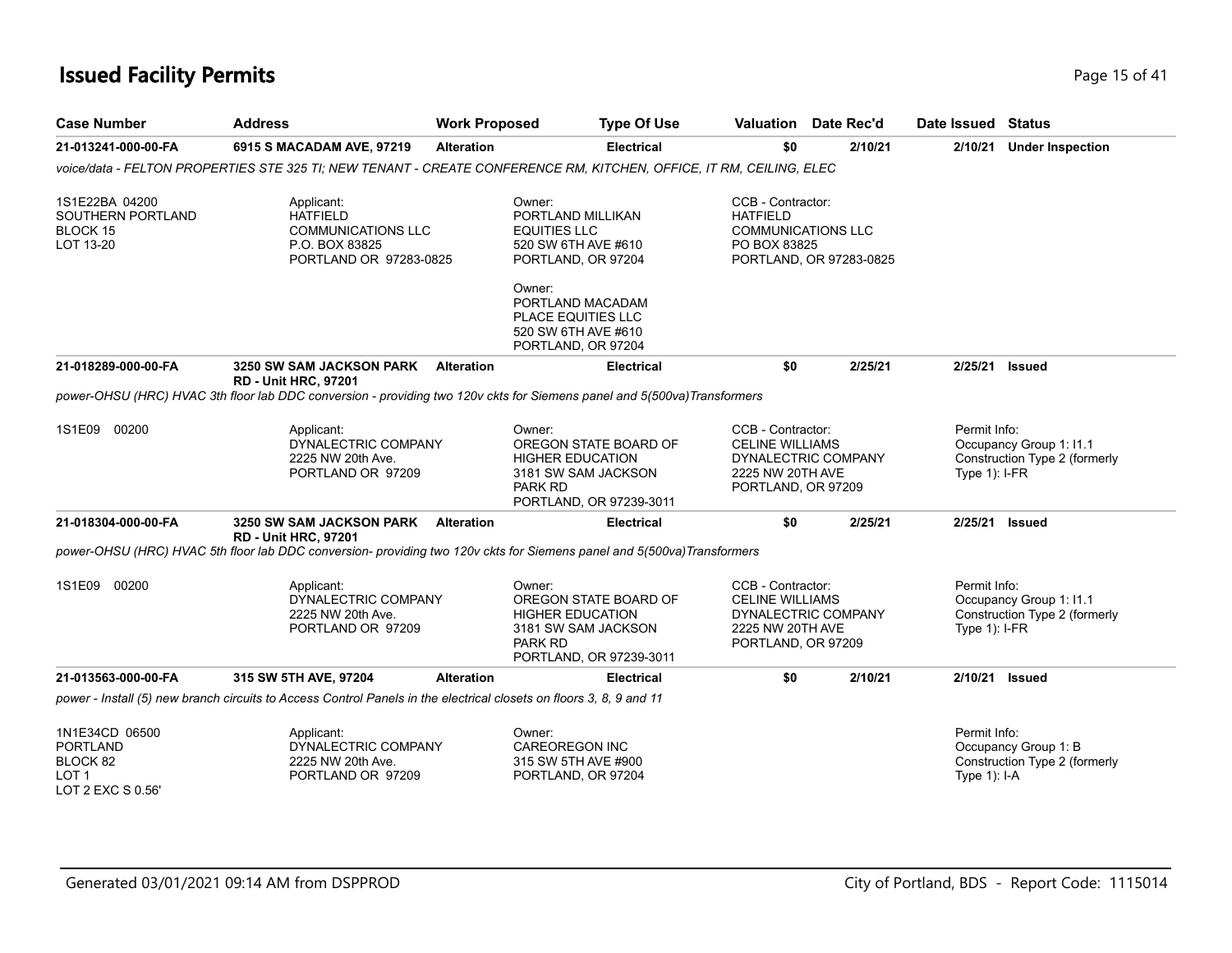## **Issued Facility Permits** Page 16 of 41

| <b>Case Number</b>                                                                  | <b>Address</b>                                                                                                                                              | <b>Work Proposed</b> | <b>Type Of Use</b>                                                                                                      | Valuation                                                                                                    | Date Rec'd |         | Date Issued Status              |                                                         |
|-------------------------------------------------------------------------------------|-------------------------------------------------------------------------------------------------------------------------------------------------------------|----------------------|-------------------------------------------------------------------------------------------------------------------------|--------------------------------------------------------------------------------------------------------------|------------|---------|---------------------------------|---------------------------------------------------------|
| 21-017837-000-00-FA                                                                 | 2611 SW 3RD AVE, 97201                                                                                                                                      | <b>Alteration</b>    | <b>Electrical</b>                                                                                                       | \$0                                                                                                          |            | 2/24/21 | 2/24/21                         | <b>Issued</b>                                           |
|                                                                                     | power- OHSU Marguam II - rm 332 - install (2) new 120V 20A circuits for space heaters.                                                                      |                      |                                                                                                                         |                                                                                                              |            |         |                                 |                                                         |
| 1S1E10BB 01100<br>SOUTH AUDITORIUM ADD<br>INC PT VAC ST-S 200' OF<br><b>BLOCK E</b> | Applicant:<br>DYNALECTRIC COMPANY<br>2225 NW 20th Ave.<br>PORTLAND OR 97209                                                                                 |                      | Owner:<br>OREGON STATE BOARD OF<br><b>HIGHER EDUCATION</b><br>3181 SW SAM JACKSON<br>PARK RD<br>PORTLAND, OR 97239-3011 | CCB - Contractor:<br><b>CELINE WILLIAMS</b><br>DYNALECTRIC COMPANY<br>2225 NW 20TH AVE<br>PORTLAND, OR 97209 |            |         |                                 |                                                         |
| 21-013818-000-00-FA                                                                 | 1120 SW 3RD AVE - UNIT 1,<br>97204                                                                                                                          | <b>Alteration</b>    | <b>Electrical</b>                                                                                                       | \$0                                                                                                          |            | 2/11/21 | 2/11/21 Issued                  |                                                         |
|                                                                                     | pwr/fire alarm - ELEC - JJC 10TH FLOOR MEZZANINE _INSTALL (5) FIRE ALARM HEAT DETECTORS IN ELEVATOR ROOM                                                    |                      |                                                                                                                         |                                                                                                              |            |         |                                 |                                                         |
| 1S1E03BD 90001<br>THE JUSTICE CENTER<br>A CONDOMINIUM<br>LOT <sub>1</sub>           | Applicant:<br><b>ELECTRICAL</b><br>CONSTRUCTION CO. (a dba<br>for EC COMPANY)<br>PO BOX 10286<br>PORTLAND OR 97296-0286                                     |                      | Owner:<br>MULTNOMAH COUNTY<br>401 N DIXON ST<br>PORTLAND, OR 97227                                                      | CCB - Contractor:<br><b>EC COMPANY</b><br>PO BOX 10286<br>PORTLAND, OR 97296-0286                            |            |         | Permit Info:<br>Type $1$ : I-FR | Occupancy Group 1: B<br>Construction Type 2 (formerly   |
| 21-012620-000-00-FA                                                                 | 10570 SE WASHINGTON ST.<br>97216                                                                                                                            | <b>Alteration</b>    | <b>Electrical</b>                                                                                                       | \$0                                                                                                          |            | 2/9/21  | 2/9/21                          | <b>Issued</b>                                           |
| PLUMB, AND ELEC                                                                     | data - OREGON CHIROPRACTIC ASSOCIATION 10580 TI; NEW TENANT - DEMO WALLS, NEW WALLS TO CREATE CLOSETS, RECEPTION AREA, OFFICE, CEILING, FLOORING, FINISHES, |                      |                                                                                                                         |                                                                                                              |            |         |                                 |                                                         |
| 1S2E03BB 00700                                                                      | Applicant:<br>PROCOM TECHNOLOGIES<br><b>LLC</b><br>P.O. Box 22288<br>Portland, OR 97269                                                                     |                      | Owner:<br><b>WESTON INVESTMENT CO</b><br><b>LLC</b><br>2154 NE BROADWAY #200<br>PORTLAND, OR 97232-1561                 |                                                                                                              |            |         | Permit Info:<br>Type $1$ : II N | Occupancy Group 1: B<br>Construction Type 2 (formerly   |
| 21-011063-000-00-FA                                                                 | 3245 SW PAVILION LOOP - Unit<br>SJH, 97239                                                                                                                  | Alteration           | <b>Electrical</b>                                                                                                       | \$0                                                                                                          |            | 2/3/21  |                                 | 2/3/21 Issued                                           |
|                                                                                     | OHSU (SJH) - add 1 new 50A temp power plug below panel in rm 7323                                                                                           |                      |                                                                                                                         |                                                                                                              |            |         |                                 |                                                         |
| 1S1E09 00600                                                                        | Applicant:<br>DYNALECTRIC COMPANY<br>2225 NW 20th Ave.<br>PORTLAND OR 97209                                                                                 |                      | Owner:<br>OREGON STATE OF<br>(MEDICAL DEPT<br>3181 SW SAM JACKSON<br>PARK RD<br>PORTLAND, OR 97239                      | CCB - Contractor:<br><b>CELINE WILLIAMS</b><br>DYNALECTRIC COMPANY<br>2225 NW 20TH AVE<br>PORTLAND, OR 97209 |            |         | Permit Info:<br>Type $1$ : I-A  | Occupancy Group 1: I-2<br>Construction Type 2 (formerly |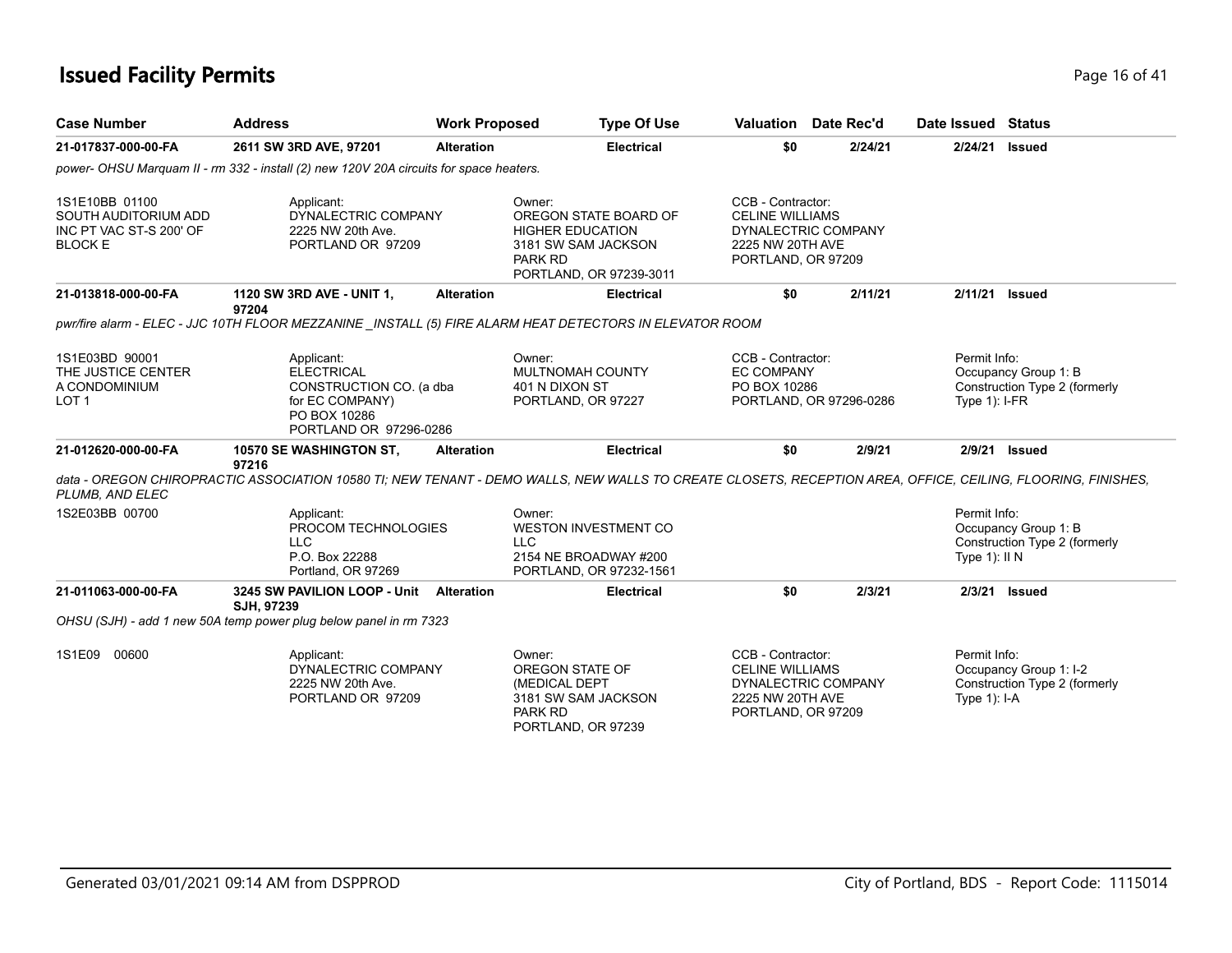## **Issued Facility Permits** Provide a strategies of 41 and 200 minutes and 200 minutes of 41 and 200 minutes and 200 minutes and 200 minutes and 200 minutes and 200 minutes and 200 minutes and 200 minutes and 200 minutes and

| <b>Case Number</b>                                                                                                                                                                                     | <b>Address</b>                                                                                                         | <b>Work Proposed</b> | <b>Type Of Use</b>                                                                                   | Valuation                                                                           | Date Rec'd                                            | Date Issued Status             |                                                         |
|--------------------------------------------------------------------------------------------------------------------------------------------------------------------------------------------------------|------------------------------------------------------------------------------------------------------------------------|----------------------|------------------------------------------------------------------------------------------------------|-------------------------------------------------------------------------------------|-------------------------------------------------------|--------------------------------|---------------------------------------------------------|
| 21-013486-000-00-FA                                                                                                                                                                                    | 5601 N YALE ST, 97203                                                                                                  | <b>Alteration</b>    | <b>Electrical</b>                                                                                    | \$0                                                                                 | 2/10/21                                               | 2/10/21 Final                  |                                                         |
|                                                                                                                                                                                                        | pwr - ELEC - REPLACE FIRE ALARM WIRING AND DEVICES                                                                     |                      |                                                                                                      |                                                                                     |                                                       |                                |                                                         |
| 1N1E07DC 01000<br><b>PORTSMOUTH</b><br>BLOCK 17<br>INC PT VAC ALLEY LOT 1-<br>10<br>INC PT VAC ALLEY & ST<br>LOT 11-20, BLOCK 20, INC<br>PT VAC ALLEY & ST LOT 1-<br>10, INC PT VAC ALLEY LOT<br>11-20 | Applicant:<br><b>JOHN KELSO</b><br><b>BROTHERS ELECTRIC INC</b><br>16670 SW WRIGHT ST<br>BEAVERTON OR 97007            |                      | Owner:<br><b>SCHOOL DISTRICT NO 1</b><br>PO BOX 3107<br>PORTLAND, OR 97208-3107                      | CCB - Contractor:<br>18988 SW SHAW ST<br>ALOHA, OR 97078                            | <b>BROTHERS ELECTRIC INC</b>                          | Permit Info:                   | Occupancy Group 1: E School                             |
| 21-013243-000-00-FA                                                                                                                                                                                    | 10123 SE MARKET ST, 97216                                                                                              | <b>Alteration</b>    | <b>Electrical</b>                                                                                    | \$0                                                                                 | 2/10/21                                               | 2/10/21 Final                  |                                                         |
|                                                                                                                                                                                                        | PWR - ELEC - INSTALL DEDICATED RECEPTACLE FOR MED FRIDGE                                                               |                      |                                                                                                      |                                                                                     |                                                       |                                |                                                         |
| 1S2E04A 02300<br><b>EVERGLADE</b><br>LOT 6&7 TL 2300<br>SPLIT MAP R159228<br>(R261601510)                                                                                                              | Applicant:<br><b>CHRISTENSON ELECTRIC</b><br><b>INC</b><br>17201 NE SACRAMENTO ST<br>PORTLAND OR 97230-5941            |                      | Owner:<br>PORTLAND ADVENTIST<br><b>MEDICAL CENTER</b><br>PO BOX 619135<br>ROSEVILLE, CA 95661        | CCB - Contractor:<br><b>INC</b><br>PORTLAND, OR 97230                               | <b>CHRISTENSON ELECTRIC</b><br>17201 NE SACRAMENTO ST | Permit Info:<br>Type $1$ : I-A | Occupancy Group 1: I-2<br>Construction Type 2 (formerly |
| 21-016011-000-00-FA                                                                                                                                                                                    | 6915 S MACADAM AVE, 97219                                                                                              | <b>Alteration</b>    | <b>Electrical</b>                                                                                    | \$0                                                                                 | 2/19/21                                               |                                | 2/19/21 Under Inspection                                |
|                                                                                                                                                                                                        | hvac controls - FELTON PROPERTIES STE 325 TI; NEW TENANT - CREATE CONFERENCE RM, KITCHEN, OFFICE, IT RM, CEILING, ELEC |                      |                                                                                                      |                                                                                     |                                                       |                                |                                                         |
| 1S1E22BA 04200<br>SOUTHERN PORTLAND<br><b>BLOCK 15</b><br>LOT 13-20                                                                                                                                    | Applicant:<br>AMERICAN HEATING INC<br>5035 SE 24TH<br>PORTLAND OR 97202-4765                                           |                      | Owner:<br>PORTLAND MILLIKAN<br><b>EQUITIES LLC</b><br>520 SW 6TH AVE #610<br>PORTLAND, OR 97204      | CCB - Contractor:<br>AMERICAN HEATING INC<br>5035 SE 24TH AVENUE                    | PORTLAND, OR 97202-4765                               |                                |                                                         |
|                                                                                                                                                                                                        |                                                                                                                        |                      | Owner:<br>PORTLAND MACADAM<br><b>PLACE EQUITIES LLC</b><br>520 SW 6TH AVE #610<br>PORTLAND, OR 97204 |                                                                                     |                                                       |                                |                                                         |
| 21-016362-000-00-FA                                                                                                                                                                                    | 7200 NE 11TH AVE, 97211                                                                                                | <b>Alteration</b>    | <b>Electrical</b>                                                                                    | \$0                                                                                 | 2/19/21                                               | 2/19/21 Final                  |                                                         |
|                                                                                                                                                                                                        | hvac controls - WOODLAWN ES REROOF TI; INTERIOR REMODEL SELECT BATHRMS, EXTERIOR REROOF CEILING, ELEC                  |                      |                                                                                                      |                                                                                     |                                                       |                                |                                                         |
| 1N1E14BA 06100<br><b>SCOFFINS ADD</b><br>BLOCK 2&5&6 TL 6100                                                                                                                                           | Applicant:<br>DELTA CONNECTS INC<br><b>PORTLAND</b><br>OR 97224<br><b>USA</b>                                          |                      | Owner:<br><b>SCHOOL DISTRICT NO 1</b><br>PO BOX 3107<br>PORTLAND, OR 97208-3107                      | CCB - Contractor:<br>DELTA CONNECTS INC<br>FERRY RD SUITE 230<br>PORTLAND, OR 97224 | 17400 SW UPPER BOONES                                 |                                |                                                         |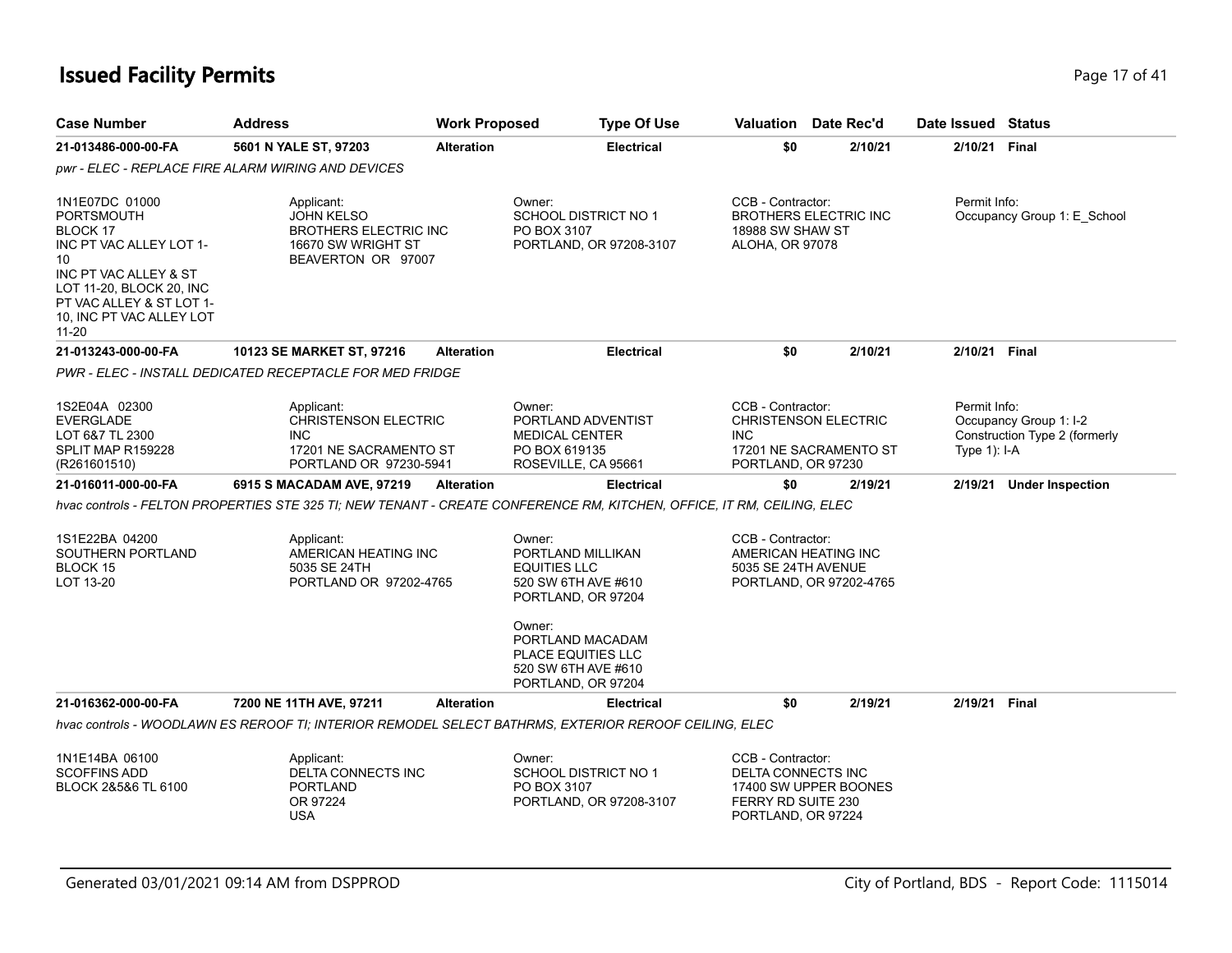## **Issued Facility Permits** Provide the Contract of the Page 18 of 41 Page 18 of 41

| <b>Case Number</b>                                               | <b>Address</b>                                                                                                                                                                                                                       | <b>Work Proposed</b> | <b>Type Of Use</b>                                                                                            |                                                                                       | Valuation Date Rec'd         | Date Issued Status               |                                                                                |
|------------------------------------------------------------------|--------------------------------------------------------------------------------------------------------------------------------------------------------------------------------------------------------------------------------------|----------------------|---------------------------------------------------------------------------------------------------------------|---------------------------------------------------------------------------------------|------------------------------|----------------------------------|--------------------------------------------------------------------------------|
| 21-013544-000-00-FA                                              | 5505 SW 23RD AVE, 97239                                                                                                                                                                                                              | <b>Alteration</b>    | <b>Electrical</b>                                                                                             | \$0                                                                                   | 2/10/21                      | 2/10/21 Final                    |                                                                                |
|                                                                  | pwr - ELEC - REPLACE FIRE ALARM WIRING AND DEVICES                                                                                                                                                                                   |                      |                                                                                                               |                                                                                       |                              |                                  |                                                                                |
| 1S1E16 00500<br>SECTION 16 1S 1E<br>TL 500 8.40 ACRES            | Applicant:<br><b>JOHN KELSO</b><br><b>BROTHERS ELECTRIC INC</b><br>16670 SW WRIGHT ST<br>BEAVERTON OR 97007                                                                                                                          |                      | Owner:<br>SCHOOL DISTRICT NO 1<br>PO BOX 3107<br>PORTLAND, OR 97208-3107                                      | CCB - Contractor:<br>18988 SW SHAW ST<br>ALOHA, OR 97078                              | <b>BROTHERS ELECTRIC INC</b> |                                  |                                                                                |
| 21-012318-000-00-FA                                              | <b>1849 SW SALMON ST, 97205</b>                                                                                                                                                                                                      | <b>Alteration</b>    | <b>Electrical</b>                                                                                             | \$0                                                                                   | 2/8/21                       |                                  | 2/8/21 Issued                                                                  |
| CEILING, FLOORING, FINISHES, AND ELEC                            | hvac controls - MAC CLUB INTERIOR ENTRY TI; DEMO WALLS, NEW WALLS TO CREATE CHANGING RMS, STORAGE, CLOSET, M'PORIUM, UPDATE EXISTING RECEPTION/LOBBY,                                                                                |                      |                                                                                                               |                                                                                       |                              |                                  |                                                                                |
| 1N1E33DC 05800<br>SECTION 33 1N 1E<br>TL 5800 2.82 ACRES         | Applicant:<br>HUNTER DAVISSON INC<br>1800 SE PERSHING ST.<br>PORTLAND OR 97202-2338                                                                                                                                                  |                      | Owner:<br>MULTNOMAH AMATEUR<br><b>ATHLETIC CLUB</b><br>1849 SW SALMON ST<br>PORTLAND, OR 97205-1726           | CCB - Contractor:<br>HUNTER DAVISSON INC<br>1800 SE PERSHING ST                       | PORTLAND, OR 97202-2338      | Permit Info:<br>Type $1$ : I-A   | Occupancy Group 1: A-<br>3 Assembly - General<br>Construction Type 2 (formerly |
| 21-008910-000-00-FA                                              | 808 SW 3RD AVE, 97204                                                                                                                                                                                                                | <b>Alteration</b>    | <b>Electrical</b>                                                                                             | \$0                                                                                   | 1/28/21                      |                                  | 2/25/21 Issued                                                                 |
| CEILING, FLOORING, FINISHES, PLUMB AND ELEC                      | power - LANDLORD WORK STE 500 TI; DEMO WALLS, NEW WALLS TO CREATE CONFERENCE RMS, PHONE RMS, STORAGE RM, OFFICES, BREAK AREA, OPEN OFFICE AREAS,                                                                                     |                      |                                                                                                               |                                                                                       |                              |                                  |                                                                                |
| 1S1E03BA 06000<br>PORTLAND<br>BLOCK <sub>22</sub><br>LOT 7&8     | Applicant:<br><b>CHRISTENSON ELECTRIC</b><br><b>INC</b><br>17201 NE SACRAMENTO ST<br>PORTLAND OR 97230-5941                                                                                                                          |                      | Owner:<br>SN INVESTMENT<br><b>PROPERTIES LLC</b><br>1121 SW SALMON ST 5TH<br><b>FLR</b><br>PORTLAND, OR 97205 |                                                                                       |                              | Permit Info:<br>Type $1$ : I-FR  | Occupancy Group 1: B<br>Construction Type 2 (formerly                          |
| 21-009191-000-00-FA                                              | 1300 SW 5TH AVE, 97201                                                                                                                                                                                                               | <b>Alteration</b>    | <b>Electrical</b>                                                                                             | \$0                                                                                   | 1/29/21                      |                                  | 2/8/21 Issued                                                                  |
|                                                                  | power-INSIGHT GLOBAL, STE 3000 TI; NEW TENANT - DEMO WALLS, NEW WALLS TO CREATE INTERVIEW RMS, CONFERENCE RS, ENTRY, BREAK RM, MOTHERS RM, STORAGE,<br>SERVER RM, OFFICES, OPEN OFFICE, CEILING, FLOORING, FINISHES, PLUMB, AND ELEC |                      |                                                                                                               |                                                                                       |                              |                                  |                                                                                |
| 1S1E03BC 01800<br><b>PORTLAND</b><br><b>BLOCK 148 TL 1800</b>    | Applicant:<br>DYNALECTRIC COMPANY<br>2225 NW 20th Ave.<br>PORTLAND OR 97209                                                                                                                                                          |                      | Owner:<br>SOF-XI WFP OWNER LLC<br>591 W PUTNAM AVE<br>GREENWICH, CT 06830                                     | CCB - Contractor:<br><b>CELINE WILLIAMS</b><br>2225 NW 20TH AVE<br>PORTLAND, OR 97209 | DYNALECTRIC COMPANY          |                                  |                                                                                |
| 21-009907-000-00-FA                                              | 1618 SW 1ST AVE, 97201                                                                                                                                                                                                               | <b>Alteration</b>    | <b>Electrical</b>                                                                                             | \$0                                                                                   | 2/1/21                       |                                  | $2/1/21$ Issued                                                                |
| <b>AND ELEC</b>                                                  | power - MUTUAL OF OMAHA TI 4TH FLR; DEMO WALLS, NEW WALLS TO CREATE CLOSET AND RECEPTION AREA, MINOR REMODEL EXISTING OFFICES, CEILING, FLOORING, FINISHES                                                                           |                      |                                                                                                               |                                                                                       |                              |                                  |                                                                                |
| 1S1E03CA 00700<br>SOUTH AUDITORIUM ADD<br>NLY 351.85' OF BLOCK I | Applicant:<br>WILLAMETTE ELECTRIC INC<br>P.O. BOX 230547<br>TIGARD, OR 97281-0547                                                                                                                                                    |                      | Owner:<br>HARSCH INVESTMENT<br>PROPERTIES LLC<br>1121 SW SALMON ST STE<br>500<br>PORTLAND, OR 97205           | CCB - Contractor:<br>PO BOX 230547<br>TIGARD, OR 97281-0547                           | WILLAMETTE ELECTRIC INC      | Permit Info:<br>Type $1$ : III-B | Occupancy Group 1: B<br>Construction Type 2 (formerly                          |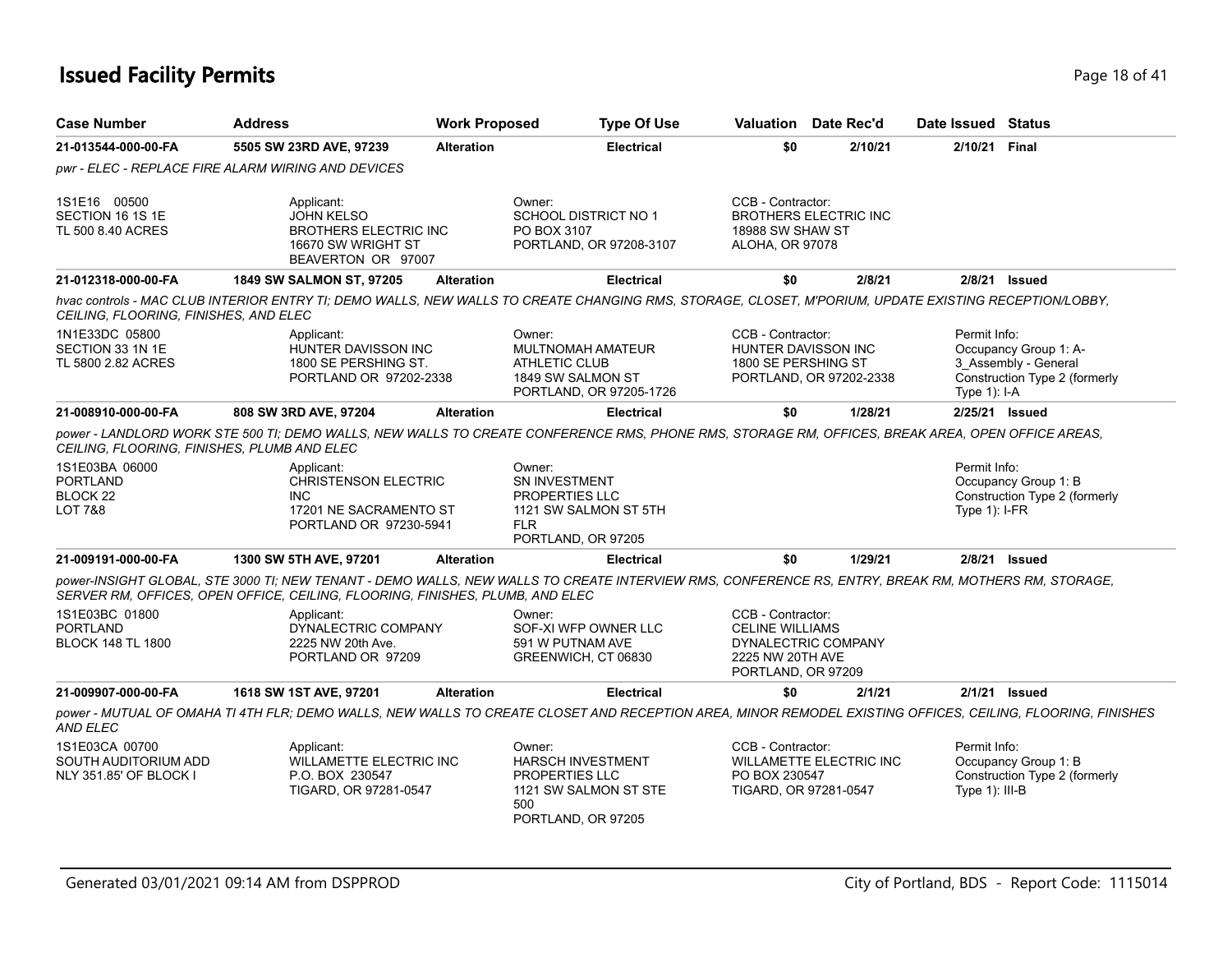# **Issued Facility Permits** Page 19 of 41

| <b>Case Number</b>                                                                       | <b>Address</b>                                                                                                             | <b>Work Proposed</b> | <b>Type Of Use</b>                                                                                    | Valuation                                                                             | Date Rec'd                                                                     | Date Issued Status              |                                                       |
|------------------------------------------------------------------------------------------|----------------------------------------------------------------------------------------------------------------------------|----------------------|-------------------------------------------------------------------------------------------------------|---------------------------------------------------------------------------------------|--------------------------------------------------------------------------------|---------------------------------|-------------------------------------------------------|
| 21-011006-000-00-FA                                                                      | 707 SW GAINES ST - Unit CDRC, Alteration<br>97201                                                                          |                      | <b>Electrical</b>                                                                                     | \$0                                                                                   | 2/3/21                                                                         | 2/3/21                          | <b>Final</b>                                          |
|                                                                                          | power-OHSU (CDRC) Rm 3253 add (1) 20A duplex receptacle from existing                                                      |                      |                                                                                                       |                                                                                       |                                                                                |                                 |                                                       |
| 1S1E09 01400                                                                             | Applicant:<br>DYNALECTRIC COMPANY<br>2225 NW 20th Ave.<br>PORTLAND OR 97209                                                |                      | Owner:<br>OREGON STATE OF BOARD<br>OF HIGHER EDUCATION<br>1633 SW PARK AVE<br>PORTLAND, OR 97201-3218 | CCB - Contractor:<br><b>CELINE WILLIAMS</b><br>2225 NW 20TH AVE<br>PORTLAND, OR 97209 | DYNALECTRIC COMPANY                                                            | Permit Info:<br>Type $1$ ): V-B | Construction Type 2 (formerly                         |
| 21-012689-000-00-FA                                                                      | 3222 SW RESEARCH DR - Unit<br><b>RJH, 97239</b>                                                                            | <b>Alteration</b>    | <b>Electrical</b>                                                                                     | \$0                                                                                   | 2/9/21                                                                         | 2/9/21 Final                    |                                                       |
|                                                                                          | power-OHSU (RJH) 7th fl corridor next to rm 7360 Relocate 1 120V equipment branch receptacle.                              |                      |                                                                                                       |                                                                                       |                                                                                |                                 |                                                       |
| 1S1E09 00600                                                                             | Applicant:<br>DYNALECTRIC COMPANY<br>2225 NW 20th Ave.<br>PORTLAND OR 97209                                                |                      | Owner:<br>OREGON STATE OF<br>(MEDICAL DEPT<br>3181 SW SAM JACKSON<br>PARK RD<br>PORTLAND, OR 97239    | CCB - Contractor:<br><b>CELINE WILLIAMS</b><br>2225 NW 20TH AVE<br>PORTLAND, OR 97209 | DYNALECTRIC COMPANY                                                            | Permit Info:<br>Type $1$ : I-B  | Occupancy Group 1: B<br>Construction Type 2 (formerly |
| 21-013291-000-00-FA                                                                      | 3303 N MISSISSIPPI AVE, 97227                                                                                              | Alteration           | <b>Electrical</b>                                                                                     | \$0                                                                                   | 2/10/21                                                                        |                                 | 2/23/21 Issued                                        |
|                                                                                          | power-BRANDLIVE STE 300 TI; DEMO WALLS, NEW WALLS TO CREATE STORAGE RM, CONFERENCE RM, OPEN OFFICE AREA, CEILING, FLOORING |                      |                                                                                                       |                                                                                       |                                                                                |                                 |                                                       |
| 1N1E27BA 04500<br><b>COOKS ADD</b><br>BLOCK 12<br>LOT 1 EXC PT IN ST<br>LOT <sub>2</sub> | Applicant:<br><b>CANYON RIDGE ELECTRIC</b><br><b>INC</b>                                                                   |                      | Owner:<br>SOUTHERN MISS LLC<br>1970 NW 18TH AVE #7<br>PORTLAND, OR 97209                              | CCB - Contractor:<br><b>INC</b>                                                       | <b>CANYON RIDGE ELECTRIC</b><br>14150 CANYON RIDGE DR<br>OREGON CITY, OR 97045 |                                 |                                                       |
| 21-013569-000-00-FA                                                                      | 7528 N FENWICK AVE, 97217                                                                                                  | <b>Alteration</b>    | <b>Electrical</b>                                                                                     | \$0                                                                                   | 2/10/21                                                                        | 2/10/21                         | Final                                                 |
|                                                                                          | pwr - ELEC - INSTALL FIRE ALARM WIRING & EQUIPMENT REPLACEMENT                                                             |                      |                                                                                                       |                                                                                       |                                                                                |                                 |                                                       |
| 1N1E09DD 15900<br><b>KENTON</b><br>INC VAC ST BLOCK 13&14<br>EXC PT IN STS               | Applicant:<br><b>JOHN KELSO</b><br><b>BROTHERS ELECTRIC INC</b><br>16670 SW WRIGHT ST<br>BEAVERTON OR 97007                |                      | Owner:<br>SCHOOL DISTRICT NO 1<br>PO BOX 3107<br>PORTLAND, OR 97208-3107                              | CCB - Contractor:<br>18988 SW SHAW ST<br>ALOHA, OR 97078                              | <b>BROTHERS ELECTRIC INC</b>                                                   |                                 |                                                       |
| 21-013633-000-00-FA                                                                      | 2044 NE KILLINGSWORTH ST,<br>97211                                                                                         | <b>Alteration</b>    | <b>Electrical</b>                                                                                     | \$0                                                                                   | 2/10/21                                                                        | 2/10/21 Final                   |                                                       |
|                                                                                          | pwr - ELEC - REPLACE FIRE ALARM SYSTEM WIRING AND DEVICES                                                                  |                      |                                                                                                       |                                                                                       |                                                                                |                                 |                                                       |
| 1N1E23AA 02900<br><b>VERNON</b><br>INC VAC ST BLOCK 8&9<br>EXC PT IN ST                  | Applicant:<br><b>JOHN KELSO</b><br><b>BROTHERS ELECTRIC INC</b><br>16670 SW WRIGHT ST<br>BEAVERTON OR 97007                |                      | Owner:<br><b>SCHOOL DISTRICT NO 1</b><br>PO BOX 3107<br>PORTLAND, OR 97208-3107                       | CCB - Contractor:<br>18988 SW SHAW ST<br>ALOHA, OR 97078                              | <b>BROTHERS ELECTRIC INC</b>                                                   |                                 |                                                       |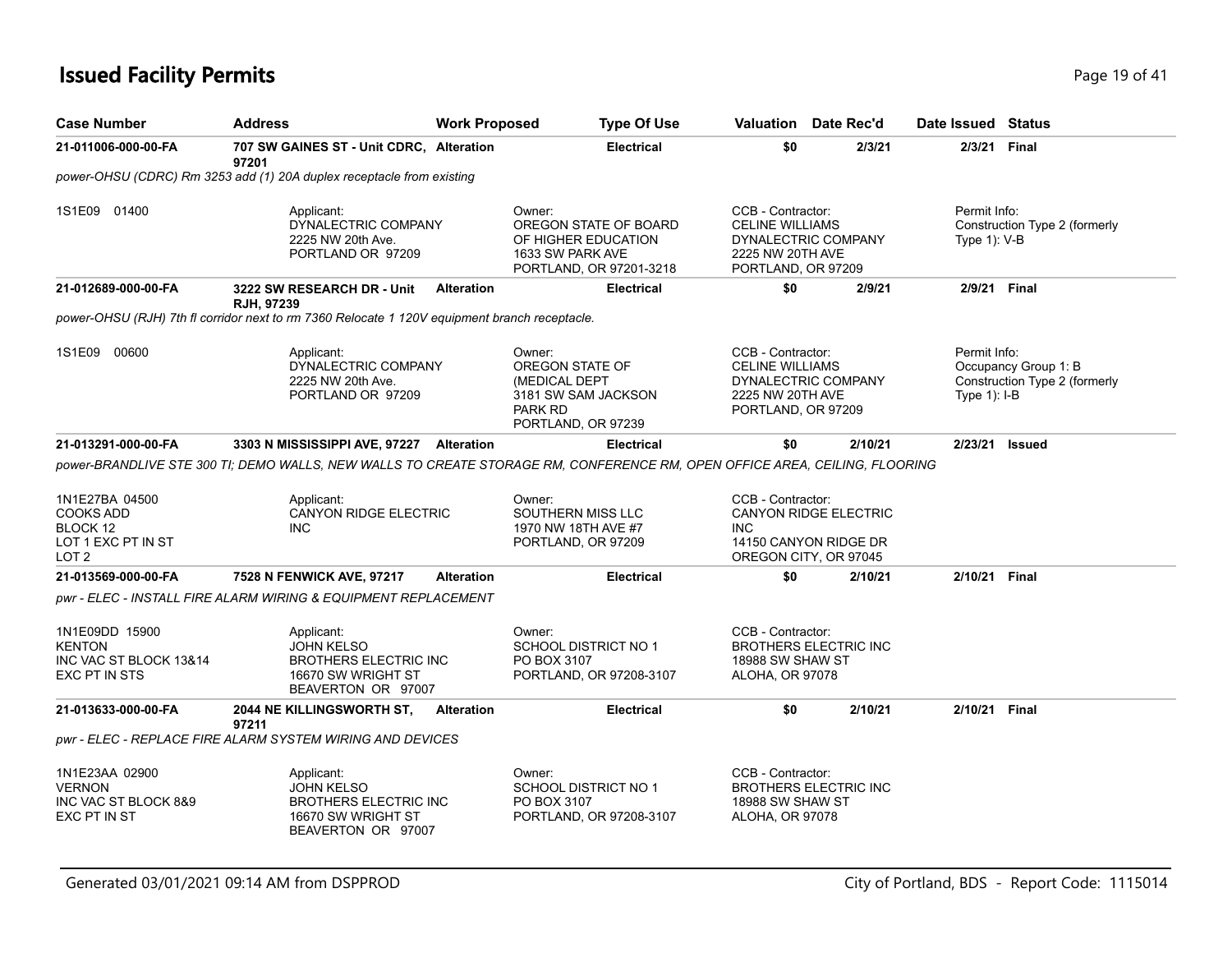# **Issued Facility Permits** Page 20 of 41

| <b>Case Number</b>                                                                                    | <b>Address</b>                                                                                                                                        | <b>Work Proposed</b> |                                                                       | <b>Type Of Use</b>                                                      |                                                                                                        | Valuation Date Rec'd                                  | Date Issued Status              |                                                         |
|-------------------------------------------------------------------------------------------------------|-------------------------------------------------------------------------------------------------------------------------------------------------------|----------------------|-----------------------------------------------------------------------|-------------------------------------------------------------------------|--------------------------------------------------------------------------------------------------------|-------------------------------------------------------|---------------------------------|---------------------------------------------------------|
| 21-011932-000-00-FA                                                                                   | 12000 SW 49TH AVE, 97219                                                                                                                              | <b>Alteration</b>    |                                                                       | <b>Electrical</b>                                                       | \$0                                                                                                    | 2/5/21                                                | 2/5/21                          | <b>Under Inspection</b>                                 |
|                                                                                                       | pwr - SOCIAL SCIENCES BLDG LVL 2 OFFICE TI/ CREATE WORKSTATIONS, MATH STORAGE, CEILING, FINISHES, AND ELEC *** additional scope for restrooms         |                      |                                                                       |                                                                         |                                                                                                        |                                                       |                                 |                                                         |
| 1S1E31D 00200                                                                                         | Applicant:<br><b>CHRISTENSON ELECTRIC</b><br><b>INC</b><br>17201 NE SACRAMENTO ST<br>PORTLAND OR 97230-5941                                           |                      | Owner:<br><b>COLLEGE DISTRICT</b><br>PO BOX 19000                     | PORTLAND COMMUNITY<br>PORTLAND, OR 97280-0990                           | CCB - Contractor:<br><b>INC</b><br>PORTLAND, OR 97230                                                  | <b>CHRISTENSON ELECTRIC</b><br>17201 NE SACRAMENTO ST | Permit Info:<br>Type $1$ : II-B | Occupancy Group 1: B<br>Construction Type 2 (formerly   |
| 21-009898-000-00-FA                                                                                   | 1300 NE 16TH AVE, 97232                                                                                                                               | <b>Alteration</b>    |                                                                       | <b>Electrical</b>                                                       | \$0                                                                                                    | 2/1/21                                                | 2/1/21 Final                    |                                                         |
|                                                                                                       | Facility Master Permit Inspection - Log Sheet from 1.1.2020 - 12.31.20                                                                                |                      |                                                                       |                                                                         |                                                                                                        |                                                       |                                 |                                                         |
| 1N1E35AB 05600<br><b>HOLLADAYS ADD</b><br>BLOCK 178&179 TL 5600<br>SPLIT LEVY R182280<br>(R396212040) |                                                                                                                                                       |                      | Owner:<br>1300 NE 16TH AVE                                            | HOLLADAY PARK PLAZA INC<br>PORTLAND, OR 97232-1467                      |                                                                                                        |                                                       |                                 |                                                         |
| 21-013528-000-00-FA                                                                                   | 15670 N LOMBARD ST, 97203                                                                                                                             | <b>Alteration</b>    |                                                                       | <b>Electrical</b>                                                       | \$0                                                                                                    | 2/10/21                                               |                                 | 2/10/21 Issued                                          |
| FLOORING, FINISHES, PLUMB, AND ELEC                                                                   | lighting retro - TYLER UNION TI STE 10B; DEMO WALLS, NEW WALLS TO RECONFIGURE EXISTING RESTROOM, ENLARGE WAREHOUSE SPACE FOR FUTURE RACKING, CEILING, |                      |                                                                       |                                                                         |                                                                                                        |                                                       |                                 |                                                         |
| 2N1W23D 00900                                                                                         | Applicant:<br><b>ACCURATE ELECTRIC</b><br>UNLIMITED INC<br><b>VANCOUVER</b><br>WA 98687<br><b>USA</b>                                                 |                      | Owner:<br>PORT OF PORTLAND<br>PO BOX 3529                             | PORTLAND, OR 97208-3529                                                 | CCB - Contractor:<br><b>ACCURATE ELECTRIC</b><br>UNLIMITED INC<br>PO BOX 871866<br>VANCOUVER, WA 98687 |                                                       |                                 |                                                         |
| 21-010307-000-00-FA                                                                                   | 700 SW CAMPUS DR - Unit DCH, Alteration                                                                                                               |                      |                                                                       | <b>Electrical</b>                                                       | \$0                                                                                                    | 2/2/21                                                |                                 | 2/2/21 Final                                            |
|                                                                                                       | 97201<br>power - OHSU (DCH) Install new duplex receptacle with dedicated circuit in lobby 03301                                                       |                      |                                                                       |                                                                         |                                                                                                        |                                                       |                                 |                                                         |
| 1S1E09 00200                                                                                          | Applicant:<br>DYNALECTRIC COMPANY<br>2225 NW 20th Ave.<br>PORTLAND OR 97209                                                                           |                      | Owner:<br><b>HIGHER EDUCATION</b><br>PARK RD                          | OREGON STATE BOARD OF<br>3181 SW SAM JACKSON<br>PORTLAND, OR 97239-3011 | CCB - Contractor:<br><b>CELINE WILLIAMS</b><br>2225 NW 20TH AVE<br>PORTLAND, OR 97209                  | DYNALECTRIC COMPANY                                   | Permit Info:<br>Type $1$ : I-A  | Occupancy Group 1: I-2<br>Construction Type 2 (formerly |
| 21-013836-000-00-FA                                                                                   | 315 SW 5TH AVE, 97204                                                                                                                                 | <b>Alteration</b>    |                                                                       | <b>Electrical</b>                                                       | \$0                                                                                                    | 2/11/21                                               |                                 | 2/11/21 Issued                                          |
| REPLACE ACCESS CONTROL WITH BRIVO SYSTEM                                                              |                                                                                                                                                       |                      |                                                                       |                                                                         |                                                                                                        |                                                       |                                 |                                                         |
| 1N1E34CD 06500<br><b>PORTLAND</b><br>BLOCK 82<br>LOT <sub>1</sub><br>LOT 2 EXC S 0.56'                | Applicant:<br>METRO OVERHEAD DOOR<br><b>INC</b><br>2525 NE COLUMBIA BLVD<br>PORTLAND, OR 97211-2053                                                   |                      | Owner:<br>CAREOREGON INC<br>315 SW 5TH AVE #900<br>PORTLAND, OR 97204 |                                                                         |                                                                                                        |                                                       | Permit Info:<br>Type $1$ : I-A  | Occupancy Group 1: B<br>Construction Type 2 (formerly   |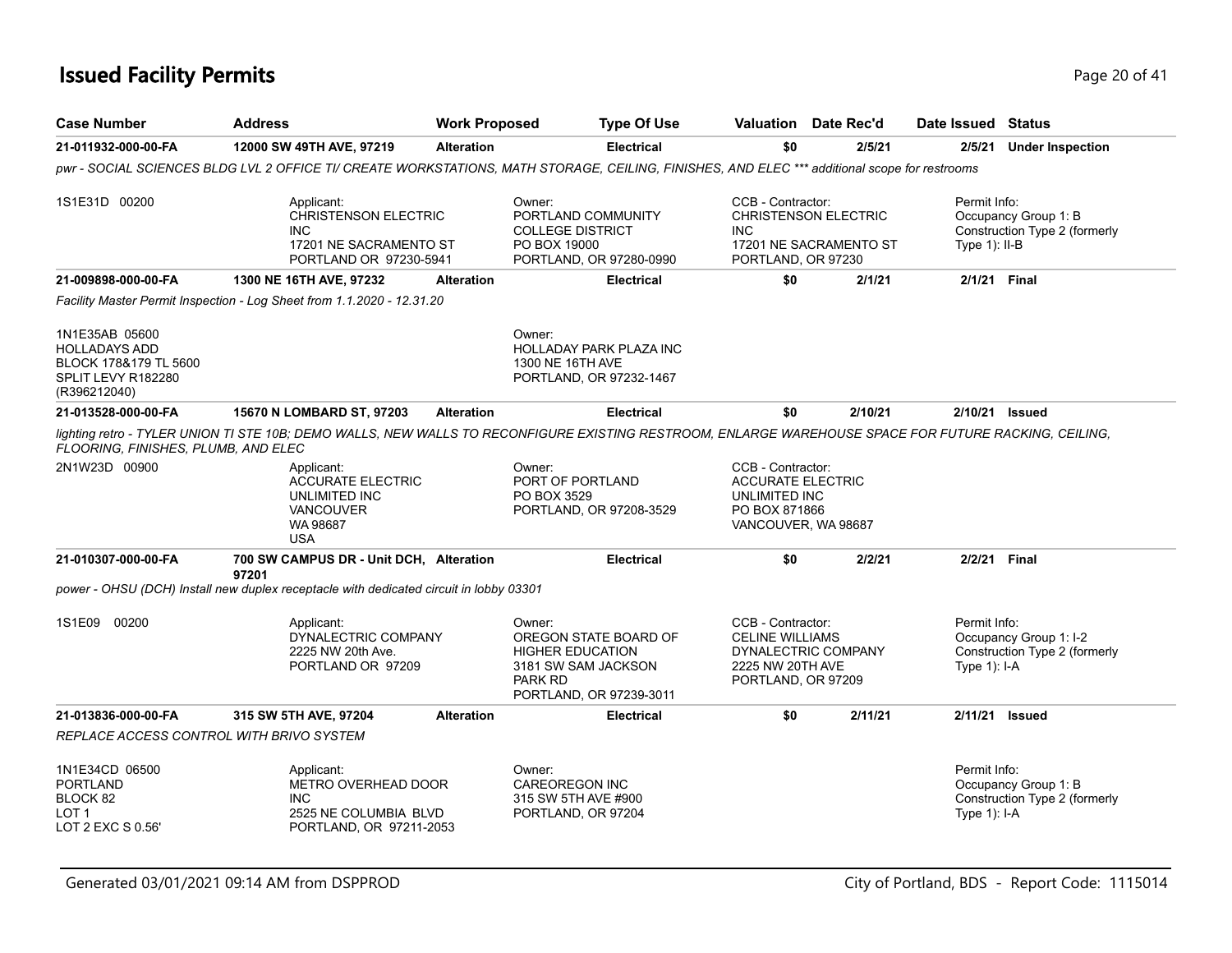# **Issued Facility Permits** Page 21 of 41

| <b>Case Number</b>                                                                        | <b>Address</b>                                                                                                                                               | <b>Work Proposed</b> | <b>Type Of Use</b>                                                                                                                                                                                                                                                                                                                                                                           |                                                                                       | Valuation Date Rec'd                                  | Date Issued Status                         |                                                         |
|-------------------------------------------------------------------------------------------|--------------------------------------------------------------------------------------------------------------------------------------------------------------|----------------------|----------------------------------------------------------------------------------------------------------------------------------------------------------------------------------------------------------------------------------------------------------------------------------------------------------------------------------------------------------------------------------------------|---------------------------------------------------------------------------------------|-------------------------------------------------------|--------------------------------------------|---------------------------------------------------------|
| 21-017259-000-00-FA<br>master permit log inspection dated 8/7/20 through 12/30/20         | <b>3181 SW SAM JACKSON PARK</b><br><b>RD - Bldg OHS, 97201</b>                                                                                               | <b>Alteration</b>    | <b>Electrical</b>                                                                                                                                                                                                                                                                                                                                                                            | \$0                                                                                   | 2/23/21                                               | 2/23/21 Final                              |                                                         |
| 1S1E09 00200                                                                              |                                                                                                                                                              |                      | Owner:<br>OREGON STATE BOARD OF<br><b>HIGHER EDUCATION</b><br>3181 SW SAM JACKSON<br>PARK RD<br>PORTLAND, OR 97239-3011                                                                                                                                                                                                                                                                      |                                                                                       |                                                       |                                            |                                                         |
| 21-015958-000-00-FA                                                                       | 3303 SW BOND AVE, 97201                                                                                                                                      | <b>Alteration</b>    | <b>Electrical</b>                                                                                                                                                                                                                                                                                                                                                                            | \$0                                                                                   | 2/19/21                                               | 2/19/21 Final                              |                                                         |
|                                                                                           | power-OHSU CHH1 rm 5199 - 1 new 120V plug off existing circuit.                                                                                              |                      |                                                                                                                                                                                                                                                                                                                                                                                              |                                                                                       |                                                       |                                            |                                                         |
| 1S1E10AC 00500                                                                            | Applicant:<br>DYNALECTRIC COMPANY<br>2225 NW 20th Ave.<br>PORTLAND OR 97209                                                                                  |                      |                                                                                                                                                                                                                                                                                                                                                                                              | CCB - Contractor:<br><b>CELINE WILLIAMS</b><br>2225 NW 20TH AVE<br>PORTLAND, OR 97209 | DYNALECTRIC COMPANY                                   | Permit Info:<br>2 Hospital<br>Type 1): I-A | Occupancy Group 1: I-<br>Construction Type 2 (formerly  |
| 21-018364-000-00-FA                                                                       | 1300 SW 5TH AVE, 97201                                                                                                                                       | <b>Alteration</b>    | <b>Electrical</b>                                                                                                                                                                                                                                                                                                                                                                            | \$0                                                                                   | 2/25/21                                               | 2/25/21 Issued                             |                                                         |
|                                                                                           |                                                                                                                                                              |                      | hvac control - LITTLER STE 2050 TI; DEMO WALLS, NEW WALLS TO CREATE RECEPTIONAREA, CONFERENCE RMS, STORAGE RMS, CAUCUS RM, CAFE/BREAKRM, OFFICES,<br>TOUCHDOWN RMS, SERVER RM, WORKSPACE AREA, OFFICE SERVICES RM, WELLNESS RM, CEILING, FLOORING, FINISHES, PLUMB AND ELEC                                                                                                                  |                                                                                       |                                                       |                                            |                                                         |
| 1S1E03BC 01800<br><b>PORTLAND</b><br><b>BLOCK 148 TL 1800</b>                             | Applicant:<br>SIEMENS INDUSTRY INC<br>15201 NW Greenbriar Prkwy<br>Suite A<br>Beaverton, OR 97006                                                            |                      | Owner:<br>SOF-XI WFP OWNER LLC<br>591 W PUTNAM AVE<br>GREENWICH, CT 06830                                                                                                                                                                                                                                                                                                                    | CCB - Contractor:<br><b>SAM CORRELL</b><br>1000 DEERFIELD PKWY                        | SIEMENS INDUSTRY INC<br>BUFFALO GROVE, IL 60089       |                                            |                                                         |
| 21-015809-000-00-FA                                                                       | 621 SW MORRISON ST, 97205                                                                                                                                    | <b>Alteration</b>    | <b>Electrical</b>                                                                                                                                                                                                                                                                                                                                                                            | \$0                                                                                   | 2/18/21                                               | 2/18/21 Issued                             |                                                         |
| 1S1E03BB 01800                                                                            | SHAFT, CEILING, FLOORING, FINISHES, PLUMB AND ELEC<br>Applicant:<br>CHRISTOPHER J WATTS<br><b>CHRISTOPHER J WATTS</b><br><b>SANDY</b><br>97055<br><b>USA</b> | OR.                  | security - CVS PHARMACY BSMNT, 1ST & 2ND FLR TI; DEMO WALLS, NEW WALLS TO CREATE, ELEVATOR & STAIRS W/GUARDRAILS, BASEMENT - OFFICE, BREAKRM,<br>RECEIVING/STORAGE AREA; 1ST FLR - RETAIL AREA, RECEIVING AREA, PHOTO LAB, CHECKOUT AREA; 2ND FLR - BATHRMS, RETAIL AREA, PHARMACY; ROOF - NEW ELEVATOR<br>Owner:<br>LVA4 PORTLAND ABB LLC<br>712 MAIN ST STE 2500<br>HOUSTON, TX 77002-3243 |                                                                                       |                                                       |                                            |                                                         |
| 21-013376-000-00-FA                                                                       | 10123 SE MARKET ST, 97216                                                                                                                                    | <b>Alteration</b>    | <b>Electrical</b>                                                                                                                                                                                                                                                                                                                                                                            | \$0                                                                                   | 2/10/21                                               | 2/10/21 Issued                             |                                                         |
|                                                                                           | pwr - ELEC - (SIGNS) MODIFY EXISTING CIRCUITS TO FEED NEW EXTERIOR SIGNAGE                                                                                   |                      |                                                                                                                                                                                                                                                                                                                                                                                              |                                                                                       |                                                       |                                            |                                                         |
| 1S2E04A 02300<br><b>EVERGLADE</b><br>LOT 6&7 TL 2300<br>SPLIT MAP R159228<br>(R261601510) | Applicant:<br><b>CHRISTENSON ELECTRIC</b><br><b>INC</b><br>17201 NE SACRAMENTO ST<br>PORTLAND OR 97230-5941                                                  |                      | Owner:<br>PORTLAND ADVENTIST<br><b>MEDICAL CENTER</b><br>PO BOX 619135<br>ROSEVILLE, CA 95661                                                                                                                                                                                                                                                                                                | CCB - Contractor:<br><b>INC</b><br>PORTLAND, OR 97230                                 | <b>CHRISTENSON ELECTRIC</b><br>17201 NE SACRAMENTO ST | Permit Info:<br>Type $1$ : I-A             | Occupancy Group 1: I-2<br>Construction Type 2 (formerly |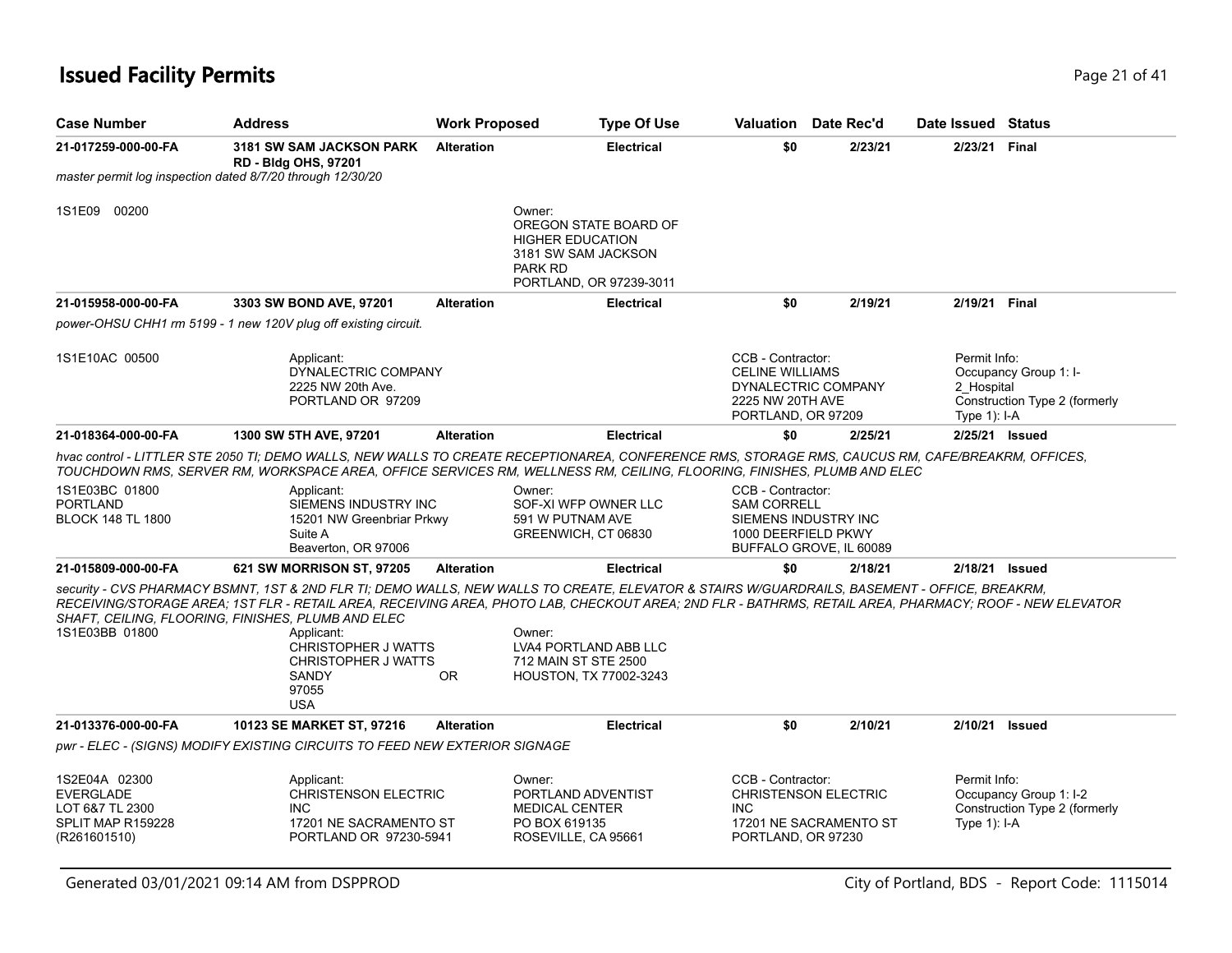## **Issued Facility Permits** Provide a strategies of 41 and 22 of 41

| <b>Case Number</b>                                                                       | <b>Address</b>                                                                                                                | <b>Work Proposed</b> | <b>Type Of Use</b>                                                                                                      |                                                                                                              | Valuation Date Rec'd                                                         | Date Issued Status              |                                                         |
|------------------------------------------------------------------------------------------|-------------------------------------------------------------------------------------------------------------------------------|----------------------|-------------------------------------------------------------------------------------------------------------------------|--------------------------------------------------------------------------------------------------------------|------------------------------------------------------------------------------|---------------------------------|---------------------------------------------------------|
| 21-015983-000-00-FA                                                                      | 3181 SW SAM JACKSON PARK<br><b>RD - Bldg OHS, 97201</b><br>power- OHSU (OHS) 3rd fl kitchen ice cream cooler - add receptacle | <b>Alteration</b>    | <b>Electrical</b>                                                                                                       | \$0                                                                                                          | 2/19/21                                                                      | 2/19/21 Final                   |                                                         |
| 1S1E09 00200                                                                             | Applicant:<br>DYNALECTRIC COMPANY<br>2225 NW 20th Ave.<br>PORTLAND OR 97209                                                   |                      | Owner:<br>OREGON STATE BOARD OF<br><b>HIGHER EDUCATION</b><br>3181 SW SAM JACKSON<br>PARK RD<br>PORTLAND, OR 97239-3011 | CCB - Contractor:<br><b>CELINE WILLIAMS</b><br>DYNALECTRIC COMPANY<br>2225 NW 20TH AVE<br>PORTLAND, OR 97209 |                                                                              | Permit Info:<br>Type $1$ : I-A  | Occupancy Group 1: I-2<br>Construction Type 2 (formerly |
| 21-011070-000-00-FA                                                                      | 3286 SW RESEARCH DR - Unit<br>AUD, 97239                                                                                      | <b>Alteration</b>    | <b>Electrical</b>                                                                                                       | \$0                                                                                                          | 2/3/21                                                                       |                                 | 2/4/21 Under Inspection                                 |
|                                                                                          | power - OHSU AUDITORIUM 2ND FLR TI; MINOR DEMO, REMODEL CONFERENCE RMS, NEW SOFFIT TO COVER EXPOSED DUCTWORK, CEILING         |                      |                                                                                                                         |                                                                                                              |                                                                              |                                 |                                                         |
| 1S1E09 00600                                                                             | Applicant:<br><b>COCHRAN INC</b><br>7550 SW TECH CENTER DR<br><b>STE 220</b><br>TIGARD OR 97223-8061                          |                      | Owner:<br>OREGON STATE OF<br>(MEDICAL DEPT<br>3181 SW SAM JACKSON<br>PARK RD<br>PORTLAND, OR 97239                      | CCB - Contractor:<br><b>COCHRAN INC</b><br>PO BOX 33524<br>SEATTLE, WA 98133-0524                            |                                                                              | Permit Info:<br>Type $1$ : II-B | Occupancy Group 1: B<br>Construction Type 2 (formerly   |
| 21-004896-000-00-FA                                                                      | 3303 N MISSISSIPPI AVE, 97227 Alteration                                                                                      |                      | <b>Electrical</b>                                                                                                       | \$0                                                                                                          | 1/19/21                                                                      | 2/5/21 Final                    |                                                         |
|                                                                                          | power - LANDLORD WORK RESTROOM TI LVL 1; NEW WALLS TO CREATE NEW RESTROOM, CEILING, FLOORING, FINISHES, PLUMB, AND ELEC       |                      |                                                                                                                         |                                                                                                              |                                                                              |                                 |                                                         |
| 1N1E27BA 04500<br><b>COOKS ADD</b><br>BLOCK 12<br>LOT 1 EXC PT IN ST<br>LOT <sub>2</sub> | Applicant:<br>ELECTRICAL MAINTENANCE<br>& CONSTRUCTION<br><b>COMPANY LLC</b><br>2620 NE 48 ST<br>VANCOUVER WA 98663           |                      | Owner:<br>SOUTHERN MISS LLC<br>1970 NW 18TH AVE #7<br>PORTLAND, OR 97209                                                | CCB - Contractor:<br><b>LLC</b><br>12200 NE 60TH WAY STE<br>A106                                             | ELECTRICAL MAINTENANCE<br>& CONSTRUCTION COMPANY<br>VANCOUVER, WA 98682-0802 |                                 |                                                         |
| 21-008791-000-00-FA                                                                      | 7921 NE SANDY BLVD, 97213                                                                                                     | <b>Alteration</b>    | <b>Electrical</b>                                                                                                       | \$0                                                                                                          | 1/28/21                                                                      | 2/5/21                          | <b>Issued</b>                                           |
|                                                                                          | REPLACE WATER FOUNTAIN(S) WITH BOTTLE FILLING STATION(S)                                                                      |                      |                                                                                                                         |                                                                                                              |                                                                              |                                 |                                                         |
| 1N2E20DD 01900<br><b>MONTCLAIR</b><br>BLOCK <sub>9</sub><br>LOT 8-15                     |                                                                                                                               |                      | Owner:<br>MULTNOMAH COUNTY<br><b>LIBRARY DISTRICT</b><br>401 N DIXON ST<br>PORTLAND, OR 97227                           |                                                                                                              |                                                                              |                                 |                                                         |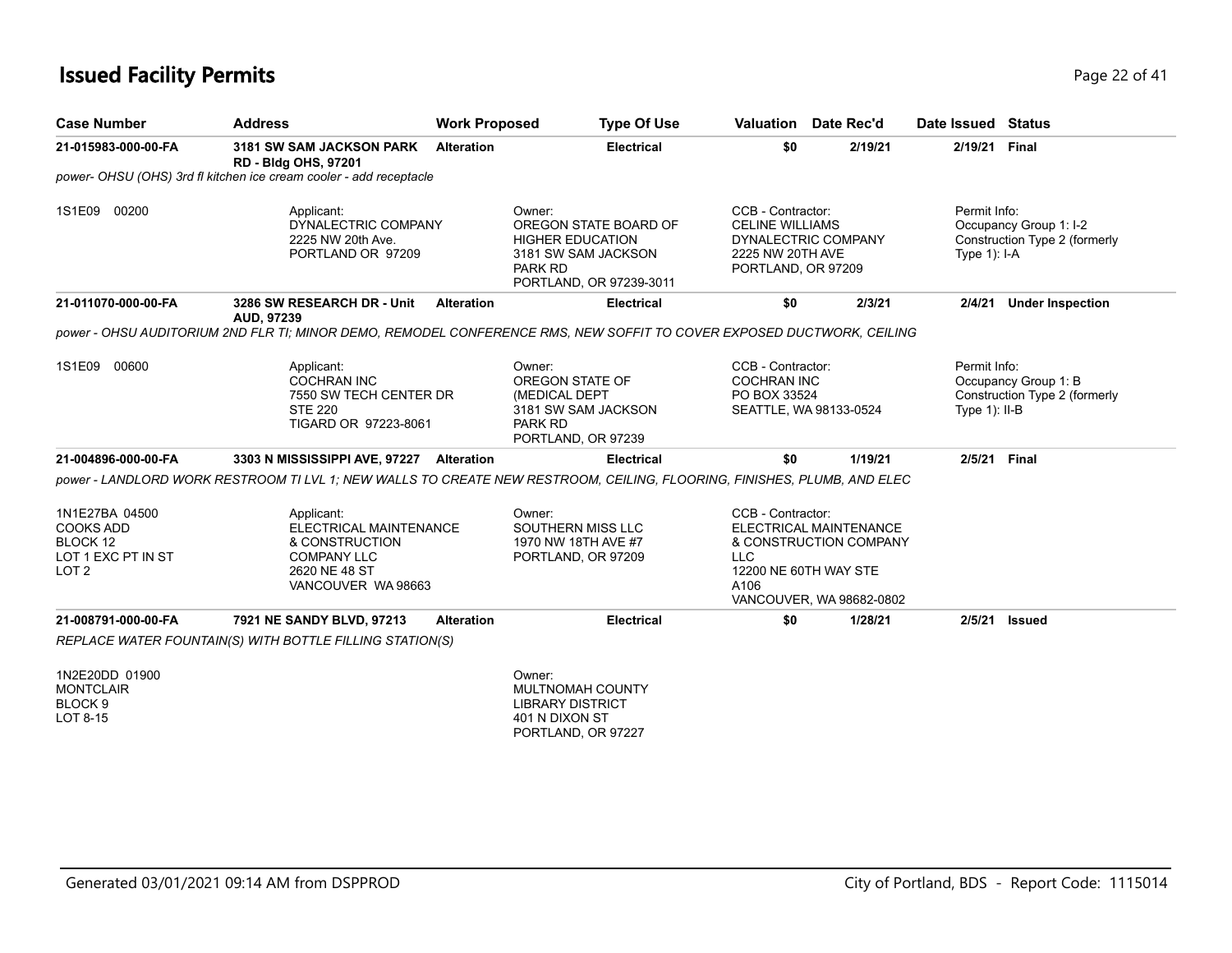# **Issued Facility Permits** Page 23 of 41

| <b>Case Number</b>                                               | <b>Address</b>                                                                                                                                                                                                                          | <b>Work Proposed</b> |                                                   | <b>Type Of Use</b>                                                      | <b>Valuation</b> Date Rec'd                                                                                    |         | Date Issued Status               |                                                         |
|------------------------------------------------------------------|-----------------------------------------------------------------------------------------------------------------------------------------------------------------------------------------------------------------------------------------|----------------------|---------------------------------------------------|-------------------------------------------------------------------------|----------------------------------------------------------------------------------------------------------------|---------|----------------------------------|---------------------------------------------------------|
| 21-006376-000-00-FA                                              | 12000 SW 49TH AVE, 97219                                                                                                                                                                                                                | <b>Alteration</b>    |                                                   | <b>Electrical</b>                                                       | \$0                                                                                                            | 1/22/21 |                                  | 2/26/21 Issued                                          |
|                                                                  | pwr/temp pwr/fire alarm/data/access - PCC SYLVANIA SCIENCE TECH BLDG 2ND FLR TI; CREATE LOUNGE AREA, OFFICES, ENCLAVES, OPEN OFFICE AREAS, COLLAB AREAS, LAB &<br>CLASSRMS, STOCK RM, CHEMICAL STORAGE RM, CEILING, FINISHES, ELEC      |                      |                                                   |                                                                         |                                                                                                                |         |                                  |                                                         |
| 1S1E31D 00200                                                    | Applicant:<br><b>BERGELECTRIC CORP</b><br>13650 NE Whitaker Way<br>Portland, OR 97230                                                                                                                                                   |                      | Owner:<br><b>COLLEGE DISTRICT</b><br>PO BOX 19000 | PORTLAND COMMUNITY<br>PORTLAND, OR 97280-0990                           | CCB - Contractor:<br><b>BERGELECTRIC CORP</b><br>3182 LIONSHEAD AVE<br>CARLSBAD, CA 92010                      |         | Permit Info:<br>Type $1$ ): II-B | Occupancy Group 1: B<br>Construction Type 2 (formerly   |
| 21-017274-000-00-FA                                              | 2055 NW SAVIER ST, 97209                                                                                                                                                                                                                | <b>Alteration</b>    |                                                   | <b>Electrical</b>                                                       | \$0                                                                                                            | 2/23/21 |                                  | 2/23/21 Under Inspection                                |
|                                                                  | data-SLABTOWN CENTER FITNESS CENTER RELOCATION 1ST FL AND BASEMENT TI: 1ST FL                                                                                                                                                           |                      |                                                   |                                                                         |                                                                                                                |         |                                  |                                                         |
| 1N1E28CD 02300<br><b>COUCHS ADD</b><br><b>BLOCK 293 TL 2300</b>  | Applicant:<br><b>CHRISTENSON ELECTRIC</b><br><b>INC</b><br>17201 NE SACRAMENTO ST<br>PORTLAND OR 97230-5941                                                                                                                             |                      | Owner:<br>1215 4TH AVE #600<br>SEATTLE, WA 98161  | UCP 2055 NW SAVIER LLC                                                  | CCB - Contractor:<br><b>CHRISTENSON ELECTRIC</b><br><b>INC</b><br>17201 NE SACRAMENTO ST<br>PORTLAND, OR 97230 |         |                                  |                                                         |
| 21-012647-000-00-FA                                              | 3181 SW SAM JACKSON PARK Alteration<br><b>RD - Bldg OHS, 97201</b><br>power-OHS OR's 1-6 demoing old data cabling and replacing with new cat6 Adding one new dedicated branch circuit and adding a new quad outlet in sterile corridor. |                      |                                                   | <b>Electrical</b>                                                       | \$0                                                                                                            | 2/9/21  |                                  | 2/9/21 Under Inspection                                 |
|                                                                  |                                                                                                                                                                                                                                         |                      |                                                   |                                                                         |                                                                                                                |         |                                  |                                                         |
| 1S1E09 00200                                                     | Applicant:<br>DYNALECTRIC COMPANY<br>2225 NW 20th Ave.<br>PORTLAND OR 97209                                                                                                                                                             |                      | Owner:<br><b>HIGHER EDUCATION</b><br>PARK RD      | OREGON STATE BOARD OF<br>3181 SW SAM JACKSON<br>PORTLAND, OR 97239-3011 | CCB - Contractor:<br><b>CELINE WILLIAMS</b><br>DYNALECTRIC COMPANY<br>2225 NW 20TH AVE<br>PORTLAND, OR 97209   |         | Permit Info:<br>Type $1$ ): I-A  | Occupancy Group 1: I-2<br>Construction Type 2 (formerly |
| 21-013525-000-00-FA                                              | 2033 NW GLISAN ST, 97209                                                                                                                                                                                                                | <b>Alteration</b>    |                                                   | <b>Electrical</b>                                                       | \$0                                                                                                            | 2/10/21 | 2/10/21 Final                    |                                                         |
|                                                                  | pwr - ELEC - REPLACE FIRE ALARM WIRING AND DEVICES                                                                                                                                                                                      |                      |                                                   |                                                                         |                                                                                                                |         |                                  |                                                         |
| 1N1E33BD 06400<br><b>COUCHS ADD</b><br><b>BLOCK 281 TL 6400</b>  | Applicant:<br><b>JOHN KELSO</b><br><b>BROTHERS ELECTRIC INC</b><br>16670 SW WRIGHT ST<br>BEAVERTON OR 97007                                                                                                                             |                      | Owner:<br>PO BOX 3107                             | <b>SCHOOL DISTRICT NO 1</b><br>PORTLAND, OR 97208-3107                  | CCB - Contractor:<br><b>BROTHERS ELECTRIC INC</b><br>18988 SW SHAW ST<br><b>ALOHA, OR 97078</b>                |         |                                  |                                                         |
| 21-016993-000-00-FA                                              | 805 SW BROADWAY, 97205                                                                                                                                                                                                                  | <b>Alteration</b>    |                                                   | <b>Electrical</b>                                                       | \$0                                                                                                            | 2/23/21 | 2/23/21                          | <b>Issued</b>                                           |
|                                                                  | data/control - ELEC - ACCESS CONTROL(S) FOR ENTRIES ON FLOORS 20, 22, 25                                                                                                                                                                |                      |                                                   |                                                                         |                                                                                                                |         |                                  |                                                         |
| 1S1E03BB 04400<br><b>PORTLAND</b><br>BLOCK 210<br><b>LOT 1-8</b> | Applicant:<br>DYNALECTRIC COMPANY<br>2225 NW 20th Ave.<br>PORTLAND OR 97209                                                                                                                                                             |                      | Owner:<br>FOX TOWER LLC<br>760 SW 9TH AVE #2250   | PORTLAND, OR 97205-2584                                                 | CCB - Contractor:<br><b>CELINE WILLIAMS</b><br>DYNALECTRIC COMPANY<br>2225 NW 20TH AVE<br>PORTLAND, OR 97209   |         | Permit Info:<br>Type 1): I-A     | Occupancy Group 1: B<br>Construction Type 2 (formerly   |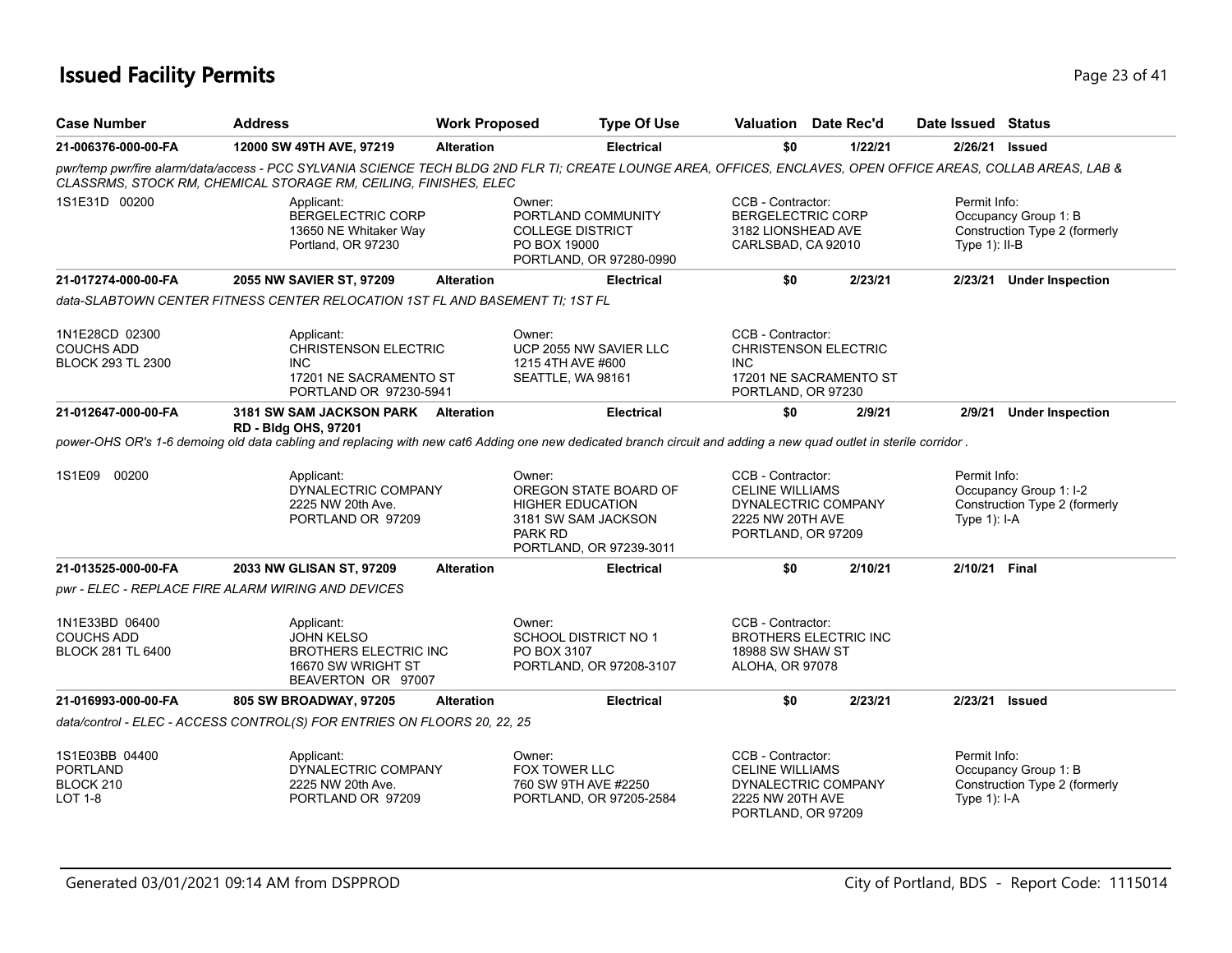## **Issued Facility Permits** Provide a strategies of 41 and 24 of 41 and 24 of 41 and 24 of 41

| <b>Case Number</b>                                                                                                                                  | <b>Address</b>                                                                                                                                                                                                                                                                                                                                                                                                                                        | <b>Work Proposed</b> | <b>Type Of Use</b>                                                                                   |                                                                                                                      | <b>Valuation</b> Date Rec'd                           | Date Issued Status           |                                                              |
|-----------------------------------------------------------------------------------------------------------------------------------------------------|-------------------------------------------------------------------------------------------------------------------------------------------------------------------------------------------------------------------------------------------------------------------------------------------------------------------------------------------------------------------------------------------------------------------------------------------------------|----------------------|------------------------------------------------------------------------------------------------------|----------------------------------------------------------------------------------------------------------------------|-------------------------------------------------------|------------------------------|--------------------------------------------------------------|
| 21-013579-000-00-FA                                                                                                                                 | 840 NE 41ST AVE, 97232                                                                                                                                                                                                                                                                                                                                                                                                                                | <b>Alteration</b>    | <b>Electrical</b>                                                                                    | \$0                                                                                                                  | 2/10/21                                               | 2/10/21 Final                |                                                              |
|                                                                                                                                                     | pwr - ELEC - REPLACE FIRE ALARM WIRING AND DEVICES                                                                                                                                                                                                                                                                                                                                                                                                    |                      |                                                                                                      |                                                                                                                      |                                                       |                              |                                                              |
| 1N2E31BC 16400<br><b>LAURELHURST</b><br>BLOCK 57                                                                                                    | Applicant:<br><b>JOHN KELSO</b><br><b>BROTHERS ELECTRIC INC.</b><br>16670 SW WRIGHT ST<br>BEAVERTON OR 97007                                                                                                                                                                                                                                                                                                                                          |                      | Owner:<br><b>SCHOOL DISTRICT NO 1</b><br>PO BOX 3107<br>PORTLAND, OR 97208-3107                      | CCB - Contractor:<br>18988 SW SHAW ST<br>ALOHA, OR 97078                                                             | <b>BROTHERS ELECTRIC INC</b>                          | Permit Info:<br>Type 1): V-B | Occupancy Group 1: E School<br>Construction Type 2 (formerly |
| 21-009909-000-00-FA                                                                                                                                 | 1849 SW SALMON ST, 97205                                                                                                                                                                                                                                                                                                                                                                                                                              | <b>Alteration</b>    | <b>Electrical</b>                                                                                    | \$0                                                                                                                  | 2/1/21                                                | 2/1/21 Final                 |                                                              |
|                                                                                                                                                     | Issue permit for Master Permit log inspection for log dated 1/22/21-1/28/21                                                                                                                                                                                                                                                                                                                                                                           |                      |                                                                                                      |                                                                                                                      |                                                       |                              |                                                              |
| 1N1E33DC 05800<br>SECTION 33 1N 1E<br>TL 5800 2.82 ACRES                                                                                            |                                                                                                                                                                                                                                                                                                                                                                                                                                                       |                      | Owner:<br>MULTNOMAH AMATEUR<br><b>ATHLETIC CLUB</b><br>1849 SW SALMON ST<br>PORTLAND, OR 97205-1726  |                                                                                                                      |                                                       |                              |                                                              |
| 21-015799-000-00-FA                                                                                                                                 | 600 SW 10TH AVE, 97205                                                                                                                                                                                                                                                                                                                                                                                                                                | <b>Alteration</b>    | <b>Electrical</b>                                                                                    | \$0                                                                                                                  | 2/18/21                                               |                              | 2/18/21 Issued                                               |
| project through Facilities<br>1N1E34CC 09400<br><b>PORTLAND</b><br>BLOCK 217<br>LOT 1-8<br><b>HISTORIC PROPERTY,</b><br>POTENTIAL ADDITIONAL<br>TAX | BATHRMS, OFFICES, FITTING RM, STOCK AREAS, COOLERS, FREEZERS, AMBIENT RM, LOUNGE, LOCKER RM, CONFERENCE RM, PHARMACY AREA, VESTIBULE, RETAIL AREAS,<br>CEILING, FLOORING, FINISHES, PLUMB AND ELEC **//Note: 1000 amp MDP & 800 amp panel feeders/gear fall outside of Facility guide lines must go through commercial inspections/permit, rest of<br>Applicant:<br>CHRISTOPHER J WATTS<br><b>CHRISTOPHER J WATTS</b><br>SANDY<br>97055<br><b>USA</b> | 0R                   | Owner:<br><b>UPG GALLERIA PROPERTY</b><br><b>OWNER LLC</b><br>1215 4TH AVE #600<br>SEATTLE, WA 98161 | CCB - Contractor:<br><b>INTEGRATED WEST</b><br><b>TECHNOLOGIES LLC</b><br>38751 DUBARKO RD<br><b>SANDY, OR 97055</b> |                                                       |                              |                                                              |
| 21-012517-000-00-FA                                                                                                                                 | 10201 SE MAIN ST, 97216                                                                                                                                                                                                                                                                                                                                                                                                                               | <b>Alteration</b>    | <b>Electrical</b>                                                                                    | \$0                                                                                                                  | 2/8/21                                                | 2/8/21 Final                 |                                                              |
| PWR - ADD RECEPTACLE - DR BOHLEY OFFICE                                                                                                             |                                                                                                                                                                                                                                                                                                                                                                                                                                                       |                      |                                                                                                      |                                                                                                                      |                                                       |                              |                                                              |
| 1S2E03BC 01300                                                                                                                                      | Applicant:<br><b>CHRISTENSON ELECTRIC</b><br><b>INC</b><br>17201 NE SACRAMENTO ST<br>PORTLAND OR 97230-5941                                                                                                                                                                                                                                                                                                                                           |                      | Owner:<br>PORTLAND ADVENTIST<br><b>MEDICAL CENTER</b><br>PO BOX 619135<br>ROSEVILLE, CA 95661        | CCB - Contractor:<br><b>INC</b><br>PORTLAND, OR 97230                                                                | <b>CHRISTENSON ELECTRIC</b><br>17201 NE SACRAMENTO ST | Permit Info:<br>Type 1): V-B | Occupancy Group 1: B<br>Construction Type 2 (formerly        |
| 20-226647-000-00-FA                                                                                                                                 | 1300 SW 5TH AVE, 97201                                                                                                                                                                                                                                                                                                                                                                                                                                | <b>Alteration</b>    | <b>Fire Alarms</b>                                                                                   | \$4,157                                                                                                              | 12/23/20                                              |                              | 2/18/21 Issued                                               |
|                                                                                                                                                     | UPDATE NOTIFICATION DO TO PARTIAL 20TH FLOOR REMODEL.                                                                                                                                                                                                                                                                                                                                                                                                 |                      |                                                                                                      |                                                                                                                      |                                                       |                              |                                                              |
| 1S1E03BC 01800<br><b>PORTLAND</b><br><b>BLOCK 148 TL 1800</b>                                                                                       | Applicant:<br><b>TINA EVETT</b><br><b>CONVERGINT</b><br><b>TECHNOLOGIES</b><br>7678 SW MOHAWK ST<br>TUALATIN OR 97062                                                                                                                                                                                                                                                                                                                                 |                      | Owner:<br>SOF-XI WFP OWNER LLC<br>591 W PUTNAM AVE<br>GREENWICH, CT 06830                            |                                                                                                                      |                                                       |                              |                                                              |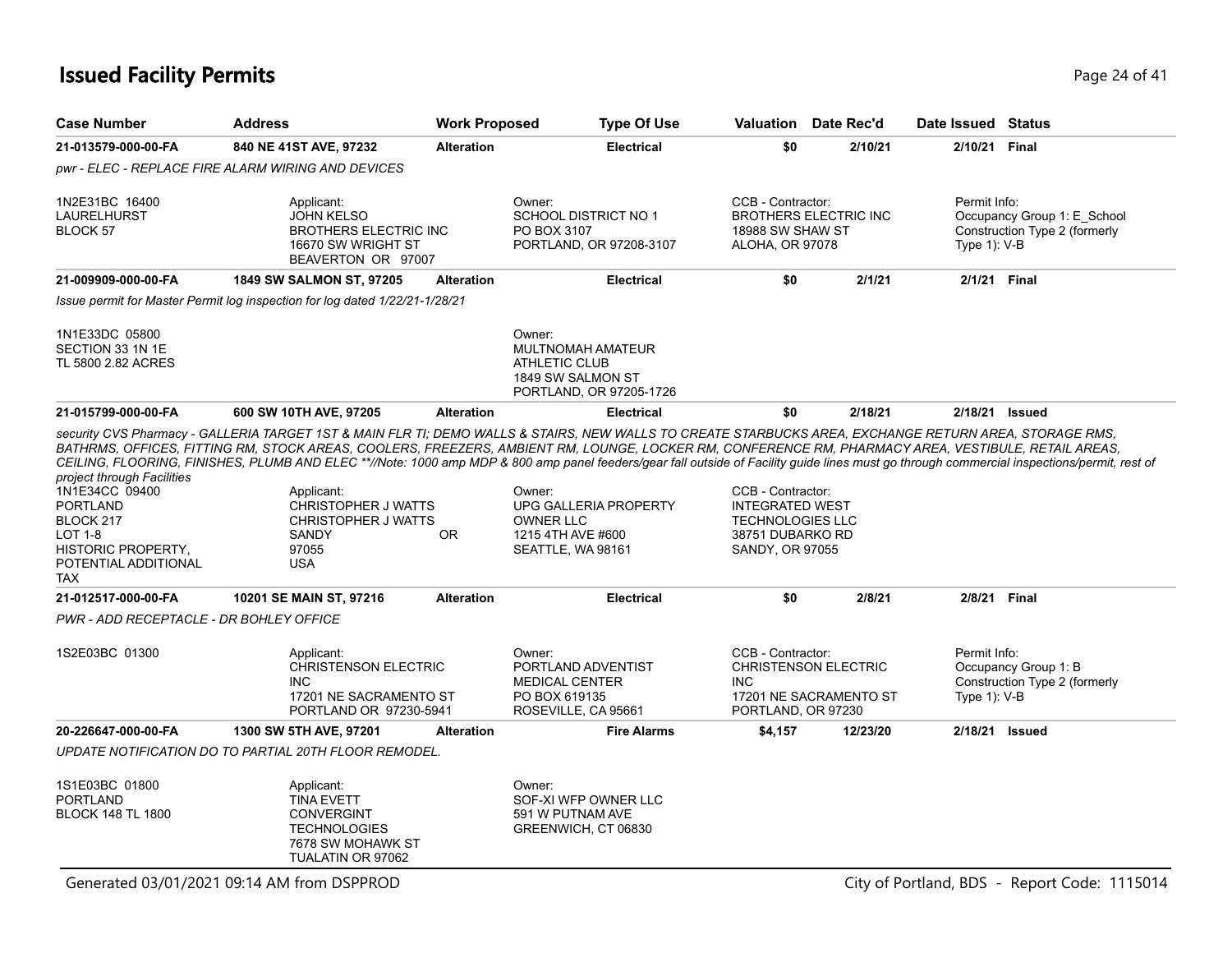## **Issued Facility Permits** Provide a strategies of 41 and 25 of 41 and 25 of 41

| <b>Case Number</b>                                                                                                               | <b>Address</b>                                                                                                                                                                                                                                                                                                                                                                                                                                                                                                                                     | <b>Work Proposed</b> | <b>Type Of Use</b>                                                                                                        | <b>Valuation</b> Date Rec'd |          | Date Issued Status                             |                                                                                          |  |
|----------------------------------------------------------------------------------------------------------------------------------|----------------------------------------------------------------------------------------------------------------------------------------------------------------------------------------------------------------------------------------------------------------------------------------------------------------------------------------------------------------------------------------------------------------------------------------------------------------------------------------------------------------------------------------------------|----------------------|---------------------------------------------------------------------------------------------------------------------------|-----------------------------|----------|------------------------------------------------|------------------------------------------------------------------------------------------|--|
| 21-014156-000-00-FA                                                                                                              | <b>825 NE MULTNOMAH ST - UNIT</b><br>1,97232                                                                                                                                                                                                                                                                                                                                                                                                                                                                                                       | <b>Alteration</b>    | <b>Fire Alarms</b>                                                                                                        | \$1                         | 2/12/21  | 2/18/21                                        | <b>Issued</b>                                                                            |  |
|                                                                                                                                  | PACIFICORP 19TH FL TI - RELOCATE EXISTING SPEAKER STROBES AND STROBES ONLY. TO MEET THE NEW FLOOR LAYOUT                                                                                                                                                                                                                                                                                                                                                                                                                                           |                      |                                                                                                                           |                             |          |                                                |                                                                                          |  |
| 1N1E35BB 90002<br><b>LLOYD CENTER TOWER</b><br>CONDOMINIUM<br>UNIT <sub>1</sub><br><b>DEPT OF REVENUE</b><br>20-227607-000-00-FA | Applicant:<br><b>SCOTT LAMAR</b><br>CHRISTENSON ELECTRIC<br>17201 NE SACRAMENTO<br>PORTLAND, OR 97230<br>101 SW MAIN ST, 97204                                                                                                                                                                                                                                                                                                                                                                                                                     | <b>Alteration</b>    | Owner:<br><b>PACIFICORP</b><br>825 NE MULTNOMAH ST<br>#1900<br>PORTLAND, OR 97232-2151<br><b>Fire Alarms</b>              | \$1                         | 12/29/20 | Permit Info:<br>Type 1): I-A<br>2/16/21 Issued | Occupancy Group 1: B_Bank,<br>Off., Med.Off., Pub.Bldg.<br>Construction Type 2 (formerly |  |
|                                                                                                                                  | ALARM - INSTALL NEW ADA SYNCHRONIZED NOTIFICATION DEVICES IN SUITE 116 PER PLANS.                                                                                                                                                                                                                                                                                                                                                                                                                                                                  |                      |                                                                                                                           |                             |          |                                                |                                                                                          |  |
| 1S1E03BD 00300<br><b>PORTLAND</b><br><b>BLOCK 11</b><br><b>LOT 1-4</b><br>LOT 5-8 EXC PT IN STS                                  | Applicant:<br><b>SHANE TERCEK</b><br><b>CAPITOL ELECTRIC</b><br><b>COMPANY INC</b><br>11401 NE MARX ST.<br>PORTLAND, OR 97220                                                                                                                                                                                                                                                                                                                                                                                                                      |                      | Owner:<br>MADISON-OFC ONE MAIN<br>PLACE OR LLC<br>PO BOX 7517 BILLBOX# 17-<br>$367-1$<br><b>HICKSVILLE, NY 11802-7517</b> |                             |          | Permit Info:<br>Type 1): I-A                   | Occupancy Group 1: B Bank,<br>Off., Med.Off., Pub.Bldg.<br>Construction Type 2 (formerly |  |
| 21-014154-000-00-FA                                                                                                              | 6915 S MACADAM AVE, 97219                                                                                                                                                                                                                                                                                                                                                                                                                                                                                                                          | <b>Alteration</b>    | <b>Fire Alarms</b>                                                                                                        | \$1                         | 2/12/21  | 2/18/21                                        | Issued                                                                                   |  |
|                                                                                                                                  | FELTON PROPERTIES STE 325 TI - FIRE ALARM NOTIFICATION DEVICES                                                                                                                                                                                                                                                                                                                                                                                                                                                                                     |                      |                                                                                                                           |                             |          |                                                |                                                                                          |  |
| 1S1E22BA 04200<br>SOUTHERN PORTLAND<br><b>BLOCK 15</b><br>LOT 13-20                                                              | Applicant:<br><b>BROOKE WILLIAMS</b><br>POINT MONITOR CORP<br>5863 LAKEVIEW BLVD<br>LAKE OSWEGO, OR 97035                                                                                                                                                                                                                                                                                                                                                                                                                                          |                      | Owner:<br>PORTLAND MILLIKAN<br><b>EQUITIES LLC</b><br>520 SW 6TH AVE #610<br>PORTLAND, OR 97204                           |                             |          |                                                |                                                                                          |  |
|                                                                                                                                  |                                                                                                                                                                                                                                                                                                                                                                                                                                                                                                                                                    |                      | Owner:<br>PORTLAND MACADAM<br>PLACE EQUITIES LLC<br>520 SW 6TH AVE #610<br>PORTLAND, OR 97204                             |                             |          |                                                |                                                                                          |  |
| 21-012322-000-00-FA                                                                                                              | 1300 SW 5TH AVE, 97201                                                                                                                                                                                                                                                                                                                                                                                                                                                                                                                             | <b>Alteration</b>    | <b>Fire Alarms</b>                                                                                                        | \$4,418                     | 2/8/21   | 2/8/21 Final                                   |                                                                                          |  |
| 1S1E03BC 01800<br><b>PORTLAND</b><br><b>BLOCK 148 TL 1800</b>                                                                    | *** IMPORTANT! Project Reference Number should reflect this sequencing: 2019-T5-MAKE READY - if the submitted Project Reference Number does not follow this sequence contact the Responsible<br>Party *** REMINDER: Please use SOLD TO SAP# - see crosswalk under the following Customer Name: Lincoln Property Company - SOF-XI WFP c/o LPC West ADD (1) SPEAKER/STROBE TO<br>BRING OPEN AREA UP TO CODE PLUS ADD (1) STROBE IN NEW CONFERANCE ROOM.<br>Applicant:<br><b>SCOTT KLEIN</b><br><b>CHRISTENSON ELECTRIC</b><br>17201 NE SACRAMENTO ST |                      | Owner:<br>SOF-XI WFP OWNER LLC<br>591 W PUTNAM AVE<br>GREENWICH, CT 06830                                                 |                             |          |                                                |                                                                                          |  |

PORTLAND, OR 97230-5941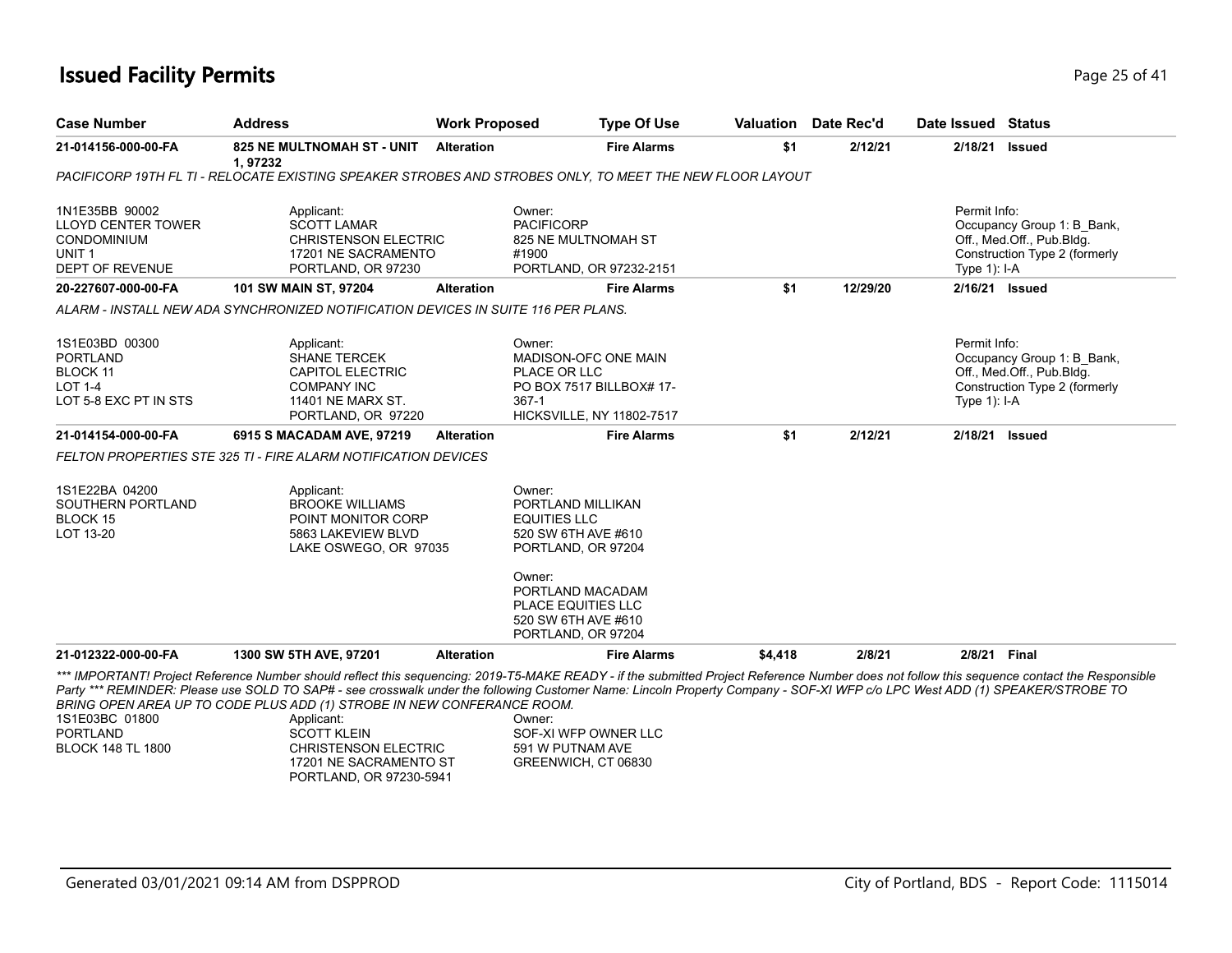## **Issued Facility Permits** Provide a strategies of 41 and 26 of 41 and 26 of 41

| <b>Case Number</b>                                                                           | <b>Address</b>                                                                                                                                                                                                         | <b>Work Proposed</b> | <b>Type Of Use</b>                                                                         |          | Valuation Date Rec'd | Date Issued Status              |                                                                                          |
|----------------------------------------------------------------------------------------------|------------------------------------------------------------------------------------------------------------------------------------------------------------------------------------------------------------------------|----------------------|--------------------------------------------------------------------------------------------|----------|----------------------|---------------------------------|------------------------------------------------------------------------------------------|
| 21-016310-000-00-FA                                                                          | 100 SW MAIN ST, 97204                                                                                                                                                                                                  | <b>Alteration</b>    | <b>Fire Alarms</b>                                                                         | \$1      | 2/19/21              | 2/25/21                         | <b>Issued</b>                                                                            |
|                                                                                              | VBA 2ND & 3RD FL TI - INSTALL NEW ADA SYNCHRONIZED NOTIFICATION DEVICES ON THE 2ND & 3RD FLOORS PER PLANS                                                                                                              |                      |                                                                                            |          |                      |                                 |                                                                                          |
| 1S1E03BD 00600<br><b>PORTLAND</b><br>BLOCK 10<br>LOT 1 EXC PT IN STS<br>LOT 2-8 EXC PT IN ST | Applicant:<br><b>SHANE TERCEK</b><br><b>CAPITOL ELECTRIC</b><br><b>COMPANY INC</b><br>11401 NE MARX ST.<br>PORTLAND, OR 97220                                                                                          |                      | Owner:<br>AAT OREGON OFFICE I LLC<br>11455 EL CAMINO REAL #200<br>SAN DIEGO, CA 92130-2047 |          |                      | Permit Info:<br>Type 1): I-B    | Occupancy Group 1: B Bank,<br>Off., Med.Off., Pub.Bldg.<br>Construction Type 2 (formerly |
| 21-008835-000-00-FA                                                                          | 900 SW 5TH AVE, 97204                                                                                                                                                                                                  | <b>Alteration</b>    | <b>Fire Alarms</b>                                                                         | \$1      | 1/28/21              | 2/11/21 Final                   |                                                                                          |
| SPACE AND HALLWAY AS PART OF TI.                                                             | ALARM - ADD (4) NEW SPEAKER/STROBES, REPLACE (3) EXISTING SPEAKER/STROBES WITH NEW AND RELOCATE (2) EXISTING SMOKE DETECTORS TO SUPPORT NEW OFFICE                                                                     |                      |                                                                                            |          |                      |                                 |                                                                                          |
| 1S1E03BB 00200<br><b>PORTLAND</b><br>BLOCK 59<br><b>LOT 1-8</b>                              | Applicant:<br><b>MATT CHAIKA</b><br><b>HUGHES ELECTRICAL</b><br><b>CONTRACTORS</b><br>5592 NE CLARA LANE<br>HILLSBORO, OR 97124                                                                                        |                      | Owner:<br>STANDARD INS CO<br>PO BOX 711<br>PORTLAND, OR 97204                              |          |                      | Permit Info:<br>Type $1$ : I-FR | Occupancy Group 1: B<br>Construction Type 2 (formerly                                    |
| 21-018284-000-00-FA                                                                          | 1121 SW SALMON ST, 97205                                                                                                                                                                                               | <b>Alteration</b>    | <b>Fire Alarms</b>                                                                         | \$57,420 | 2/25/21              | 2/25/21 Issued                  |                                                                                          |
|                                                                                              | Replace existing FA control panel and add FA notification throughout the building                                                                                                                                      |                      |                                                                                            |          |                      |                                 |                                                                                          |
| 1S1E04AA 01000<br><b>PORTLAND</b><br>BLOCK 260<br>LOT 4&5<br>S 44' OF LOT 3&6                | Applicant:<br><b>SHANE TERCEK</b><br><b>CAPITOL ELECTRIC</b><br><b>COMPANY INC</b><br>11401 NE MARX ST.<br>PORTLAND, OR 97220                                                                                          |                      | Owner:<br><b>HSP HOLDINGS LLC</b><br>1121 SW SALMON ST #500<br>PORTLAND, OR 97205          |          |                      | Permit Info:<br>Type $1$ : I-A  | Occupancy Group 1: B Bank,<br>Off., Med.Off., Pub.Bldg.<br>Construction Type 2 (formerly |
| 21-010647-000-00-FA                                                                          | 900 SW 5TH AVE, 97204                                                                                                                                                                                                  | <b>Alteration</b>    | <b>Fire Alarms</b>                                                                         | \$1      | 2/3/21               |                                 | 2/3/21 Issued                                                                            |
|                                                                                              | ALARM - REPLACE (7) EXISTING STROBES WITH (7) NEW SPEAKER/STROBES TO SUPPORT REMODEL OF CLASSROOMS. REMOVE AND INSTALL (7) EXISITNG SMOKE DETECTORS AS<br>PART OF THE INSTALLATION OF A NEW CEILING IN EACH CLASSROOM. |                      |                                                                                            |          |                      |                                 |                                                                                          |
| 1S1E03BB 00200<br><b>PORTLAND</b><br>BLOCK 59<br><b>LOT 1-8</b>                              | Applicant:<br><b>MATT CHAIKA</b><br><b>HUGHES ELECTRICAL</b><br><b>CONTRACTORS</b><br>5592 NE CLARA LANE                                                                                                               |                      | Owner:<br>STANDARD INS CO<br>PO BOX 711<br>PORTLAND, OR 97204                              |          |                      | Permit Info:<br>Type $1$ : I-FR | Occupancy Group 1: B<br>Construction Type 2 (formerly                                    |

HILLSBORO, OR 97124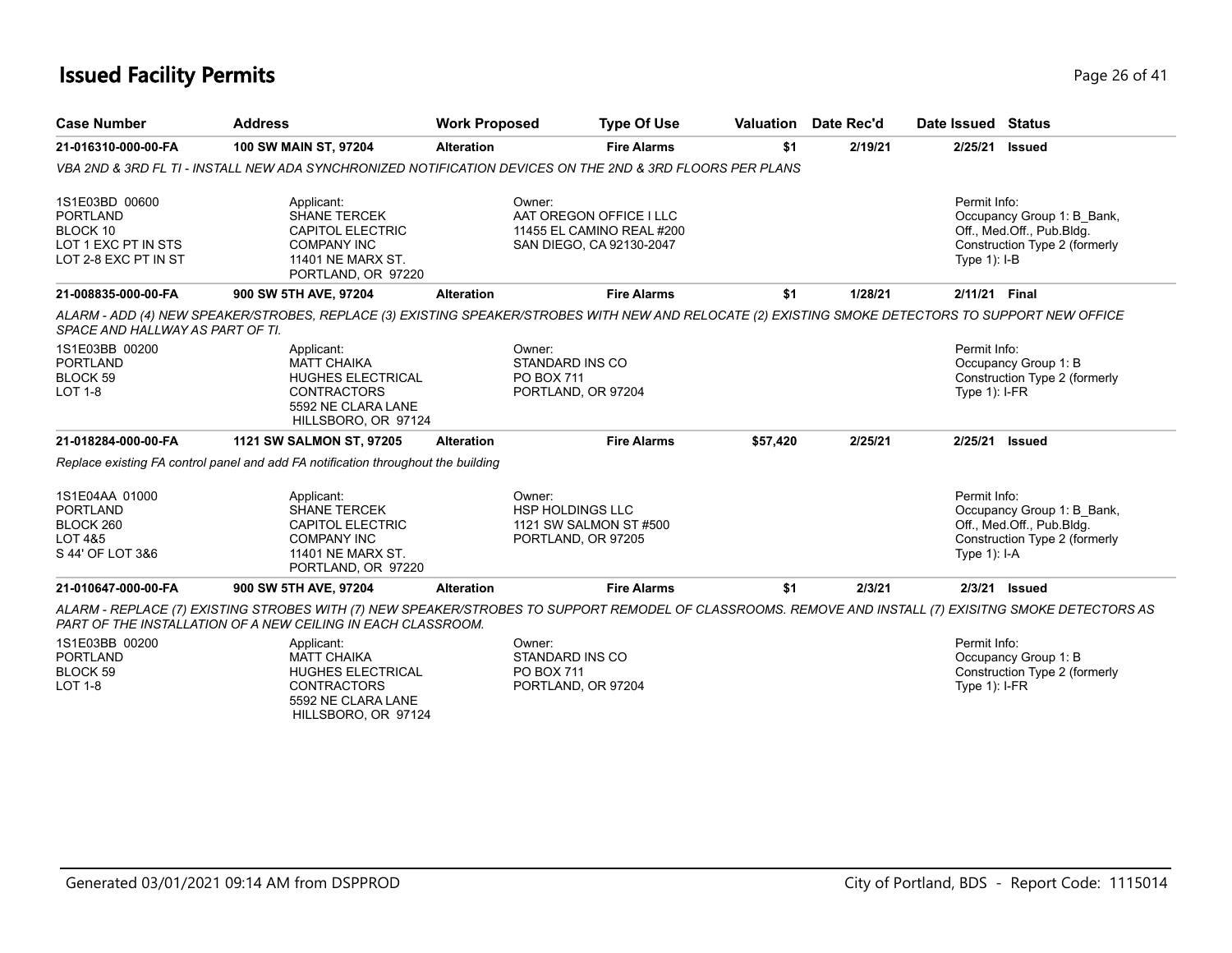## **Issued Facility Permits** Provide a strategies of 41 and 27 of 41

| <b>Case Number</b>                                                | <b>Address</b>                                                                                                                | <b>Work Proposed</b> | <b>Type Of Use</b>                                                             |           | <b>Valuation</b> Date Rec'd | Date Issued Status |               |
|-------------------------------------------------------------------|-------------------------------------------------------------------------------------------------------------------------------|----------------------|--------------------------------------------------------------------------------|-----------|-----------------------------|--------------------|---------------|
| 21-014215-000-00-FA                                               | 1895 NW FRONT AVE, 97209                                                                                                      | <b>Alteration</b>    | <b>Fire Alarms</b>                                                             | \$1       | 2/12/21                     | 2/18/21            | Issued        |
|                                                                   | FIELD OFFICE LEVEL 6 TI - INSTALL NEW ADA SYNCHRONIZED NOTIFICATION DEVICES IN SUITE 650 PER PLANS                            |                      |                                                                                |           |                             |                    |               |
| 1N1E28DC 00100                                                    | Applicant:<br><b>SHANE TERCEK</b><br><b>CAPITOL ELECTRIC</b><br><b>COMPANY INC</b><br>11401 NE MARX ST.<br>PORTLAND, OR 97220 | <b>LLC</b>           | Owner:<br>FIELD OFFICE PROPERTY<br>2000 MCKINNEY AVE #1000<br>DALLAS, TX 75201 |           |                             |                    |               |
| 21-012286-000-00-FA                                               | 308 SW 2ND AVE, 97204                                                                                                         | <b>Alteration</b>    | <b>Fire Alarms</b>                                                             | \$131,851 | 2/8/21                      | 2/8/21             | <b>Issued</b> |
|                                                                   | UPGRADE FIRE ALARM, REPACE ALL EXISTING INITIATION DEVICES.                                                                   |                      |                                                                                |           |                             |                    |               |
| 1N1E34CD 04600                                                    | Applicant:<br><b>SCOTT SULLIVAN</b><br>ADVANCED ALARM<br><b>SYSTEMS INC</b><br>12017 NE SUMNER ST<br>PORTLAND OR 97220        |                      | Owner:<br>PR BLOCK 300 LLC<br>308 SW 2ND AVE<br>PORTLAND, OR 97204-3402        |           |                             |                    |               |
| 21-008072-000-00-FA                                               | 1037 SW BROADWAY, 97205                                                                                                       | <b>Alteration</b>    | <b>Fire Alarms</b>                                                             | \$1       | 1/27/21                     | 2/8/21             | <b>Final</b>  |
|                                                                   | ALARM - ADDING RELAY TO SHUT DOWN SYSTEM.                                                                                     |                      |                                                                                |           |                             |                    |               |
| 1S1E03BB 03500<br><b>PORTLAND</b><br>BLOCK 208<br>LOT 1-8 TL 3500 | Applicant:<br><b>TINA EVETT</b><br><b>CONVERGINT</b><br><b>TECHNOLOGIES</b><br>7678 SW MOHAWK ST<br>TUALATIN OR 97062         |                      | Owner:<br>PORTLAND CITY OF<br>777 NE M L KING BLVD<br>PORTLAND, OR 97232-2742  |           |                             |                    |               |
| 21-015623-000-00-FA                                               | 2055 NW SAVIER ST, 97209                                                                                                      | <b>Alteration</b>    | <b>Fire Alarms</b>                                                             | \$3,159   | 2/18/21                     | 2/18/21            | <b>Issued</b> |
|                                                                   | SLABTOWN LOBBY AND BIKE RM TI - RELOCATING ANNUNCIATOR/ADDING 2 SMOKE/HEAD DETECTORS AND 3 HORN STROBES                       |                      |                                                                                |           |                             |                    |               |
| 1N1E28CD 02300<br><b>COUCHS ADD</b><br><b>BLOCK 293 TL 2300</b>   | Applicant:<br><b>JOE MINDEN</b><br><b>SIEMENS</b>                                                                             |                      | Owner:<br>UCP 2055 NW SAVIER LLC<br>1215 4TH AVE #600                          |           |                             |                    |               |

SIEMENS 15201 NW GREENBRIER PKWY SUITE A4 BEAVERTON, OR 97006

1215 4TH AVE #600 SEATTLE, WA 98161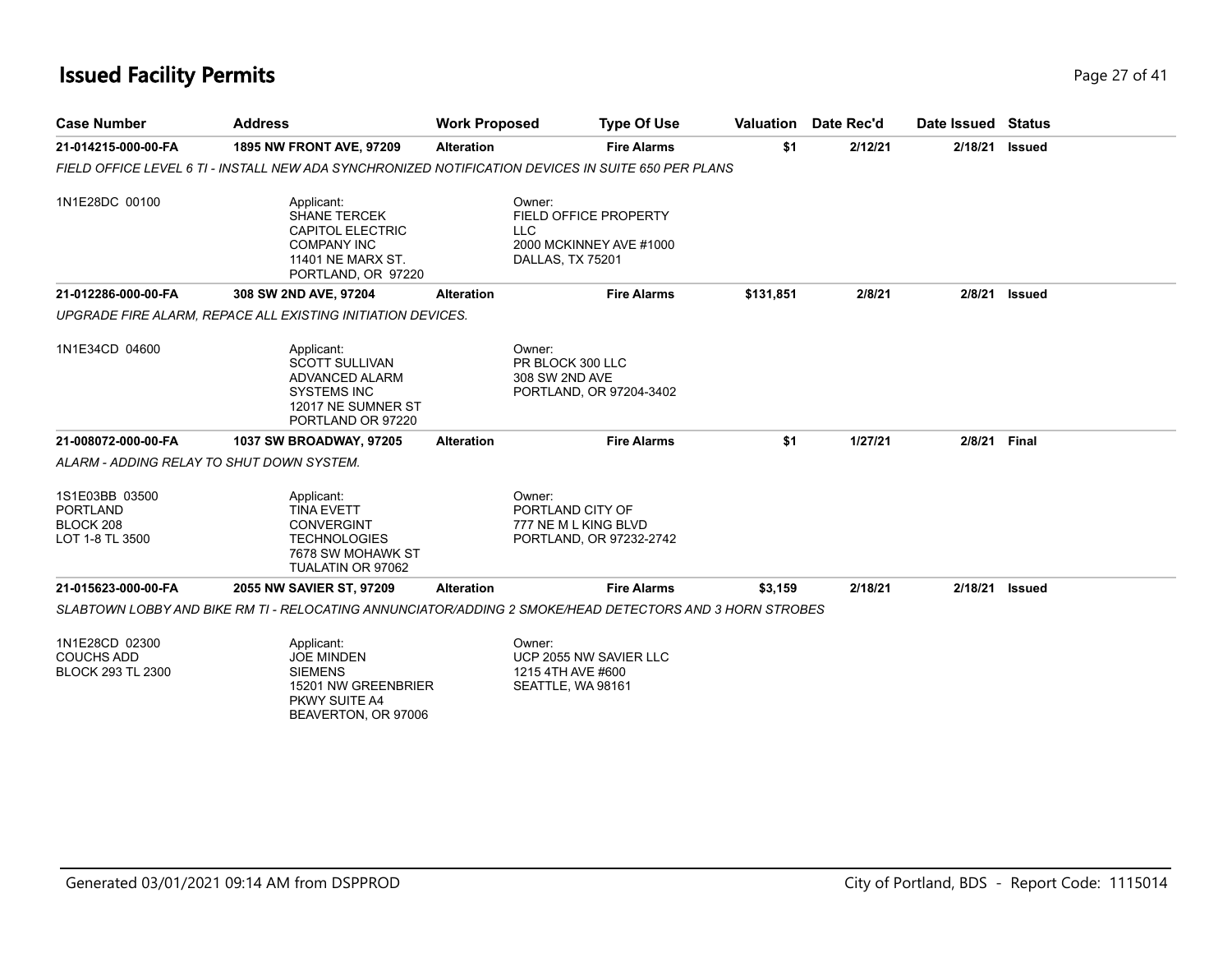# **Issued Facility Permits** Page 28 of 41

| <b>Case Number</b>                                                                             | <b>Address</b>                                                                                                                | <b>Work Proposed</b> | <b>Type Of Use</b>                                                                                                                         |     | Valuation Date Rec'd | Date Issued Status                                                                                                                                      |
|------------------------------------------------------------------------------------------------|-------------------------------------------------------------------------------------------------------------------------------|----------------------|--------------------------------------------------------------------------------------------------------------------------------------------|-----|----------------------|---------------------------------------------------------------------------------------------------------------------------------------------------------|
| 21-016259-000-00-FA                                                                            | 7000 NE AIRPORT WAY, 97218                                                                                                    | <b>Alteration</b>    | <b>Fire Alarms</b>                                                                                                                         | \$1 | 2/19/21              | 2/25/21 Issued                                                                                                                                          |
|                                                                                                |                                                                                                                               |                      | OR RELOCATE FA DEVICES IN PDX TERMINAL 6 PER PLANS. INCLUDES HOLLYWOOD THEATRE, PARADIES, SMART CARTE, TRAVEL OREGON, NEWSSTAND, & KIEHL'S |     |                      | PDX TERMINAL 6 TENANT RELOCATES (GROUP 2) ALL CONCOURSES DEPLANNING & ENPLANNING LEVELS; MULTIPLE AREAS ACROSS ENTIRE TERMINAL FOR TENANTS - INSTALL    |
| 1N2E08B 00400<br>SECTION 08 1N 2E<br>TL 400 7.39 ACRES<br><b>SEE SUB ACCOUNT</b><br>R705697 (R | Applicant:<br><b>SHANE TERCEK</b><br><b>CAPITOL ELECTRIC</b><br><b>COMPANY INC</b><br>11401 NE MARX ST.<br>PORTLAND, OR 97220 |                      | Owner:<br>PORT OF PORTLAND<br>PO BOX 3529<br>PORTLAND, OR 97208-3529                                                                       |     |                      | Permit Info:<br>Occupancy Group 1: A-3<br>Construction Type 2 (formerly<br>Type $1$ : I-A                                                               |
| 21-014200-000-00-FA                                                                            | 1250 NW 9TH AVE, 97209                                                                                                        | <b>Alteration</b>    | <b>Fire Alarms</b>                                                                                                                         | \$1 | 2/12/21              | 2/18/21 Issued                                                                                                                                          |
|                                                                                                |                                                                                                                               |                      | BRAINIUM STUDIOS 6TH FL TI - INSTALL NEW ADA SYNCHRONIZED NOTIFICATION DEVICES ON THE 6TH FLOOR PER PLANS                                  |     |                      |                                                                                                                                                         |
| 1N1E34BB 01305<br><b>STATION PLACE</b><br>LOT 5                                                | Applicant:<br><b>SHANE TERCEK</b><br><b>CAPITOL ELECTRIC</b><br><b>COMPANY INC</b><br>11401 NE MARX ST.<br>PORTLAND, OR 97220 |                      | Owner:<br><b>CSHV 9NORTH LLC</b><br>PO BOX 638<br>ADDISON, TX 75001-0638                                                                   |     |                      |                                                                                                                                                         |
| 21-016219-000-00-FA                                                                            | 805 SW BROADWAY, 97205                                                                                                        | <b>Alteration</b>    | <b>Fire Alarms</b>                                                                                                                         | \$1 | 2/19/21              | 2/25/21 Issued                                                                                                                                          |
| ALARM INITIATION AND NOTIFICATION DEVICES                                                      |                                                                                                                               |                      |                                                                                                                                            |     |                      | HOFFMAN OFFICE TI - REMOVAL OF EXISTING 4009-9001 NAC PANEL AND REPLACE WITH NEW 4009-9001 NAC PANEL, AND REMOVAL, RELOCATION, AND INSTALLATION OF FIRE |
| 1S1E03BB 04400<br><b>PORTLAND</b><br>BLOCK 210<br>LOT 1-8                                      | Applicant:<br>Miranda Castle<br>JOHNSON CONTROLS FIRE<br>PROTECTION LP<br>6305 SW Rosewood St, Ste A<br>Lake Oswego, OR 97035 |                      | Owner:<br><b>FOX TOWER LLC</b><br>760 SW 9TH AVE #2250<br>PORTLAND, OR 97205-2584                                                          |     |                      | Permit Info:<br>Occupancy Group 1: B<br>Construction Type 2 (formerly<br>Type $1$ : I-A                                                                 |
| 21-012365-000-00-FA                                                                            | 851 SW 6TH AVE, 97204                                                                                                         | <b>Alteration</b>    | <b>Fire Alarms</b>                                                                                                                         | \$1 | 2/8/21               | 2/11/21 Issued                                                                                                                                          |
|                                                                                                | LANDLORD WORK SPEC SUITE 4TH FLR - FIRE ALARM NOTIFICATION DEVICES                                                            |                      |                                                                                                                                            |     |                      |                                                                                                                                                         |
| 1S1E03BB 02200<br><b>PORTLAND</b><br>BLOCK 180<br>LOT 3-6                                      | Applicant:<br><b>BROOKE WILLIAMS</b><br>POINT MONITOR CORP<br>5863 LAKEVIEW BLVD<br>LAKE OSWEGO, OR 97035                     |                      | Owner:<br><b>HARSCH INVESTMENT</b><br><b>REALTY LLC SERIES E</b><br>1121 SW SALMON ST<br>PORTLAND, OR 97205                                |     |                      | Permit Info:<br>Occupancy Group 1: B<br>Construction Type 2 (formerly<br>Type 1): I-A                                                                   |
| 21-014151-000-00-FA                                                                            | 101 SW MAIN ST, 97204                                                                                                         | <b>Alteration</b>    | <b>Fire Alarms</b>                                                                                                                         | \$1 | 2/12/21              | 2/18/21 Issued                                                                                                                                          |
|                                                                                                |                                                                                                                               |                      | PUBLIC GENDER NEUTRAL RESTROOMS 2ND FL - INSTALL NEW ADA SYNCHRONIZED NOTIFICATION DEVICES ON THE 2ND FLOOR PER PLANS                      |     |                      |                                                                                                                                                         |
| 1S1E03BD 00300<br><b>PORTLAND</b><br>BLOCK 11<br><b>LOT 1-4</b><br>LOT 5-8 EXC PT IN STS       | Applicant:<br><b>SHANE TERCEK</b><br><b>CAPITOL ELECTRIC</b><br><b>COMPANY INC</b><br>11401 NE MARX ST.<br>PORTLAND, OR 97220 |                      | Owner:<br>MADISON-OFC ONE MAIN<br>PLACE OR LLC<br>PO BOX 7517 BILLBOX# 17-<br>367-1<br><b>HICKSVILLE, NY 11802-7517</b>                    |     |                      | Permit Info:<br>Occupancy Group 1: B_Bank,<br>Off., Med.Off., Pub.Bldg.<br>Construction Type 2 (formerly<br>Type $1$ : I-A                              |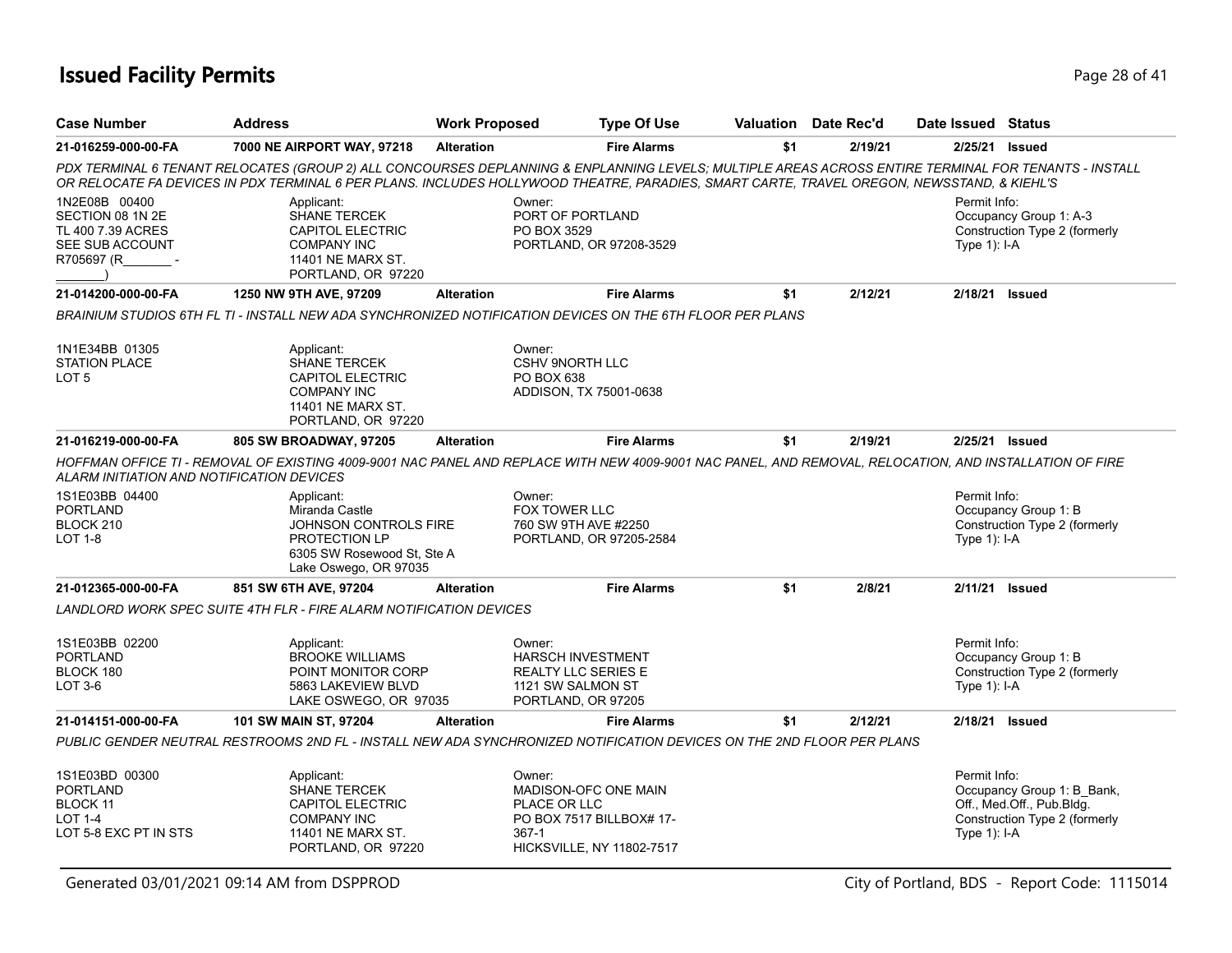# **Issued Facility Permits** Page 29 of 41

| <b>Case Number</b>                                                                       | <b>Address</b>                                                                                                                                   | <b>Work Proposed</b> | <b>Type Of Use</b>                                                                                      |          | <b>Valuation</b> Date Rec'd | Date Issued Status                 |                                                                                          |
|------------------------------------------------------------------------------------------|--------------------------------------------------------------------------------------------------------------------------------------------------|----------------------|---------------------------------------------------------------------------------------------------------|----------|-----------------------------|------------------------------------|------------------------------------------------------------------------------------------|
| 21-012355-000-00-FA                                                                      | 1121 SW SALMON ST, 97205                                                                                                                         | <b>Alteration</b>    | <b>Fire Alarms</b>                                                                                      | \$1      | 2/8/21                      | 2/11/21                            | Final                                                                                    |
|                                                                                          | <b>LANDLRD WORK/4TH FLR - FIRE ALARM NOTIFICATION DEVICES</b>                                                                                    |                      |                                                                                                         |          |                             |                                    |                                                                                          |
| 1S1E04AA 01000<br><b>PORTLAND</b><br>BLOCK 260<br><b>LOT 4&amp;5</b><br>S 44' OF LOT 3&6 | Applicant:<br><b>BROOKE WILLIAMS</b><br>POINT MONITOR CORP<br>5863 LAKEVIEW BLVD<br>LAKE OSWEGO, OR 97035                                        |                      | Owner:<br><b>HSP HOLDINGS LLC</b><br>1121 SW SALMON ST #500<br>PORTLAND, OR 97205                       |          |                             | Permit Info:<br>Type 1): I-A       | Occupancy Group 1: B_Bank,<br>Off., Med.Off., Pub.Bldg.<br>Construction Type 2 (formerly |
| 21-000002-000-00-FA                                                                      | 516 SE MORRISON ST, 97214                                                                                                                        | <b>Alteration</b>    | <b>Fire Sprinklers</b>                                                                                  | \$24,250 | 1/1/21                      | 2/1/21 Final                       |                                                                                          |
|                                                                                          | REPLACE EXISTING ROTTED PIPE WITH NEW PIPE AND NEW QUICK RESPONSE HEADS ON BOTH 8TH AND 9TH FLOORS STARTING AT EXISTING FLOOR CONTROL LOCATIONS. |                      |                                                                                                         |          |                             |                                    |                                                                                          |
| 1S1E02BB 06100                                                                           | Applicant:<br><b>STEVE FROST</b><br>AFP SYSTEMS INC.<br>19435 SW 129TH AVE.<br>TUALATIN, OR 97062                                                |                      | Owner:<br><b>UPG WEATHERLY</b><br>PROPERTY OWNER LLC<br>1215 4TH AVE #600<br>SEATTLE, WA 98161          |          |                             |                                    |                                                                                          |
| 21-018473-000-00-FA                                                                      | <b>10570 SE WASHINGTON ST,</b>                                                                                                                   | <b>Alteration</b>    | <b>Fire Sprinklers</b>                                                                                  | \$300    | 2/25/21                     | 2/25/21 Final                      |                                                                                          |
|                                                                                          | 97216<br>ADD, RELOCATE OR PLUG OFF SPRINKLER HEADS FOR CODE COMPLIANCE WITH NEW WALLS AND CEILING.                                               |                      |                                                                                                         |          |                             |                                    |                                                                                          |
| 1S2E03BB 00700                                                                           |                                                                                                                                                  |                      | Owner:<br><b>WESTON INVESTMENT CO</b><br><b>LLC</b><br>2154 NE BROADWAY #200<br>PORTLAND, OR 97232-1561 |          |                             | Permit Info:<br>Type $1$ ): $II$ N | Occupancy Group 1: B<br>Construction Type 2 (formerly                                    |
| 21-012368-000-00-FA                                                                      | 1300 SW 5TH AVE, 97201                                                                                                                           | <b>Alteration</b>    | <b>Fire Sprinklers</b>                                                                                  | \$1      | 2/8/21                      |                                    | 2/11/21 <b>Issued</b>                                                                    |
|                                                                                          | INSIGHT GLOBAL TI 30TH FL - ADD AND RELOCATE (68) SPRINKLERS TO ACCOMMODATE A NEW TENANT SPACE                                                   |                      |                                                                                                         |          |                             |                                    |                                                                                          |
| 1S1E03BC 01800<br><b>PORTLAND</b><br><b>BLOCK 148 TL 1800</b>                            | Applicant:<br><b>JOSEPH PLATTNER</b><br>PATRIOT FIRE PROTECTION<br>4708 NE MINNEHAHA ST<br>VANVOUVER WA 98661                                    |                      | Owner:<br>SOF-XI WFP OWNER LLC<br>591 W PUTNAM AVE<br>GREENWICH, CT 06830                               |          |                             |                                    |                                                                                          |
| 21-008077-000-00-FA                                                                      | 1895 NW FRONT AVE, 97209                                                                                                                         | <b>Alteration</b>    | <b>Fire Sprinklers</b>                                                                                  | \$1      | 1/27/21                     | 2/18/21                            | <b>Under Inspection</b>                                                                  |
|                                                                                          | SPRINKLER - ADD AND RELOCATE FIRE SPRINKLERS FOR TI.                                                                                             |                      |                                                                                                         |          |                             |                                    |                                                                                          |
| 1N1E28DC 00100                                                                           | Applicant:<br><b>JASON SAMPSON</b><br><b>FIRE SYSTEMS WEST</b><br>600 SE MARITIME AVE, #300<br>VANCOUVER, WA 98661                               |                      | Owner:<br>FIELD OFFICE PROPERTY<br>LLC.<br>2000 MCKINNEY AVE #1000<br>DALLAS, TX 75201                  |          |                             |                                    |                                                                                          |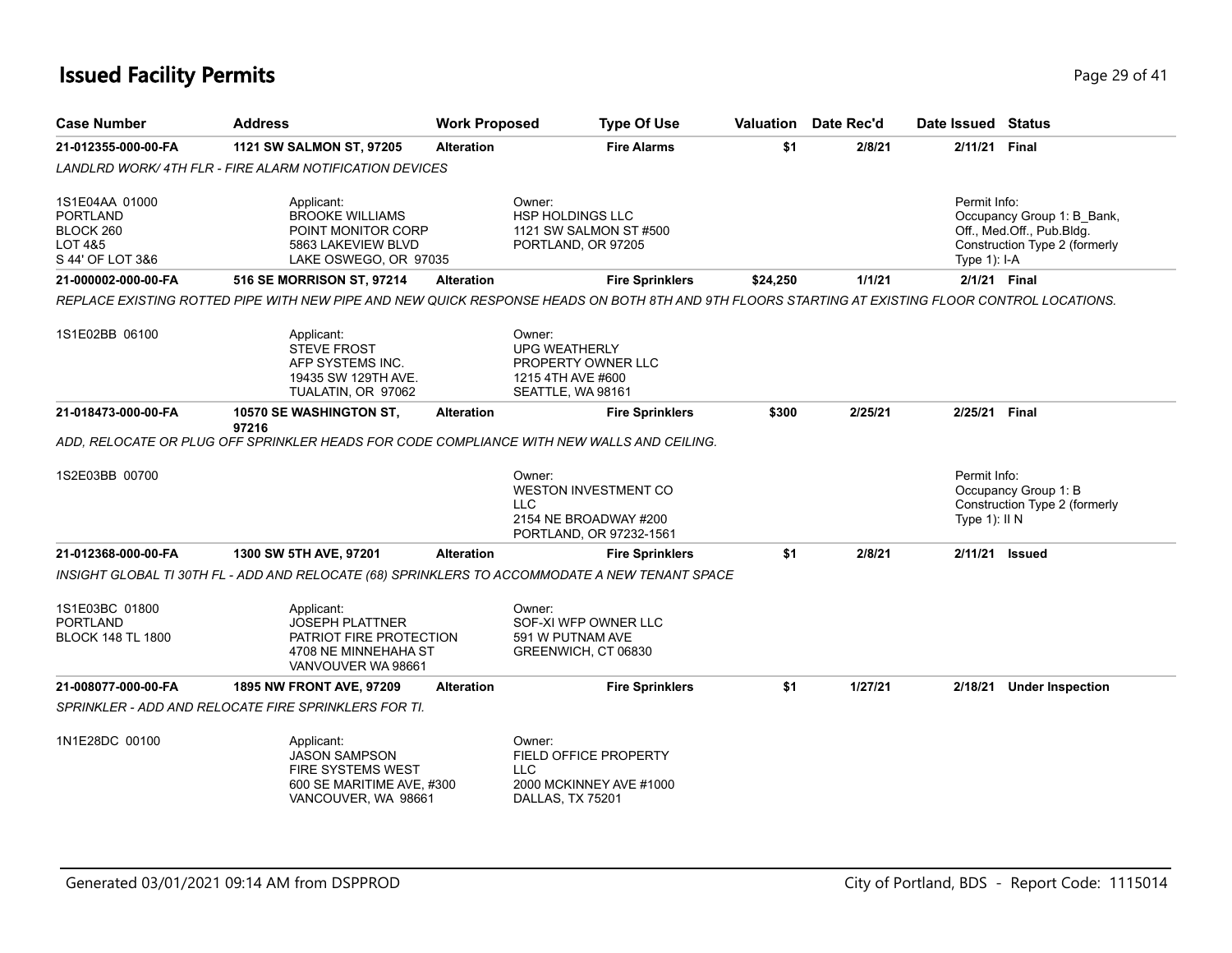# **Issued Facility Permits** Page 30 of 41

| <b>Case Number</b>                                                                           | <b>Address</b>                                                                                                                                                                                                                    | <b>Work Proposed</b> | <b>Type Of Use</b>                                                                                                             |          | Valuation Date Rec'd | Date Issued Status              |                                                                                          |
|----------------------------------------------------------------------------------------------|-----------------------------------------------------------------------------------------------------------------------------------------------------------------------------------------------------------------------------------|----------------------|--------------------------------------------------------------------------------------------------------------------------------|----------|----------------------|---------------------------------|------------------------------------------------------------------------------------------|
| 21-010419-000-00-FA                                                                          | 3181 SW SAM JACKSON PARK<br><b>RD - Bldg OHS, 97201</b>                                                                                                                                                                           | Alteration           | <b>Fire Sprinklers</b>                                                                                                         | \$1      | 2/2/21               | 2/22/21                         | <b>Issued</b>                                                                            |
|                                                                                              | OHSU HOSPITAL CT SCAN REMODEL 10TH FLR - REMOVE EXISTING PENDANT SPRINKLERS FOR SAFE OFF FROM EXISTING FLEX HEAD CONNECTIONS. INSTALL NEW QUICK<br>RESPONSE CONCEALED SPRINKLERS INTO EXISTING FLEX HEAD CONNECTIONS PER NEW PLAN |                      |                                                                                                                                |          |                      |                                 |                                                                                          |
| 1S1E09 00200                                                                                 | Applicant:<br>LONNIE LARSEN<br><b>BASIC FIRE PROTECTION</b><br>8135 NE MLK JR BLVD<br>PORTLAND, OR 97211                                                                                                                          |                      | Owner:<br>OREGON STATE BOARD OF<br><b>HIGHER EDUCATION</b><br>3181 SW SAM JACKSON<br><b>PARK RD</b><br>PORTLAND, OR 97239-3011 |          |                      | Permit Info:<br>Type $1$ : I-A  | Occupancy Group 1: I-2<br>Construction Type 2 (formerly                                  |
| 21-010613-000-00-FA                                                                          | <b>100 SW MAIN ST, 97204</b>                                                                                                                                                                                                      | <b>Alteration</b>    | <b>Fire Sprinklers</b>                                                                                                         | \$1      | 2/3/21               |                                 | 2/3/21 Issued                                                                            |
|                                                                                              | SPRINKLER/ VBA 2ND & 3RD FL TI; ADD AND RELOCATE FIRE SPRINKLERS FOR TI.                                                                                                                                                          |                      |                                                                                                                                |          |                      |                                 |                                                                                          |
| 1S1E03BD 00600<br><b>PORTLAND</b><br>BLOCK 10<br>LOT 1 EXC PT IN STS<br>LOT 2-8 EXC PT IN ST | Applicant:<br><b>JASON SAMPSON</b><br>FIRE SYSTEMS WEST<br>600 SE MARITIME AVE, #300<br>VANCOUVER, WA 98661                                                                                                                       |                      | Owner:<br>AAT OREGON OFFICE I LLC<br>11455 EL CAMINO REAL #200<br>SAN DIEGO, CA 92130-2047                                     |          |                      | Permit Info:<br>Type 1): I-B    | Occupancy Group 1: B_Bank,<br>Off., Med.Off., Pub.Bldg.<br>Construction Type 2 (formerly |
| 21-003891-000-00-FA                                                                          | 1300 SW 5TH AVE, 97201                                                                                                                                                                                                            | <b>Alteration</b>    | <b>Fire Sprinklers</b>                                                                                                         | \$14,563 | 1/14/21              | 2/26/21 Final                   |                                                                                          |
|                                                                                              | FSW TO RELOCATE/ADD HEADS TO ACCOMMODATE REMODEL (58 HEADS).                                                                                                                                                                      |                      |                                                                                                                                |          |                      |                                 |                                                                                          |
| 1S1E03BC 01800<br><b>PORTLAND</b><br><b>BLOCK 148 TL 1800</b>                                | Applicant:<br><b>BRANDON WHITTAKER</b><br><b>FIRE SYSTEMS WEST</b><br>600 SE MARITIME AVE. #300<br>VANCOUVER, WA 98661                                                                                                            |                      | Owner:<br>SOF-XI WFP OWNER LLC<br>591 W PUTNAM AVE<br>GREENWICH, CT 06830                                                      |          |                      |                                 |                                                                                          |
| 21-010427-000-00-FA                                                                          | 900 SW 5TH AVE, 97204                                                                                                                                                                                                             | <b>Alteration</b>    | <b>Fire Sprinklers</b>                                                                                                         | \$1      | 2/2/21               | 2/11/21 Final                   |                                                                                          |
|                                                                                              | MAINTENANCE & SECURITY OFFICE TI MEZZANINE LVL - ADD ONE HEAD, RELOCATE ONE HEAD                                                                                                                                                  |                      |                                                                                                                                |          |                      |                                 |                                                                                          |
| 1S1E03BB 00200<br><b>PORTLAND</b><br>BLOCK 59<br><b>LOT 1-8</b>                              | Applicant:<br><b>KRISTINA LEONETTI</b><br><b>CROWN FIRE SYSTEMS</b><br>7402 SE JOHNSON CREEK<br><b>BLVD</b><br>PORTLAND OR 97206                                                                                                  |                      | Owner:<br>STANDARD INS CO<br>PO BOX 711<br>PORTLAND, OR 97204                                                                  |          |                      | Permit Info:<br>Type $1$ : I-FR | Occupancy Group 1: B<br>Construction Type 2 (formerly                                    |
| 21-016741-000-00-FA                                                                          | 7820 N LEADBETTER RD                                                                                                                                                                                                              | <b>Alteration</b>    | <b>Fire Sprinklers</b>                                                                                                         | \$3,000  | 2/22/21              | 2/22/21                         | Issued                                                                                   |
|                                                                                              | REMINDER: Please use SOLD TO SAP# - see crosswalk under the following Customer Name: CI- Bybee Logistics Center ADD (2) SPRINKLERS IN NEW OFFICE PARTITION.                                                                       |                      |                                                                                                                                |          |                      |                                 |                                                                                          |
| 2N1W25B 00400                                                                                | Applicant:<br><b>BRENT BARKER</b><br><b>CENTURION FIRE</b><br><b>PROTECTION</b><br>20704 S CREEKVIEW PL<br>COLTON, OR 97017                                                                                                       |                      | Owner:<br>PORT OF PORTLAND<br>851 SW 6TH AVE #1200<br>PORTLAND, OR 97204-1349                                                  |          |                      | Permit Info:<br>Warehouse       | Occupancy Group 1: S-<br>1_Storage - Moderate Hazard,                                    |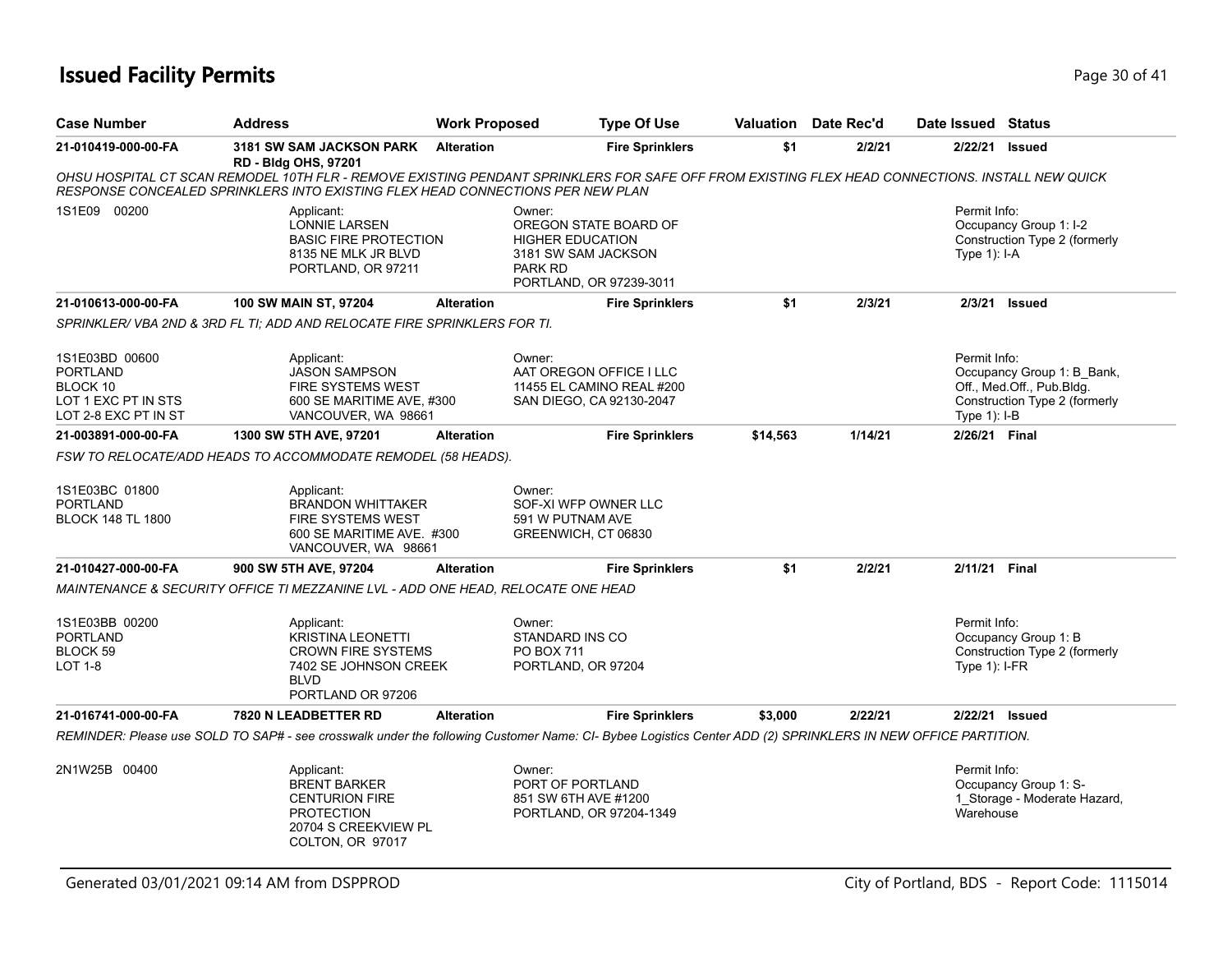# **Issued Facility Permits** Page 31 of 41

| <b>Case Number</b>                                                                | <b>Address</b>                                                                                                                                                       |                   | <b>Type Of Use</b><br><b>Work Proposed</b>                                                                                 |          | Valuation Date Rec'd | Date Issued Status           |                                                                                |
|-----------------------------------------------------------------------------------|----------------------------------------------------------------------------------------------------------------------------------------------------------------------|-------------------|----------------------------------------------------------------------------------------------------------------------------|----------|----------------------|------------------------------|--------------------------------------------------------------------------------|
| 21-016150-000-00-FA                                                               | 1849 SW SALMON ST, 97205                                                                                                                                             | <b>Alteration</b> | <b>Fire Sprinklers</b>                                                                                                     | \$1      | 2/19/21              | 2/25/21                      | <b>Issued</b>                                                                  |
|                                                                                   | MAC CLUB INTERIOR ENTRY TI 1ST FLR - MODIFY COVERAGE FOR NEW LAYOUT AND CEILINGS                                                                                     |                   |                                                                                                                            |          |                      |                              |                                                                                |
| 1N1E33DC 05800<br>SECTION 33 1N 1E<br>TL 5800 2.82 ACRES                          | Applicant:<br><b>ALEX FORKER</b><br>MCKINSTRY CO LLC<br>16790 NE MASON ST<br>PORTLAND, OR 97230                                                                      |                   | Owner:<br>MULTNOMAH AMATEUR<br><b>ATHLETIC CLUB</b><br>1849 SW SALMON ST<br>PORTLAND, OR 97205-1726                        |          |                      | Permit Info:<br>Type 1): I-A | Occupancy Group 1: A-<br>3 Assembly - General<br>Construction Type 2 (formerly |
| 21-016304-000-00-FA                                                               | 5228 NE HOYT ST, 97213                                                                                                                                               | <b>Alteration</b> | <b>Fire Sprinklers</b>                                                                                                     | \$1      | 2/19/21              | 2/25/21 Issued               |                                                                                |
|                                                                                   | PROVIDENCE BLDG B WATER DAMAGE REMEDIATION 1ST FLR RR - FSW TO RELOCATE HEADS TO ACCOMMODATE REMODEL                                                                 |                   |                                                                                                                            |          |                      |                              |                                                                                |
| 1N2E31AC 06200<br><b>CENTER ADD ANX</b><br>BLOCK <sub>2</sub><br>LOT <sub>2</sub> | Applicant:<br><b>BRANDON WHITTAKER</b><br><b>FIRE SYSTEMS WEST</b><br>600 SE MARITIME AVE. #300<br>VANCOUVER, WA 98661                                               |                   | Owner:<br><b>PROVIDENCE HEALTH &amp;</b><br>SERVICES-OREGON<br>4400 NE HALSEY ST BLDG 2<br>#190<br>PORTLAND, OR 97213-1545 |          |                      |                              |                                                                                |
| 21-012343-000-00-FA                                                               | 3215 SW PAVILION LOOP - Unit                                                                                                                                         | Alteration        | <b>Fire Sprinklers</b>                                                                                                     | \$20,770 | 2/8/21               | 2/8/21                       | <b>Issued</b>                                                                  |
| MAGNETIC).                                                                        | <b>LBRB, 97239</b><br>RELOCATE PENDENT SPRINKLERS FOR NEW WALLS AND CEILINGS. ADD NEW COPPER LINE INSIDE OF NEW MRI ROOM. ALL MATERIAL IN MRI TO BE NON-FERROUS (NOT |                   |                                                                                                                            |          |                      |                              |                                                                                |
| 1S1E09 00600                                                                      | Applicant:<br><b>DEVIN GANZ</b><br><b>VIKING AUTOMATIC</b><br><b>SPRINKLER</b>                                                                                       |                   | Owner:<br>OREGON STATE OF<br>(MEDICAL DEPT                                                                                 |          |                      |                              |                                                                                |
|                                                                                   | 3245 NW FRONT AVE.<br>PORTLAND, OR 97210                                                                                                                             |                   | 3181 SW SAM JACKSON<br>PARK RD<br>PORTLAND, OR 97239                                                                       |          |                      |                              |                                                                                |
|                                                                                   | 2121 NW RALEIGH ST, 97209                                                                                                                                            | <b>Alteration</b> | <b>Fire Sprinklers</b>                                                                                                     | \$1      | 2/8/21               | 2/11/21                      | <b>Under Inspection</b>                                                        |
|                                                                                   | PROOF TI STE 101 & 102 GRND FLR - ADD (7) SPRINKLERS TO ACCOMMODATE A NEW TENANT REMODEL                                                                             |                   |                                                                                                                            |          |                      |                              |                                                                                |
|                                                                                   | Applicant:<br><b>JOSEPH PLATTNER</b><br>PATRIOT FIRE PROTECTION<br>4708 NE MINNEHAHA ST<br>VANVOUVER WA 98661                                                        |                   | Owner:<br><b>XPO PROPERTIES INC</b><br>PO BOX 4138<br>PORTLAND, OR 97208-4138                                              |          |                      |                              |                                                                                |
|                                                                                   | 220 NW 2ND AVE, 97209                                                                                                                                                | <b>Alteration</b> | <b>Fire Sprinklers</b>                                                                                                     | \$1      | 2/19/21              | 2/25/21                      | <b>Issued</b>                                                                  |
| 21-012403-000-00-FA<br>1N1E28CD 90004<br>UNIT A1<br>21-016140-000-00-FA           | LNDLRD WRK COMMON AREAS 4TH FLR - MODIFY EXISTING COVERAGE FOR NEW LAYOUT AND CEILING                                                                                |                   |                                                                                                                            |          |                      |                              |                                                                                |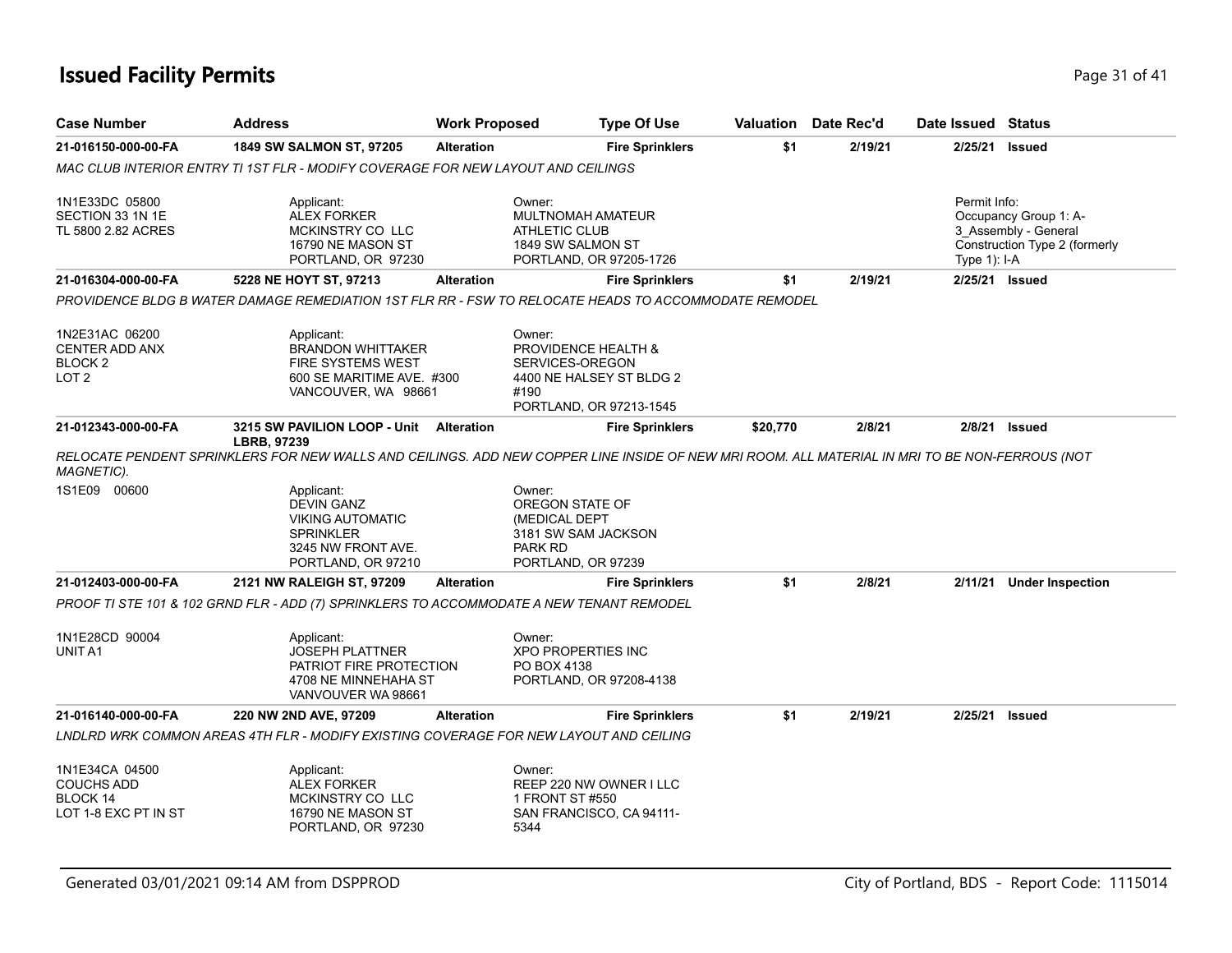# **Issued Facility Permits** Page 32 of 41

| <b>Case Number</b>                                                             | <b>Address</b>                                                                                                                 | <b>Work Proposed</b> | <b>Type Of Use</b>                                                                                                | <b>Valuation</b> Date Rec'd                                                                        |                                                         | Date Issued Status              |                                                                                          |
|--------------------------------------------------------------------------------|--------------------------------------------------------------------------------------------------------------------------------|----------------------|-------------------------------------------------------------------------------------------------------------------|----------------------------------------------------------------------------------------------------|---------------------------------------------------------|---------------------------------|------------------------------------------------------------------------------------------|
| 21-006622-000-00-FA                                                            | 919 SW TAYLOR ST, 97205                                                                                                        | <b>Alteration</b>    | <b>Mechanical</b>                                                                                                 | \$7,500                                                                                            | 1/22/21                                                 | 2/2/21 Final                    |                                                                                          |
|                                                                                | SINGLE PDF PROCESS/LANDLORD BIKE RM TI: NEW EXHAUST FANS, DUCTWORK, GRILLES, AND ELEC                                          |                      |                                                                                                                   |                                                                                                    |                                                         |                                 |                                                                                          |
| 1S1E03BB 05700<br><b>PORTLAND</b><br>BLOCK 219<br><b>LOT 3&amp;4</b>           | Applicant:<br><b>CHRIS THOMPSON</b><br>ARJAE SHEET METAL CO<br>8545 SE MCLOUGHLIN BLVD.<br>MILWAUKIE, OR 97222                 | Owner:               | STUDIO BUILDING 2020 LLC<br>760 SW 9TH AVE #2250<br>PORTLAND, OR 97205-2584                                       | CCB - Contractor:<br>ARJAE HVAC AND<br>MILWAUKIE, OR 97222                                         | MECHANICAL SERVICES LLC<br>8545 SE MCLOUGHLIN BLVD      | Permit Info:<br>Type $1$ ): I-A | Occupancy Group 1: B_Bank,<br>Off., Med.Off., Pub.Bldg.<br>Construction Type 2 (formerly |
| 21-003811-000-00-FA                                                            | 3500 N INTERSTATE AVE, 97227 Alteration                                                                                        |                      | <b>Mechanical</b>                                                                                                 | \$6,184                                                                                            | 1/14/21                                                 |                                 | 2/1/21 <b>Issued</b>                                                                     |
|                                                                                | F29/KAISER R&F EQUIP REPLACEMENT 1ST FLR: INSTALL DUCTWORK, GRILLES, DIFFUSERS, REBLANACE TERMINAL UNIT AND ELEC               |                      |                                                                                                                   |                                                                                                    |                                                         |                                 |                                                                                          |
| 1N1E22CC 12100                                                                 | Applicant:<br><b>BREEZE GRIFFIN</b><br>ANDERSON DABROWSKI<br>ARCHITECTS, LLC<br>1430 SE 3RD AVE, STE 200<br>PORTLAND, OR 97214 | Owner:<br>100        | KAISER FOUNDATION<br>HEALTH PLAN OF THE<br><b>NORTHWEST</b><br>500 NE MULTNOMAH ST STE<br>PORTLAND, OR 97232-2031 | CCB - Contractor:<br>TOTAL MECHANICAL INC<br>300<br>CAMAS, WA 98607                                | 4857 NW LAKE ROAD SUITE                                 | Permit Info:<br>Type $1$ ): I-A | Occupancy Group 1: B<br>Construction Type 2 (formerly                                    |
| 21-000417-000-00-FA                                                            | 520 SW 6TH AVE, 97204                                                                                                          | <b>Alteration</b>    | <b>Mechanical</b>                                                                                                 | \$3,000                                                                                            | 1/4/21                                                  |                                 | 2/23/21 Issued                                                                           |
|                                                                                | SINGLE PDF PROCESS/ CASCADE BLDG EXHAUST FAN REPLACE; REPLACE ROOFTOP EXHAUST FAN, DAMPER, AND ELEC                            |                      |                                                                                                                   |                                                                                                    |                                                         |                                 |                                                                                          |
| 1N1E34CC 07900                                                                 | Applicant:<br><b>RYAN MCAFEE</b><br><b>HUNTER DAVISSON</b><br>1800 SE PERSHING ST<br>PORTLAND, OR 97202                        | Owner:               | <b>FELTON PROPERTIES</b><br>520 SW 6TH AVE #610<br>PORTLAND, OR 97204                                             | CCB - Contractor:<br>HUNTER DAVISSON INC<br>1800 SE PERSHING ST                                    | PORTLAND, OR 97202-2338                                 |                                 |                                                                                          |
| 21-004895-000-00-FA                                                            | 220 NW 2ND AVE, 97209                                                                                                          | <b>Alteration</b>    | Mechanical                                                                                                        | \$26,477                                                                                           | 1/19/21                                                 | 2/3/21                          | <b>Issued</b>                                                                            |
|                                                                                | SINGLE PDF PROCESS/ELECT RM AC REPLACEMENT PARKING LVL; INSTALL NEW SPLIT SYSTEM, FAN COIL AND CONDENSING UNIT AND ELEC        |                      |                                                                                                                   |                                                                                                    |                                                         |                                 |                                                                                          |
| 1N1E34CA 04500<br><b>COUCHS ADD</b><br><b>BLOCK 14</b><br>LOT 1-8 EXC PT IN ST | Applicant:<br><b>WILLIAM CRAIG</b><br><b>TROTTER &amp; MORTON</b><br>29755 SW BOONES FERRY<br>RD<br>WILSONVILLE OR 97070       | Owner:<br>5344       | REEP 220 NW OWNER I LLC<br>1 FRONT ST #550<br>SAN FRANCISCO, CA 94111-                                            | CCB - Contractor:<br><b>TROTTER AND MORTON</b><br><b>INC</b><br><b>RD</b><br>WILSONVILLE, OR 97070 | <b>FACILITY SERVICE OF PNW</b><br>29755 SW BOONES FERRY |                                 |                                                                                          |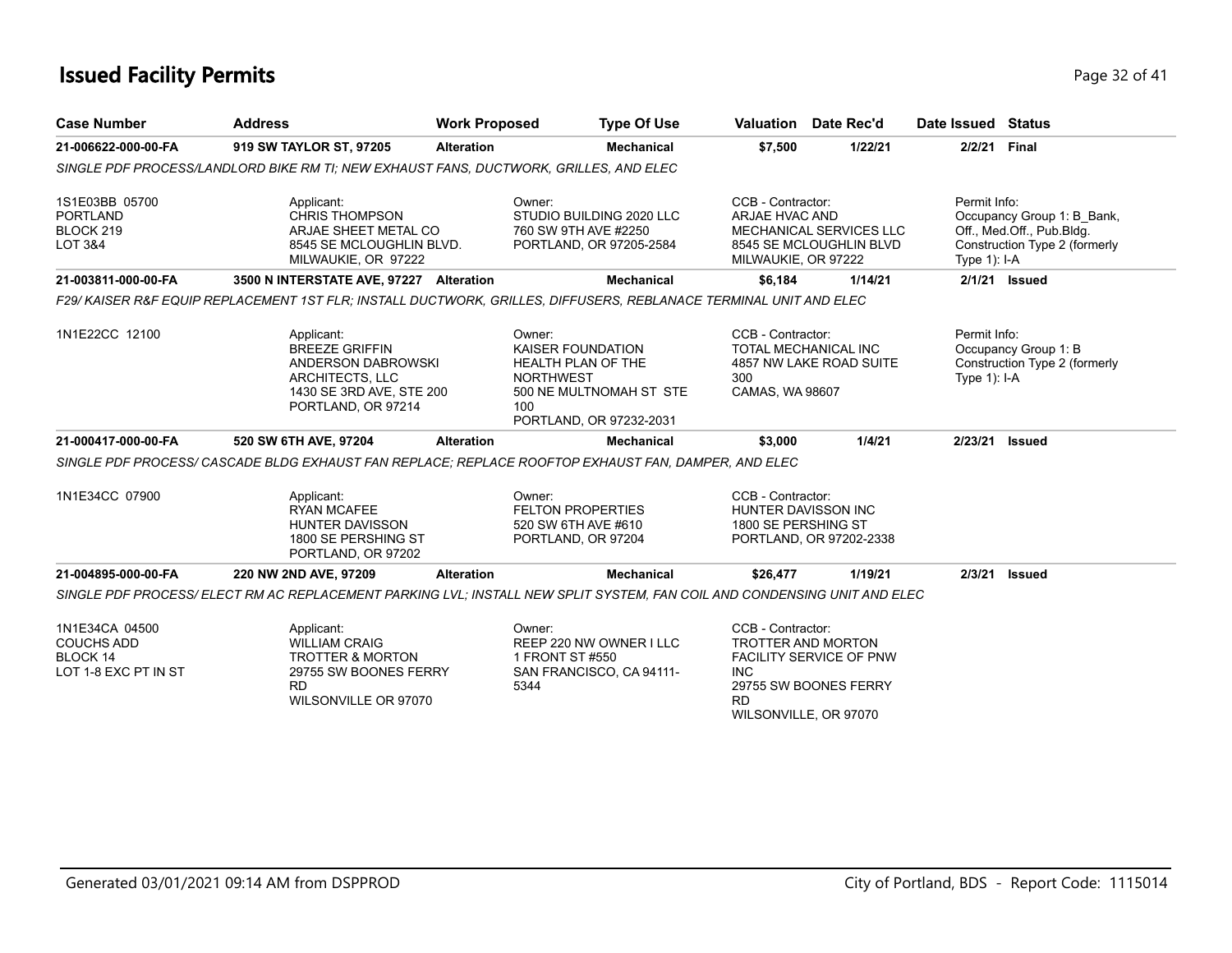# **Issued Facility Permits** Page 33 of 41

| <b>Case Number</b>                                                                                                                                       | <b>Address</b>                                                                                                                              | <b>Work Proposed</b>                    | <b>Type Of Use</b>                                                                                                                                           |                                                                                                                           | <b>Valuation</b> Date Rec'd                        | Date Issued Status |                                                         |
|----------------------------------------------------------------------------------------------------------------------------------------------------------|---------------------------------------------------------------------------------------------------------------------------------------------|-----------------------------------------|--------------------------------------------------------------------------------------------------------------------------------------------------------------|---------------------------------------------------------------------------------------------------------------------------|----------------------------------------------------|--------------------|---------------------------------------------------------|
| 21-013901-000-00-FA                                                                                                                                      | 6915 S MACADAM AVE, 97219                                                                                                                   | <b>Alteration</b>                       | <b>Mechanical</b>                                                                                                                                            | \$11,221                                                                                                                  | 2/11/21                                            | 2/17/21            | <b>Under Inspection</b>                                 |
|                                                                                                                                                          | SINGLE PDF PROCESS/FELTON PROPERTIES STE 325 TI; REMOVE SUPPLY FILTERS AND DUCTS, INSTALL RETURN AIR GRILLES, AND ELEC                      |                                         |                                                                                                                                                              |                                                                                                                           |                                                    |                    |                                                         |
| 1S1E22BA 04200<br>SOUTHERN PORTLAND<br><b>BLOCK 15</b><br>LOT 13-20                                                                                      | Applicant:<br><b>MELINA VACA</b><br>AMERICAN HEATING<br>5035 SE 24TH AVE<br>PORTLAND, OR 97202                                              | Owner:<br><b>EQUITIES LLC</b><br>Owner: | PORTLAND MILLIKAN<br>520 SW 6TH AVE #610<br>PORTLAND, OR 97204<br>PORTLAND MACADAM<br><b>PLACE EQUITIES LLC</b><br>520 SW 6TH AVE #610<br>PORTLAND, OR 97204 | CCB - Contractor:<br>5035 SE 24TH AVENUE                                                                                  | AMERICAN HEATING INC<br>PORTLAND, OR 97202-4765    |                    |                                                         |
| 21-012943-000-00-FA                                                                                                                                      | 3303 N MISSISSIPPI AVE, 97227 Alteration                                                                                                    |                                         | <b>Mechanical</b>                                                                                                                                            | \$30,000                                                                                                                  | 2/9/21                                             | 2/17/21 Issued     |                                                         |
|                                                                                                                                                          | SINGLE PDF PROCESS/ BRANDLIVE STE 300 TI; INSTALL DUCTING AND GRILLES                                                                       |                                         |                                                                                                                                                              |                                                                                                                           |                                                    |                    |                                                         |
| 1N1E27BA 04500<br><b>COOKS ADD</b><br>BLOCK 12<br>LOT 1 EXC PT IN ST<br>LOT 2<br>21-006701-000-00-FA                                                     | Applicant:<br><b>JULIE PIERCE</b><br><b>TIETON BUILT</b><br>14300 NE 20TH AVE STE 204<br>VANCOUVER, WA 98686<br>555 SE M L KING BLVD, 97214 | Owner:<br><b>Alteration</b>             | SOUTHERN MISS LLC<br>1970 NW 18TH AVE #7<br>PORTLAND, OR 97209<br>Mechanical                                                                                 | CCB - Contractor:<br><b>HEATING INC</b><br>1212 SE 181ST AVE<br>VANCOUVER, WA 98683<br>\$37,850                           | <b>PRECISION SHEET METAL &amp;</b><br>1/22/21      | 2/17/21            | <b>Issued</b>                                           |
|                                                                                                                                                          | SINGLE PDF PROCESS/ LANDLORD WK, STE 505 TI; NEW FAN COILS, FLOOR TERMINAL UNITS AND DUCTWORK                                               |                                         |                                                                                                                                                              |                                                                                                                           |                                                    |                    |                                                         |
| 1S1E03AA 00200<br><b>EAST PORTLAND</b><br>BLOCK 82<br>E 10' OF LOT 1&2<br>LOT 5 EXC PT IN STS, LOT<br>6-8 EXC PT IN ST                                   | Applicant:<br><b>TYLER NISHITANI</b><br><b>HACKER ARCHITECTS</b><br>555 SE MARTIN LUTHER<br>KING JR BLVD STE 501<br>PORTLAND, OR 97214      | Owner:                                  | <b>PMC BUILDING LLC</b><br>75 SE YAMHILL ST #201<br>PORTLAND, OR 97214                                                                                       | CCB - Contractor:<br><b>CALIBER PLUMBING &amp;</b><br><b>MECHANICAL INC</b><br>2615 NW ST HELENS RD<br>PORTLAND, OR 97210 |                                                    |                    |                                                         |
| 21-004171-000-00-FA                                                                                                                                      | 1001 SE WATER AVE, 97214                                                                                                                    | <b>Alteration</b>                       | <b>Mechanical</b>                                                                                                                                            | \$50,000                                                                                                                  | 1/15/21                                            | 2/2/21             | <b>Issued</b>                                           |
|                                                                                                                                                          | SINGLE PDF PROCESS/ LANDLORD WORK DIVIDE STE 300 INTO 7 SUITES 3RD FLR; INSTALL CONDENSER, HEAT PUMPS, GRILLES, DUCTWORK, AND ELEC          |                                         |                                                                                                                                                              |                                                                                                                           |                                                    |                    |                                                         |
| 1S1E03AD 01400<br><b>EAST PORTLAND</b><br><b>BLOCK7</b><br>LOT 1-8 TL 1400<br><b>HISTORIC PROPERTY 15</b><br>YR 2005. POTENTIAL<br><b>ADDITIONAL TAX</b> | Applicant:<br><b>CHRIS THOMPSON</b><br>ARJAE SHEET METAL CO<br>8545 SE MCLOUGHLIN BLVD.<br>MILWAUKIE, OR 97222                              | Owner:<br><b>CENTER LLC</b>             | <b>EASTBANK COMMERCE</b><br>75 SE YAMHILL ST #201<br>PORTLAND, OR 97214                                                                                      | CCB - Contractor:<br><b>ARJAE HVAC AND</b><br>MILWAUKIE, OR 97222                                                         | MECHANICAL SERVICES LLC<br>8545 SE MCLOUGHLIN BLVD | Permit Info:       | Occupancy Group 1: B Bank,<br>Off., Med.Off., Pub.Bldg. |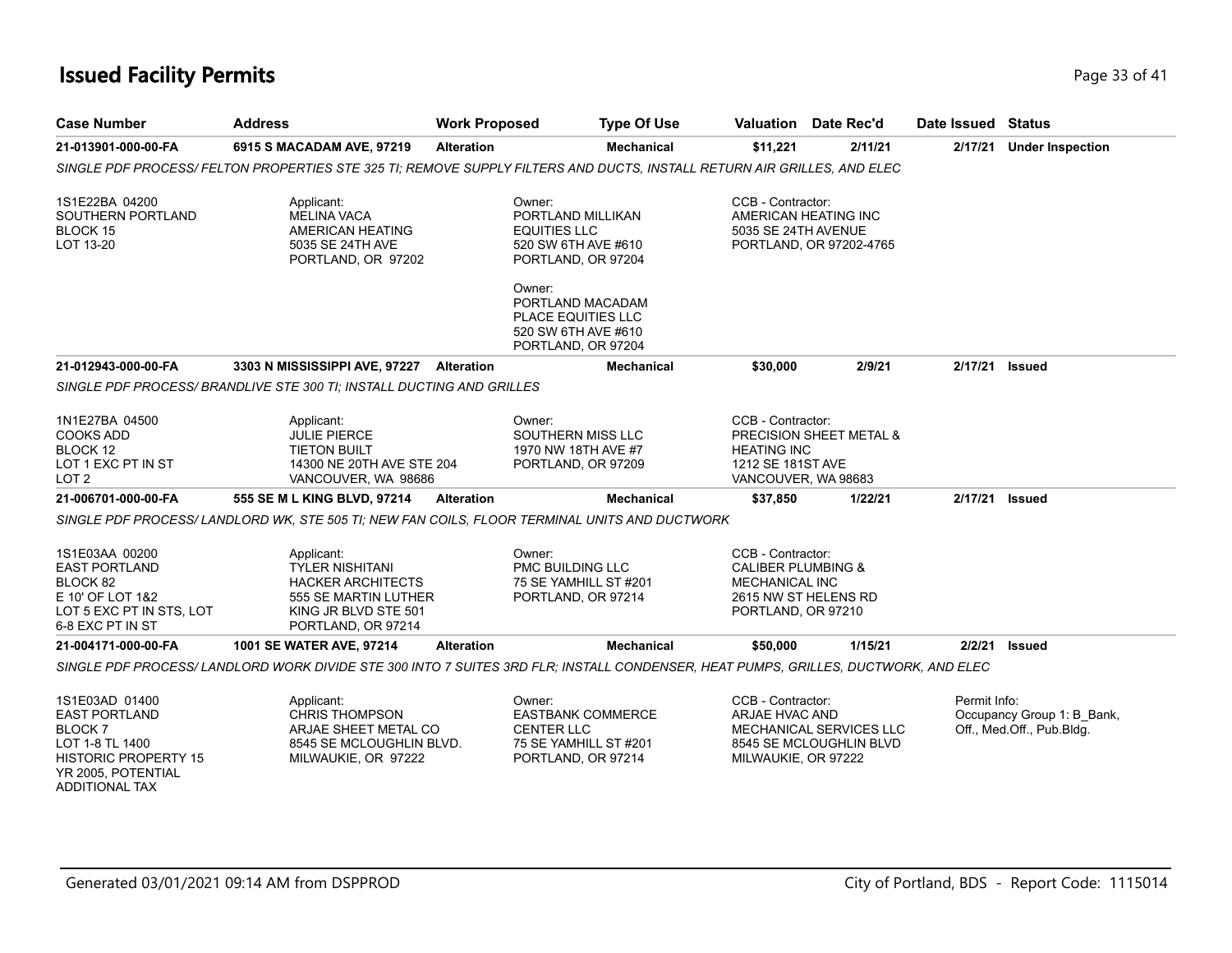# **Issued Facility Permits** Page 34 of 41

| <b>Case Number</b>                                                            | <b>Address</b>                                                                                                                                       | <b>Work Proposed</b> | <b>Type Of Use</b>                                                                                                         | Valuation                                                                                                            | Date Rec'd                                         | Date Issued Status             |                                                                                |
|-------------------------------------------------------------------------------|------------------------------------------------------------------------------------------------------------------------------------------------------|----------------------|----------------------------------------------------------------------------------------------------------------------------|----------------------------------------------------------------------------------------------------------------------|----------------------------------------------------|--------------------------------|--------------------------------------------------------------------------------|
| 21-004252-000-00-FA                                                           | 851 SW 6TH AVE, 97204                                                                                                                                | <b>Alteration</b>    | <b>Mechanical</b>                                                                                                          | \$48,000                                                                                                             | 1/15/21                                            |                                | 2/2/21 Issued                                                                  |
|                                                                               | SINGLE PDF PROCESS/ LANDLORD WORK SPEC SUITE 4TH FLR; DEMO LIEBERT SYSTEM, INSTALL TERMINAL UNITS, GRILLES, DIFFUSERS, REGISTERS, DUCTWORK, AND ELEC |                      |                                                                                                                            |                                                                                                                      |                                                    |                                |                                                                                |
| 1S1E03BB 02200<br><b>PORTLAND</b><br>BLOCK 180<br>LOT 3-6                     | Applicant:<br><b>RYAN MCAFEE</b><br>HUNTER DAVISSON<br>1800 SE PERSHING ST<br>PORTLAND, OR 97202                                                     |                      | Owner:<br><b>HARSCH INVESTMENT</b><br><b>REALTY LLC SERIES E</b><br>1121 SW SALMON ST<br>PORTLAND, OR 97205                | CCB - Contractor:<br><b>HUNTER DAVISSON INC</b><br>1800 SE PERSHING ST                                               | PORTLAND, OR 97202-2338                            | Permit Info:<br>Type $1$ : I-A | Occupancy Group 1: B<br>Construction Type 2 (formerly                          |
| 21-014081-000-00-FA                                                           | 1849 SW SALMON ST, 97205                                                                                                                             | <b>Alteration</b>    | <b>Mechanical</b>                                                                                                          | \$9,000                                                                                                              | 2/11/21                                            |                                | 2/17/21 <b>Issued</b>                                                          |
|                                                                               | SINGLE PDF PROCESS/MAC CLUB INTERIOR ENTRY TI: INSTALL CEILING PANEL HEATERS, PRESSURIZATION FAN, GRILLES, DIFFUSERS, DUCTWORK, AND ELEC             |                      |                                                                                                                            |                                                                                                                      |                                                    |                                |                                                                                |
| 1N1E33DC 05800<br>SECTION 33 1N 1E<br>TL 5800 2.82 ACRES                      | Applicant:<br>SCOTT CHURCHILL<br><b>HUNTER DAVISSON</b><br>1800 SE PERSHING ST<br>PORTLAND, OR 97202                                                 |                      | Owner:<br><b>MULTNOMAH AMATEUR</b><br>ATHLETIC CLUB<br>1849 SW SALMON ST<br>PORTLAND, OR 97205-1726                        | CCB - Contractor:<br>HUNTER DAVISSON INC<br>1800 SE PERSHING ST                                                      | PORTLAND, OR 97202-2338                            | Permit Info:<br>Type $1$ : I-A | Occupancy Group 1: A-<br>3 Assembly - General<br>Construction Type 2 (formerly |
| 20-140258-REV-01-FA                                                           | 7535 NE AMBASSADOR PL,                                                                                                                               | <b>Alteration</b>    | <b>Mechanical</b>                                                                                                          | \$29,000                                                                                                             | 11/6/20                                            |                                | 2/17/21 Issued                                                                 |
|                                                                               | 97220<br>SINGLE PDF PROCESS/BUILDING D; VALUE ADDED REVISION TO INSTALL ADDITIONAL RTUS - PUSH/PULL AND ELEC                                         |                      |                                                                                                                            |                                                                                                                      |                                                    |                                |                                                                                |
| 1N2E09C 01000                                                                 | Applicant:<br><b>ROBYN SPEAKS</b><br>8545 SE MCLOUGHLIN BLVD<br>PORTLAND, OR 97222                                                                   |                      | Owner:<br>PORT OF PORTLAND<br>121 SW MORRISON ST #1875<br>PORTLAND, OR 97204                                               | CCB - Contractor:<br>ARJAE HVAC AND<br>MILWAUKIE, OR 97222                                                           | MECHANICAL SERVICES LLC<br>8545 SE MCLOUGHLIN BLVD |                                |                                                                                |
| 21-006461-000-00-FA                                                           | 5228 NE HOYT ST, 97213                                                                                                                               | <b>Alteration</b>    | <b>Mechanical</b>                                                                                                          | \$1,700                                                                                                              | 1/22/21                                            | 2/10/21                        | Issued                                                                         |
|                                                                               | SINGLE PDF PROCESS/ PROVIDENCE BLDG B WATER DAMAGE REMEDIATION 1ST FLR: INSTALL DUCTWORK, GRILLES AND ELEC                                           |                      |                                                                                                                            |                                                                                                                      |                                                    |                                |                                                                                |
| 1N2E31AC 06200<br><b>CENTER ADD ANX</b><br>BLOCK 2<br>LOT <sub>2</sub>        | Applicant:<br>AMANDA BOTWAY<br><b>PROVIDENCE</b><br>4400 NE HALSEY, BLDG 2,<br><b>STE 190</b><br>PORTLAND, OR 97213                                  |                      | Owner:<br><b>PROVIDENCE HEALTH &amp;</b><br>SERVICES-OREGON<br>4400 NE HALSEY ST BLDG 2<br>#190<br>PORTLAND, OR 97213-1545 | CCB - Contractor:<br><b>BILL GRASSL</b><br><b>HARDER MECHANICAL</b><br><b>CONTRACTORS INC</b><br>PO BOX 5118         | PORTLAND, OR 97208-5118                            |                                |                                                                                |
| 21-013984-000-00-FA                                                           | 3303 N MISSISSIPPI AVE, 97227                                                                                                                        | Alteration           | <b>Mechanical</b>                                                                                                          | \$200                                                                                                                | 2/11/21                                            |                                | 2/17/21 <b>Issued</b>                                                          |
|                                                                               | SINGLE PDF PROCESS/ LANDLORD WORK RESTROOM TI LVL 1: INSTALL RESTROOM EXHAUST FAN. AND ELEC                                                          |                      |                                                                                                                            |                                                                                                                      |                                                    |                                |                                                                                |
| 1N1E27BA 04500<br><b>COOKS ADD</b><br>BLOCK 12<br>LOT 1 EXC PT IN ST<br>LOT 2 | Applicant:<br>DAVE MOJICA<br><b>SEALLP</b><br>2525 E BURNSIDE ST<br>PORTLAND, OR 97214                                                               |                      | Owner:<br>SOUTHERN MISS LLC<br>1970 NW 18TH AVE #7<br>PORTLAND, OR 97209                                                   | CCB - Contractor:<br><b>BUTLER BUILT CUSTOM</b><br><b>CONSTRUCTION INC</b><br>5115 NE MASON CT<br>PORTLAND, OR 97218 |                                                    |                                |                                                                                |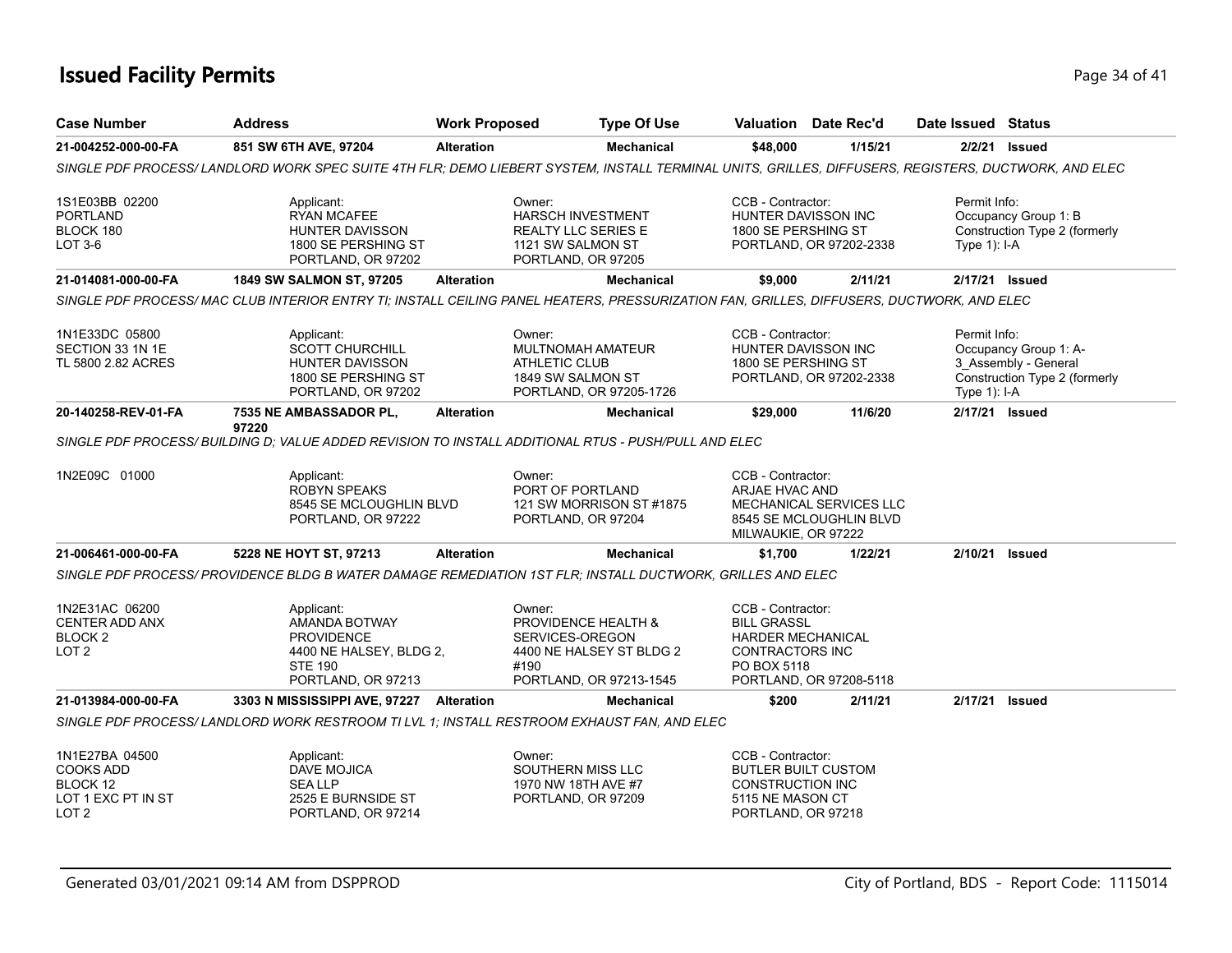# **Issued Facility Permits** Page 35 of 41

| <b>Case Number</b>                                                                   | <b>Address</b>                                                                                                                                              | <b>Work Proposed</b> | <b>Type Of Use</b>                                                                                                 |                                                                                   | Valuation Date Rec'd    | Date Issued Status              |                                                       |
|--------------------------------------------------------------------------------------|-------------------------------------------------------------------------------------------------------------------------------------------------------------|----------------------|--------------------------------------------------------------------------------------------------------------------|-----------------------------------------------------------------------------------|-------------------------|---------------------------------|-------------------------------------------------------|
| 21-003147-000-00-FA                                                                  | <b>1900 SW 4TH AVE - UNIT 2,</b><br>97201                                                                                                                   | <b>Alteration</b>    | <b>Mechanical</b>                                                                                                  | \$3,750                                                                           | 1/12/21                 | 2/3/21                          | Issued                                                |
|                                                                                      | SINGLE PDF PROCESS/ PSU FAB, STE 210 TI; INSTALL DIFFUSERS                                                                                                  |                      |                                                                                                                    |                                                                                   |                         |                                 |                                                       |
| 1S1E03CB 90001<br><b>URBAN CENTER</b><br>CONDOMINIUM<br>LOT <sub>2</sub>             | Applicant:<br><b>SUSAN GUST</b><br>617 SW MONTGOMERY ST.<br>STE #302<br>PORTLAND, OR 97201                                                                  |                      | Owner:<br>OREGON STATE HIGHER<br>EDUCATION ON BEHALF OF<br><b>PSU</b><br>PO BOX 751 CPO<br>PORTLAND, OR 97207-0751 | CCB - Contractor:<br>ALLIANT SYSTEMS LLC<br>351 NW 12TH AVE<br>PORTLAND, OR 97209 |                         | Permit Info:<br>Type $1$ ): I-A | Occupancy Group 1: B<br>Construction Type 2 (formerly |
| 21-007010-000-00-FA                                                                  | 5405 SE WOODWARD ST, 97206 Alteration                                                                                                                       |                      | <b>Mechanical</b>                                                                                                  | \$30,969                                                                          | 1/25/21                 | 2/10/21 Issued                  |                                                       |
|                                                                                      | SINGLE PDF PROCESS/ FRANKLIN HS 1ST & 2ND FLR TI; INSTALL DUCTWORK, GRILLES, DIFFUSERS, TERMINAL UNIT AND ELEC                                              |                      |                                                                                                                    |                                                                                   |                         |                                 |                                                       |
| 1S2E07AB 00200<br>SECTION 07 1S 2E<br>TL 200 18.31 ACRES                             | Applicant:<br>NICHOLAS SUKKAU<br>PORTLAND PUBLIC<br><b>SCHOOLS</b><br>501 N DIXON ST<br>PORTLAND OR 97227                                                   |                      | Owner:<br><b>SCHOOL DISTRICT NO 1</b><br>PO BOX 3107<br>PORTLAND, OR 97208-3107                                    | CCB - Contractor:<br>AMERICAN HEATING INC<br>5035 SE 24TH AVENUE                  | PORTLAND, OR 97202-4765 |                                 |                                                       |
| 21-011072-000-00-FA                                                                  | 2801 N GANTENBEIN AVE,                                                                                                                                      | <b>Alteration</b>    | <b>Mechanical</b>                                                                                                  | \$179,822                                                                         | 2/3/21                  | 2/17/21 Issued                  |                                                       |
|                                                                                      | 97227<br>SINGLE PDF PROCESS/ RCH BASEMENT HVAC UPGRADE; INSTALL FAN COIL UNITS, WATER COOLED CONDENSER UNIT, HYDRONIC PUMP, GRILLES, PLUMB, AND ELEC        |                      |                                                                                                                    |                                                                                   |                         |                                 |                                                       |
| 1N1E27AC 00300<br><b>ABENDS ADD</b><br>BLOCK <sub>3</sub><br>INC PT VAC STS LOT 1-16 | Applicant:<br><b>KURT DUONG</b><br><b>TOTAL MECHANICAL</b><br>4857 NW LAKE RD, SUITE<br>300<br>CAMAS, WA 98607                                              |                      | Owner:<br><b>EMANUEL HOSPITAL</b><br>1919 NW LOVEJOY ST<br>PORTLAND, OR 97209-1503                                 | CCB - Contractor:<br><b>TOTAL MECHANICAL INC</b><br>300<br>CAMAS, WA 98607        | 4857 NW LAKE ROAD SUITE |                                 |                                                       |
| 21-003442-000-00-FA                                                                  | 2121 NW RALEIGH ST, 97209                                                                                                                                   | <b>Alteration</b>    | <b>Mechanical</b>                                                                                                  | \$25,000                                                                          | 1/13/21                 | 2/10/21 Issued                  |                                                       |
|                                                                                      | SINGLE PDF PROCESS/ PROOF TI STE 101 & 102 GRND FLR; INSTALL DUCTWORK, GRILLES, NEW EXTERIOR LOUVER AND ELEC                                                |                      |                                                                                                                    |                                                                                   |                         |                                 |                                                       |
| 1N1E28CD 90004<br>UNIT A1                                                            | Applicant:<br><b>RYAN MCAFEE</b><br>HUNTER DAVISSON<br>1800 SE PERSHING ST<br>PORTLAND, OR 97202                                                            |                      | Owner:<br><b>XPO PROPERTIES INC</b><br>PO BOX 4138<br>PORTLAND, OR 97208-4138                                      | CCB - Contractor:<br>HUNTER DAVISSON INC<br>1800 SE PERSHING ST                   | PORTLAND, OR 97202-2338 |                                 |                                                       |
| 21-004966-000-00-FA                                                                  | 3303 N MISSISSIPPI AVE, 97227 Alteration                                                                                                                    |                      | Plumbing                                                                                                           | \$0                                                                               | 1/19/21                 | 2/8/21                          | <b>Under Inspection</b>                               |
| water heater                                                                         | SINGLE PDF PROCESS/LANDLORD WORK RESTROOM TI LVL 1; NEW WALLS TO CREATE NEW RESTROOM, CEILING, FLOORING, FINISHES, PLUMB, AND ELEC 1wc, 1 lav, 1mop sink, 1 |                      |                                                                                                                    |                                                                                   |                         |                                 |                                                       |
| 1N1E27BA 04500<br>COOKS ADD<br>BLOCK 12<br>LOT 1 EXC PT IN ST<br>LOT <sub>2</sub>    | Applicant:<br><b>RYAN KRUSE</b><br>CH KRUSE PLUMBING<br>5802 NE 88TH<br>VANCOUVER, WA 97665                                                                 |                      | Owner:<br>SOUTHERN MISS LLC<br>1970 NW 18TH AVE #7<br>PORTLAND, OR 97209                                           | CCB - Contractor:<br>1527 SE 104TH CT<br>VANCOUVER, WA 98664                      | CH KRUSE PLUMBING INC   |                                 |                                                       |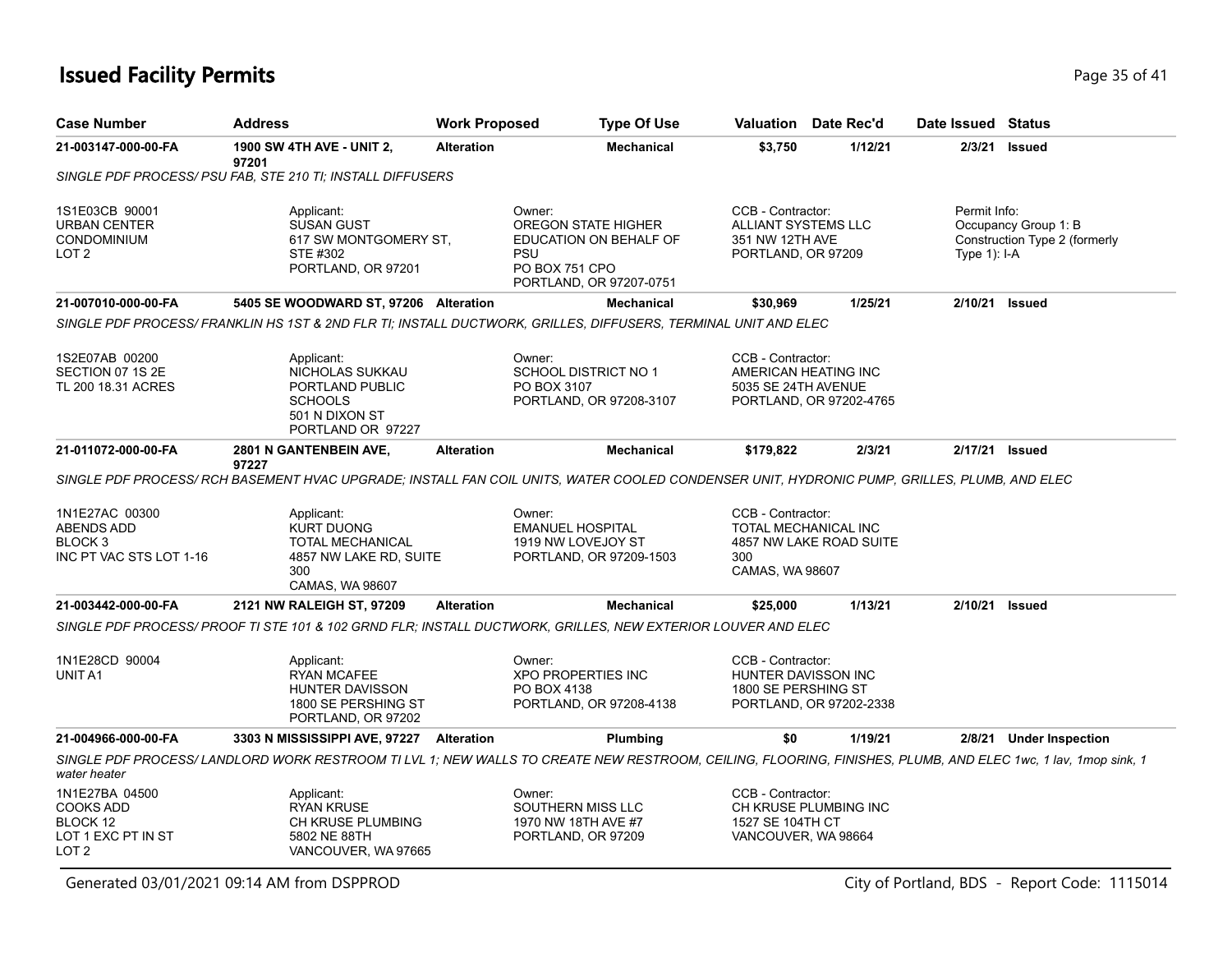# **Issued Facility Permits** Page 36 of 41

| <b>Case Number</b>                                                             | <b>Address</b>                                                                                                                                                                                                                                                                                                                           | <b>Work Proposed</b> |                                                                                                         | <b>Type Of Use</b> |                                                                                          | Valuation Date Rec'd                                      | Date Issued Status              |                                                       |
|--------------------------------------------------------------------------------|------------------------------------------------------------------------------------------------------------------------------------------------------------------------------------------------------------------------------------------------------------------------------------------------------------------------------------------|----------------------|---------------------------------------------------------------------------------------------------------|--------------------|------------------------------------------------------------------------------------------|-----------------------------------------------------------|---------------------------------|-------------------------------------------------------|
| 21-000600-000-00-FA                                                            | 900 SW 5TH AVE, 97204                                                                                                                                                                                                                                                                                                                    | <b>Alteration</b>    |                                                                                                         | Plumbing           | \$0                                                                                      | 1/5/21                                                    | 2/26/21 Issued                  |                                                       |
| heater.                                                                        | UNION BANK GRND FLR TI; MINOR DEMO, NEW WALLS TO CREATE VESTIBULE AREA, WAITING AREA, LOBBY, TELLER AREA, WORK RM, IT RM, CASH RM, BREAKRM, BATHRM,<br>CONFERENCE RM, FUTURE ATM RM, CEILING, FLOORING, FINISHES, PLUMB AND ELEC Demo and cap 1- sink. New: 1- water closet, 1- lavatory, 1- floor drain, 1- sink, 1- disposal, 1- water |                      |                                                                                                         |                    |                                                                                          |                                                           |                                 |                                                       |
| 1S1E03BB 00200<br><b>PORTLAND</b><br>BLOCK 59<br><b>LOT 1-8</b>                | Applicant:<br>HUNTER DAVISSON INC<br>1800 SE PERSHING ST<br>PORTLAND, OR 97202-2338                                                                                                                                                                                                                                                      |                      | Owner:<br>STANDARD INS CO<br>PO BOX 711<br>PORTLAND, OR 97204                                           |                    | CCB - Contractor:<br>1800 SE PERSHING ST                                                 | <b>HUNTER DAVISSON INC</b><br>PORTLAND, OR 97202-2338     | Permit Info:<br>Type $1$ : I-FR | Occupancy Group 1: B<br>Construction Type 2 (formerly |
| 21-009010-000-00-FA                                                            | 220 NW 2ND AVE, 97209                                                                                                                                                                                                                                                                                                                    | <b>Alteration</b>    |                                                                                                         | Plumbing           | \$0                                                                                      | 1/28/21                                                   |                                 | 2/24/21 Under Inspection                              |
|                                                                                | SINGLE PDF PROCESS/ LANDLORD WORK COMMON AREAS 4TH FLR; DEMO WALLS, NEW WALLS TO CREATE LOUNGE AREA, LOBBY AREA, CONVERT JANITOR CLOSET TO SINGLE<br>USER BATHRM, REMODEL BATHRMS, CEILING, FLOORING, FINISHES, PLUMB AND ELEC                                                                                                           |                      |                                                                                                         |                    |                                                                                          |                                                           |                                 |                                                       |
| 1N1E34CA 04500<br><b>COUCHS ADD</b><br><b>BLOCK 14</b><br>LOT 1-8 EXC PT IN ST |                                                                                                                                                                                                                                                                                                                                          |                      | Owner:<br>REEP 220 NW OWNER I LLC<br>1 FRONT ST #550<br>SAN FRANCISCO, CA 94111-<br>5344                |                    | CCB - Contractor:<br><b>ALLIANT SYSTEMS LLC</b><br>351 NW 12TH AVE<br>PORTLAND, OR 97209 |                                                           |                                 |                                                       |
| 21-018589-000-00-FA                                                            | 10570 SE WASHINGTON ST,                                                                                                                                                                                                                                                                                                                  | <b>Alteration</b>    |                                                                                                         | Plumbing           | \$0                                                                                      | 2/25/21                                                   | 2/25/21                         | <b>Final</b>                                          |
|                                                                                | 97216<br>SINGLE PDF PROCESS/OREGON CHIROPRACTIC ASSOCIATION 10580 TI; NEW TENANT - DEMO WALLS, NEW WALLS TO CREATE CLOSETS, RECEPTION AREA, OFFICE, CEILING,<br>FLOORING, FINISHES, PLUMB, AND ELEC - INSTALL 1 BREKRM SINK/FAUCET & DISHWASHER                                                                                          |                      |                                                                                                         |                    |                                                                                          |                                                           |                                 |                                                       |
| 1S2E03BB 00700                                                                 | Applicant:<br><b>BEAVERTON PLUMBING INC</b><br>13980 SW TV HWY<br>BEAVERTON, OR 97005-2309                                                                                                                                                                                                                                               |                      | Owner:<br><b>WESTON INVESTMENT CO</b><br><b>LLC</b><br>2154 NE BROADWAY #200<br>PORTLAND, OR 97232-1561 |                    | CCB - Contractor:<br>13980 SW TV HWY                                                     | <b>BEAVERTON PLUMBING INC</b><br>BEAVERTON, OR 97005-2309 | Permit Info:<br>Type $1$ : II N | Occupancy Group 1: B<br>Construction Type 2 (formerly |
| 20-221841-000-00-FA                                                            | 900 SW 5TH AVE, 97204                                                                                                                                                                                                                                                                                                                    | <b>Alteration</b>    |                                                                                                         | Plumbing           | \$0                                                                                      | 12/8/20                                                   | 2/26/21 Issued                  |                                                       |
|                                                                                | UNION BANK 25TH FLR TI; MINOR DEMO, NEW WALLS TO CREATE RECEPTION AREAK CONFERENCE RM, IDF RM, HUDDLE RMS, OFFICES, PHONE RMS, BREAKRM, OPEN OFFICE<br>AREAS, CEILING, FLOORING, FINISHES, PLUMB AND ELEC 1- sink, 1- water heater, 1- hub drain, 1- dishwasher, 1- garbage disposal, 1- filter, 1- ice maker, 1- coffee maker           |                      |                                                                                                         |                    |                                                                                          |                                                           |                                 |                                                       |
| 1S1E03BB 00200<br><b>PORTLAND</b><br>BLOCK 59<br><b>LOT 1-8</b>                | Applicant:<br>HUNTER DAVISSON INC<br>1800 SE PERSHING ST<br>PORTLAND, OR 97202-2338                                                                                                                                                                                                                                                      |                      | Owner:<br>STANDARD INS CO<br>PO BOX 711<br>PORTLAND, OR 97204                                           |                    | CCB - Contractor:<br>1800 SE PERSHING ST                                                 | HUNTER DAVISSON INC<br>PORTLAND, OR 97202-2338            | Permit Info:<br>Type $1$ : I-FR | Occupancy Group 1: B<br>Construction Type 2 (formerly |
| 20-194556-000-00-FA                                                            | 516 SE MORRISON ST, 97214                                                                                                                                                                                                                                                                                                                | <b>Alteration</b>    |                                                                                                         | <b>Plumbing</b>    | \$0                                                                                      | 9/24/20                                                   | 2/2/21 Final                    |                                                       |
| break sinks.                                                                   | LANDLORD WK 8TH & 9TH FL TI; DEMO WALLS AND RESTROOMS, PLUMB AND ELEC - FUTURE TI PERMIT MAY BE REQUIRED Demo and cap: 6- water closets, 2- urinals, 4- lavatories, 2-                                                                                                                                                                   |                      |                                                                                                         |                    |                                                                                          |                                                           |                                 |                                                       |
| 1S1E02BB 06100                                                                 | Applicant:<br><b>NATE HANDLIN</b><br><b>RAYBORNS PLUMBING INC</b><br>19990 SW CIPOLE RD<br>TUALATIN OR 97062                                                                                                                                                                                                                             |                      | Owner:<br><b>UPG WEATHERLY</b><br>PROPERTY OWNER LLC<br>1215 4TH AVE #600<br>SEATTLE, WA 98161          |                    | CCB - Contractor:<br>19990 SW CIPOLE RD<br>TUALATIN, OR 97062                            | RAYBORNS PLUMBING INC                                     |                                 |                                                       |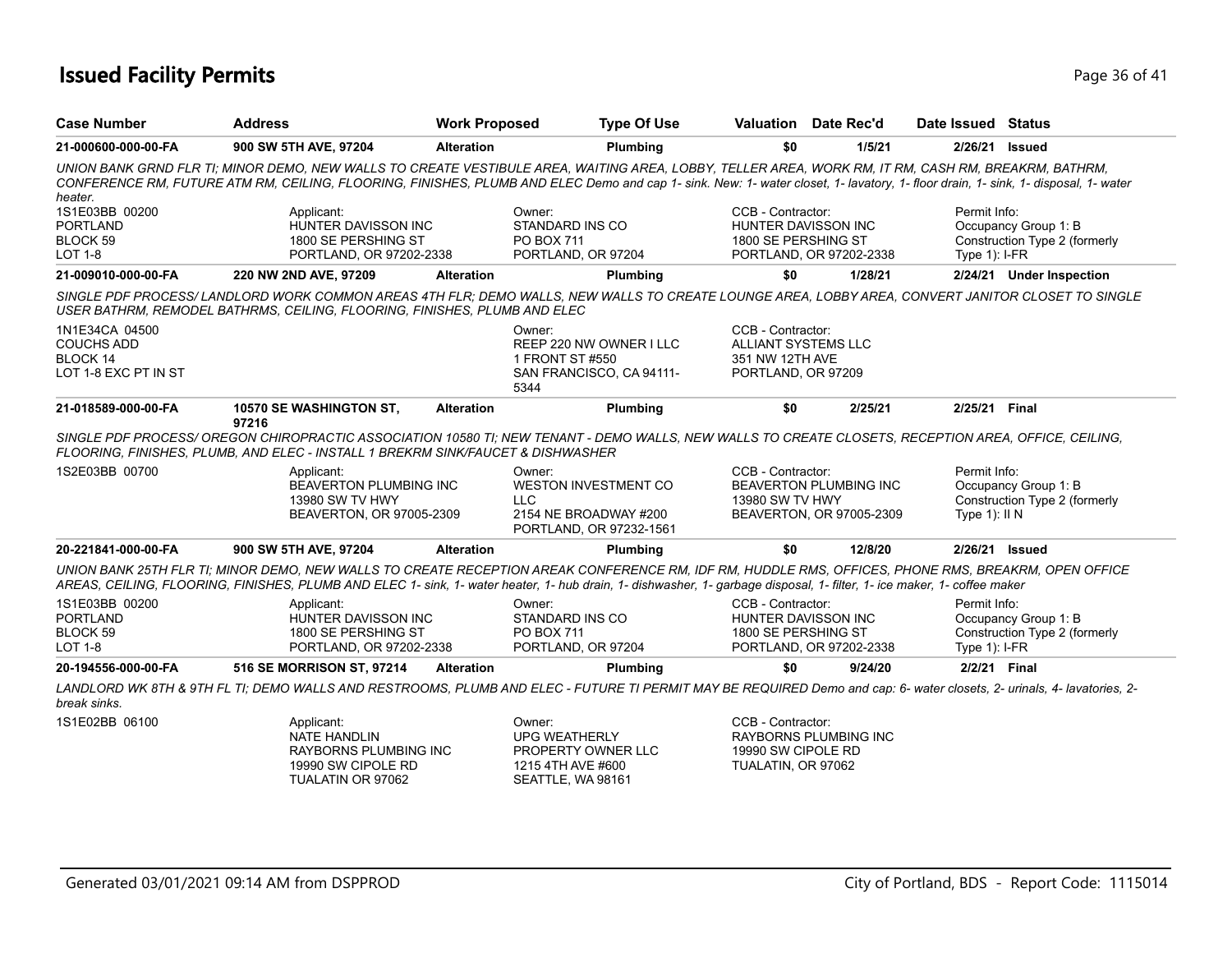# **Issued Facility Permits** Page 37 of 41

| <b>Case Number</b>                                                                                                                                                                                                                                                                                                                                                                                                                                                                                                                                                                                                                                                                                                                                                                                                                                                                                                                                       | <b>Address</b>                                                                                                                                                                                                                                                                                                                                                                                                                                                  | <b>Work Proposed</b>                               | <b>Type Of Use</b>      | Valuation Date Rec'd                                                                                                             |                         | Date Issued Status              |                                                         |  |  |
|----------------------------------------------------------------------------------------------------------------------------------------------------------------------------------------------------------------------------------------------------------------------------------------------------------------------------------------------------------------------------------------------------------------------------------------------------------------------------------------------------------------------------------------------------------------------------------------------------------------------------------------------------------------------------------------------------------------------------------------------------------------------------------------------------------------------------------------------------------------------------------------------------------------------------------------------------------|-----------------------------------------------------------------------------------------------------------------------------------------------------------------------------------------------------------------------------------------------------------------------------------------------------------------------------------------------------------------------------------------------------------------------------------------------------------------|----------------------------------------------------|-------------------------|----------------------------------------------------------------------------------------------------------------------------------|-------------------------|---------------------------------|---------------------------------------------------------|--|--|
| 20-191508-000-00-FA                                                                                                                                                                                                                                                                                                                                                                                                                                                                                                                                                                                                                                                                                                                                                                                                                                                                                                                                      | 7000 NE AIRPORT WAY, 97218                                                                                                                                                                                                                                                                                                                                                                                                                                      | <b>Alteration</b>                                  | Plumbing                | \$0                                                                                                                              | 9/16/20                 |                                 | 2/11/21 Under Inspection                                |  |  |
| FF1/ PDX TERMINAL 5 TENANT RELOCATES ALL CONCOURSES DEPLANNING & ENPLANNING LEVELS; MULTIPLE AREAS ACROSS ENTIRE TERMINAL FOR TENANTS - ELEPHANTS<br>QSR, PORTLAND ROASTING, AOS, ARINC, ELEPHANST G&G - DEMO WALLS, NEW WALLS TO CREATE PUBLIC SERVICE COUNTER AREAS, FOOD PREP AREAS, WALK IN<br>COOLERS/FREEZERS, STORAGE AREAS, OFFICES, CONFERENCE RMS, BREAKRMS, OPEN OFFICE AREA, CEILING, FLOORING, FINISHES, PLUMB AND ELEC Demo: 2- sinks, cap hot<br>water to 2 existing sinks. New: Elephants and Elephants Grab N Go, 5- floor sinks, 1- floor drain, 1- grease interceptor, 1- mop sink, 2- water heaters, 1- expansion tank, 1- backflow assembly, 2- hand<br>sinks, 1-3 compartment sink, 1- ice machine, 1- dishwasher, 1- drop-in sink, 1- dump sink, 1- dipper sink, 1- coffee brewer, 1- espresso machine, 1- hot water dispenser. Portland Roasting, 1- floor<br>sink, AOS, 1- sink, 1- ice maker, 1- floor drain, 1- water heater. |                                                                                                                                                                                                                                                                                                                                                                                                                                                                 |                                                    |                         |                                                                                                                                  |                         |                                 |                                                         |  |  |
| 1N2E08B 00400<br>SECTION 08 1N 2E<br>TL 400 7.39 ACRES<br>SEE SUB ACCOUNT<br>R705697 (R                                                                                                                                                                                                                                                                                                                                                                                                                                                                                                                                                                                                                                                                                                                                                                                                                                                                  |                                                                                                                                                                                                                                                                                                                                                                                                                                                                 | Owner:<br>PORT OF PORTLAND<br>PO BOX 3529          | PORTLAND, OR 97208-3529 | CCB - Contractor:<br><b>BILL GRASSL</b><br><b>HARDER MECHANICAL</b><br>CONTRACTORS INC<br>PO BOX 5118                            | PORTLAND, OR 97208-5118 | Permit Info:<br>Type $1$ : I-A  | Occupancy Group 1: A-3<br>Construction Type 2 (formerly |  |  |
| 20-222828-000-00-FA                                                                                                                                                                                                                                                                                                                                                                                                                                                                                                                                                                                                                                                                                                                                                                                                                                                                                                                                      | 1615 SE 3RD AVE, 97214                                                                                                                                                                                                                                                                                                                                                                                                                                          | <b>Alteration</b>                                  | Plumbing                | \$0                                                                                                                              | 12/10/20                |                                 | 2/17/21 Under Inspection                                |  |  |
| 1S1E03DA 01900<br>STEPHENS ADD                                                                                                                                                                                                                                                                                                                                                                                                                                                                                                                                                                                                                                                                                                                                                                                                                                                                                                                           | STACKED SANDWICH SHOP TI; NEW WALLS FOR WALK-IN COOLER, CREATE ADDITIONAL KITCHEN SPACE, PLUMB, AND ELEC 1- hand sink, 1- prep sink, 1- floor sink                                                                                                                                                                                                                                                                                                              | Owner:                                             | 240 CLAY DEVELOPMENT    |                                                                                                                                  |                         |                                 |                                                         |  |  |
| BLOCK 39<br><b>LOT 1-8</b><br><b>ENTERPRISE ZONE,</b><br>POTENTIAL ADDITIONAL<br>TAX.                                                                                                                                                                                                                                                                                                                                                                                                                                                                                                                                                                                                                                                                                                                                                                                                                                                                    |                                                                                                                                                                                                                                                                                                                                                                                                                                                                 | LLC.<br>1615 SE 3RD AVE #100<br>PORTLAND, OR 97214 |                         |                                                                                                                                  |                         |                                 |                                                         |  |  |
| 20-210127-000-00-FA                                                                                                                                                                                                                                                                                                                                                                                                                                                                                                                                                                                                                                                                                                                                                                                                                                                                                                                                      | <b>7000 NE AIRPORT WAY, 97218</b>                                                                                                                                                                                                                                                                                                                                                                                                                               | <b>Alteration</b>                                  | Plumbing                | \$0                                                                                                                              | 10/30/20                | 2/11/21 <b>Issued</b>           |                                                         |  |  |
| 1N2E08B 00400<br>SECTION 08 1N 2E<br>TL 400 7.39 ACRES<br>SEE SUB ACCOUNT<br>R705697 (R                                                                                                                                                                                                                                                                                                                                                                                                                                                                                                                                                                                                                                                                                                                                                                                                                                                                  | FF4/ PDX TERMINAL 5 TENANT RELOCATES (GROUP 4) ALL CONCOURSES DEPLANNING & ENPLANNING LEVELS; MULTIPLE AREAS ACROSS ENTIRE TERMINAL FOR TENANTS - NIKE,<br>PEETS, SOUNDBALANCE, TIMBERLINE, WASHER & DRYER - DEMO TO CLEAR TENANT SPACES FOR FUTURE TI BUILD OUT, REMODEL STORAGE RMS, WASHER/DRYER RM, CEILING,<br>FLOORING, FINISHES, PLUMB AND ELEC Demo: 1- sink, 3- floor sinks, 3- floor drains, 1- mop sink, 1- water heater. New: 1- clothes washer box | Owner:<br>PORT OF PORTLAND<br>PO BOX 3529          | PORTLAND, OR 97208-3529 | CCB - Contractor:<br><b>BILL GRASSL</b><br><b>HARDER MECHANICAL</b><br>CONTRACTORS INC<br>PO BOX 5118<br>PORTLAND, OR 97208-5118 |                         | Permit Info:<br>Type $1$ : I-A  | Occupancy Group 1: A-3<br>Construction Type 2 (formerly |  |  |
| 20-203960-000-00-FA                                                                                                                                                                                                                                                                                                                                                                                                                                                                                                                                                                                                                                                                                                                                                                                                                                                                                                                                      | 7000 NE AIRPORT WAY, 97218                                                                                                                                                                                                                                                                                                                                                                                                                                      | <b>Alteration</b>                                  | Plumbing                | \$0                                                                                                                              | 10/16/20                |                                 | 2/10/21 Under Inspection                                |  |  |
| FF4/ PDX TERMINAL 6 TENANT RELOCATES (GROUP 2) ALL CONCOURSES DEPLANNING & ENPLANNING LEVELS; MULTIPLE AREAS ACROSS ENTIRE TERMINAL FOR TENANTS -<br>HOLLYWOOD THEATRE, PARADIES, SMARTE CARTE, TRAVEL OREGON, NEWSSTAND, KIEHLS - DEMO WALLS, REMODEL THEATRE, NEW WALLS TO CREATE STOREFRONTS,<br>OFFICES, BREAKRMS, STORAGE RMS, NEWSTAND, RETAIL AREA, CEILING, FLOORING, FINISHES, PLUMB AND ELEC PARADIES OFFICE: 1- sink, 1- hub drain, 1- water heater, 1- supply<br>box. TRAVEL OREGON: 1- sink, 1- hub drain, 1- water heater                                                                                                                                                                                                                                                                                                                                                                                                                  |                                                                                                                                                                                                                                                                                                                                                                                                                                                                 |                                                    |                         |                                                                                                                                  |                         |                                 |                                                         |  |  |
| 1N2E08B 00400<br>SECTION 08 1N 2E<br>TL 400 7.39 ACRES<br>SEE SUB ACCOUNT<br>R705697 (R                                                                                                                                                                                                                                                                                                                                                                                                                                                                                                                                                                                                                                                                                                                                                                                                                                                                  |                                                                                                                                                                                                                                                                                                                                                                                                                                                                 | Owner:<br>PORT OF PORTLAND<br>PO BOX 3529          | PORTLAND, OR 97208-3529 | CCB - Contractor:<br><b>BILL GRASSL</b><br><b>HARDER MECHANICAL</b><br>CONTRACTORS INC<br>PO BOX 5118<br>PORTLAND, OR 97208-5118 |                         | Permit Info:<br>Type $1$ ): I-A | Occupancy Group 1: A-3<br>Construction Type 2 (formerly |  |  |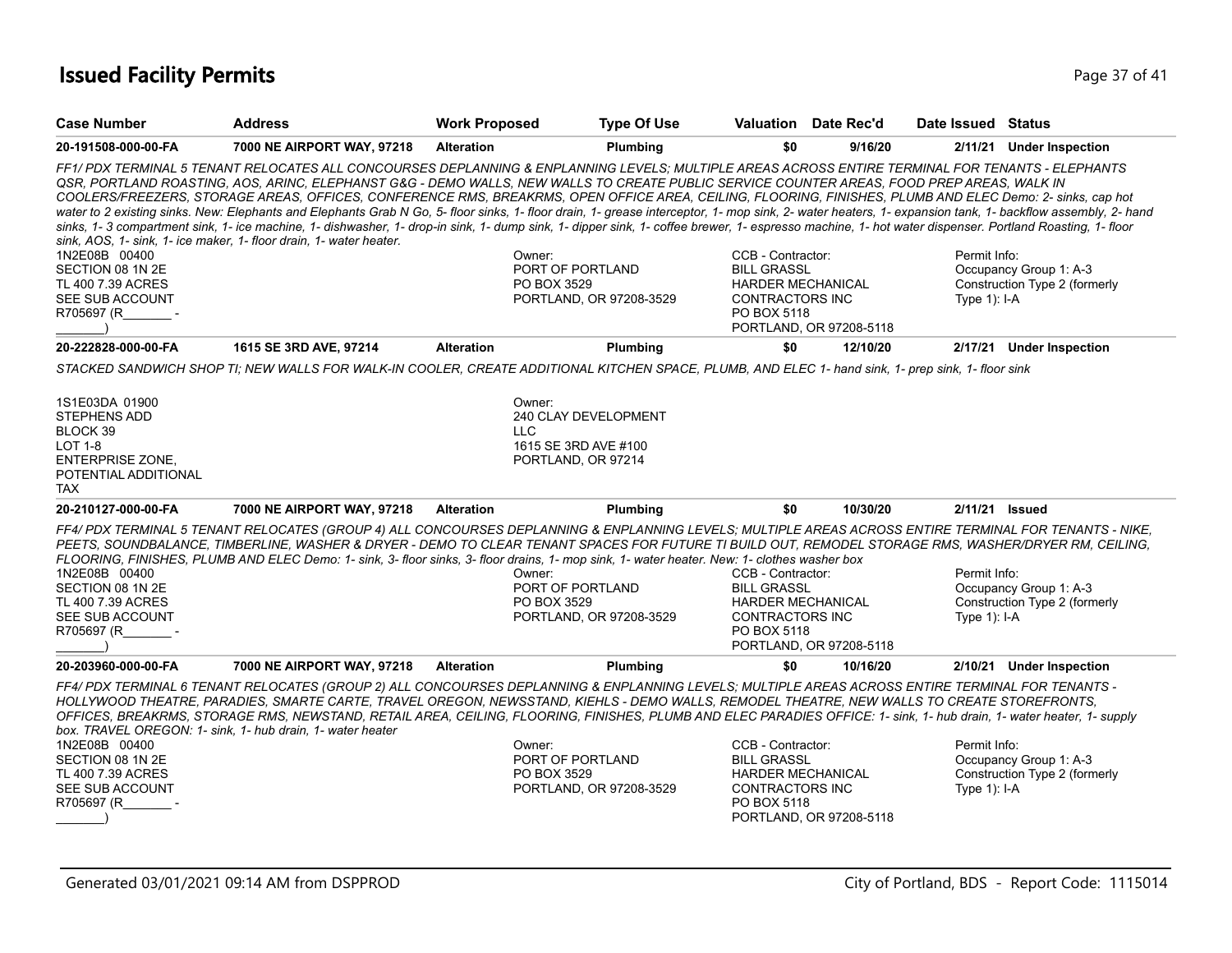### **Issued Facility Permits** Provide a strategies of 41 and 200 minutes and 200 minutes of 41 and 200 minutes and 200 minutes and 200 minutes and 200 minutes and 200 minutes and 200 minutes and 200 minutes and 200 minutes and

| 20-209563-000-00-FA                                                                                                      | 7000 NE AIRPORT WAY, 97218                                                                                                                        | <b>Alteration</b>                                                    | Plumbing                         | \$0                                                                                                                                     | 10/29/20 | 2/24/21 Issued                                                                                                                                                   |  |  |
|--------------------------------------------------------------------------------------------------------------------------|---------------------------------------------------------------------------------------------------------------------------------------------------|----------------------------------------------------------------------|----------------------------------|-----------------------------------------------------------------------------------------------------------------------------------------|----------|------------------------------------------------------------------------------------------------------------------------------------------------------------------|--|--|
|                                                                                                                          | lavatories, 2-floor drains, 1- mop sink, 1- RPBA. New: 6- water closets, 6- urinals, 10- lavatories, 2-floor drains, 1- drinking fountain.        |                                                                      |                                  |                                                                                                                                         |          | PDX TERMINAL CONCOURSE C RESTRM TI; DEMO WALLS, NEW WALLS TO REMODEL RESTRM, CEILING, FLOORING, FINISHES, PLUMB AND ELEC Demo: 6- water closets, 6- urinals, 10- |  |  |
| 1N2E08B 00400<br>SECTION 08 1N 2E<br>TL 400 7.39 ACRES<br>SEE SUB ACCOUNT<br>R705697 (R                                  |                                                                                                                                                   | Owner:<br>PORT OF PORTLAND<br>PO BOX 3529<br>PORTLAND, OR 97208-3529 |                                  | CCB - Contractor:<br><b>BILL GRASSL</b><br><b>HARDER MECHANICAL</b><br><b>CONTRACTORS INC</b><br>PO BOX 5118<br>PORTLAND, OR 97208-5118 |          | Permit Info:<br>Occupancy Group 1: A-3<br>Construction Type 2 (formerly<br>Type $1$ : I-A                                                                        |  |  |
| 20-222343-000-00-FA                                                                                                      | 1895 NW FRONT AVE, 97209                                                                                                                          | <b>Alteration</b>                                                    | Plumbing                         | \$0                                                                                                                                     | 12/9/20  | 2/16/21<br>Issued                                                                                                                                                |  |  |
| KITCHEN, PLUMB, AND ELEC 1-sink, 1- dishwasher                                                                           | LANDLORD WORK - FIELD OFFICE LEVEL 6 SPEC STE; NEW WALLS TO CREATE OPEN OFFICE, OFFICES, CONFERENCE RMS, BREAK OUT RM, STORAGE, RECEPTION, LOBBY, |                                                                      |                                  |                                                                                                                                         |          |                                                                                                                                                                  |  |  |
| 1N1E28DC 00100<br>Applicant:<br><b>DREE HAYDEN</b><br><b>ALLIANT SYSTEMS</b><br>351 NW 12TH AVENUE<br>PORTLAND, OR 97204 |                                                                                                                                                   |                                                                      |                                  | CCB - Contractor:<br><b>ALLIANT SYSTEMS LLC</b><br>351 NW 12TH AVE<br>PORTLAND, OR 97209                                                |          |                                                                                                                                                                  |  |  |
| Total # of FA Alteration permits issued: 172                                                                             |                                                                                                                                                   |                                                                      |                                  |                                                                                                                                         |          | Total valuation of FA Alteration permits issued: \$11,476,447                                                                                                    |  |  |
|                                                                                                                          |                                                                                                                                                   |                                                                      |                                  |                                                                                                                                         |          |                                                                                                                                                                  |  |  |
| Total # of Facility Permits issued: 172                                                                                  |                                                                                                                                                   |                                                                      |                                  |                                                                                                                                         |          | Total valuation of Facility Permits issued: \$11,476,447                                                                                                         |  |  |
| 19-214942-DFS-06-MG                                                                                                      | <b>1140 SW WASHINGTON ST,</b><br>97205                                                                                                            | <b>New Construction</b>                                              | Apartments/Con<br>dos (3 or more | \$50,000                                                                                                                                | 2/26/21  | 2/26/21<br><b>Issued</b>                                                                                                                                         |  |  |
| 11W - DFS-06 - Concrete Post-Tensioning L1                                                                               |                                                                                                                                                   |                                                                      | units)                           |                                                                                                                                         |          |                                                                                                                                                                  |  |  |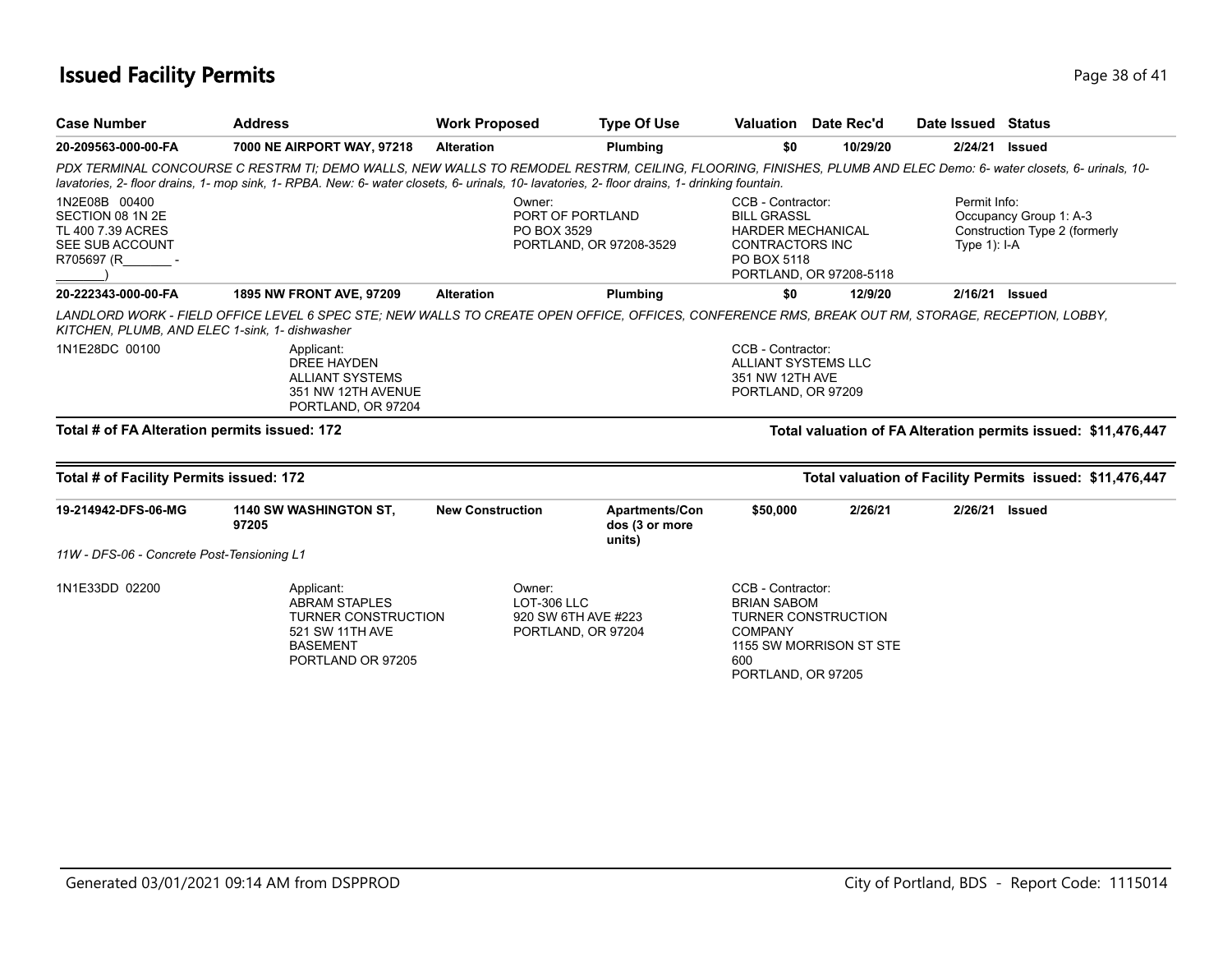## **Issued Major Project Groups Permits Page 19 of 41 Page 39 of 41 Page 39 of 41**

| <b>Case Number</b>                            | <b>Address</b>                                                                                                                                            | <b>Work Proposed</b>                                                   | <b>Type Of Use</b>                                                                                 | Valuation                                                                                                                                                                                                                 | Date Rec'd              | Date Issued Status |                                                                                           |
|-----------------------------------------------|-----------------------------------------------------------------------------------------------------------------------------------------------------------|------------------------------------------------------------------------|----------------------------------------------------------------------------------------------------|---------------------------------------------------------------------------------------------------------------------------------------------------------------------------------------------------------------------------|-------------------------|--------------------|-------------------------------------------------------------------------------------------|
| 19-130673-DFS-08-MG                           | 970 SW WASHINGTON ST, 97205 New Construction                                                                                                              |                                                                        | <b>Apartments/Con</b><br>dos (3 or more<br>units)                                                  | \$300,000                                                                                                                                                                                                                 | 2/23/21                 | 2/26/21            | <b>Issued</b>                                                                             |
|                                               | BLOCK 216-STR-DFS-08 Metal Stairs and Railings Levels 1 thru 3                                                                                            |                                                                        |                                                                                                    |                                                                                                                                                                                                                           |                         |                    |                                                                                           |
| 1N1E34CC 05900                                | Applicant:<br><b>MEGAN COOK-</b><br><b>EICHELBERGER</b><br><b>BALFOUR BEATTY</b><br><b>CONSTRUCTION</b><br>1455 NW IRVING ST STE 400<br>PORTLAND OR 97206 | Owner:<br>BLOCK 216 LLC<br>920 SW 6TH AVE, #223<br>PORTLAND, OR 97204  |                                                                                                    | CCB - Contractor:<br><b>BALFOUR BEATTY</b><br><b>CONSTRUCTION LLC</b><br>205 W DEWEY ST<br>GOLDSBORO, NC 27530<br>CCB - Contractor:<br><b>FOUGHT &amp; COMPANY INC</b><br>14255 SW 72ND AVENUE<br><b>TIGARD, OR 97224</b> |                         |                    |                                                                                           |
| 19-214942-DFS-03-MG                           | 1140 SW WASHINGTON ST,<br>97205                                                                                                                           | <b>New Construction</b>                                                | <b>Apartments/Con</b><br>dos (3 or more<br>units)                                                  | \$63,000                                                                                                                                                                                                                  | 2/3/21                  | 2/3/21             | <b>Issued</b>                                                                             |
|                                               | 11W - DFS 03- Metal stairs 1 & 2 from Level P4 to Level 1                                                                                                 |                                                                        |                                                                                                    |                                                                                                                                                                                                                           |                         |                    |                                                                                           |
| 1N1E33DD 02200                                | Applicant:<br><b>MAX WOHLHUTER</b><br>TURNER CONSTRUCTION<br><b>COMPANY</b><br>PORTLAND OR<br><b>USA</b>                                                  | Owner:<br>LOT-306 LLC<br>920 SW 6TH AVE #223<br>PORTLAND, OR 97204     |                                                                                                    | CCB - Contractor:<br><b>BRIAN SABOM</b><br>TURNER CONSTRUCTION<br><b>COMPANY</b><br>600<br>PORTLAND, OR 97205                                                                                                             | 1155 SW MORRISON ST STE |                    |                                                                                           |
|                                               | Total # of MG New Construction permits issued: 3                                                                                                          |                                                                        |                                                                                                    |                                                                                                                                                                                                                           |                         |                    | Total valuation of MG New Construction permits issued: \$413,000                          |
|                                               | Total # of Major Project Groups Permits issued: 3                                                                                                         |                                                                        |                                                                                                    |                                                                                                                                                                                                                           |                         |                    | Total valuation of Major Project Groups Permits issued: \$413,000                         |
| 19-214715-000-00-SD                           | 78 SE 139TH AVE, 97233<br>SITE IMPROVEMENTS INCLUDING GRADING, LANDSCAPING, PRIVATE DRIVEWAY, FENCING AND SITE UTILITIES                                  | <b>Multiple Dwellings/Single</b><br>Lot Improvements                   | <b>Existing</b><br><b>Residential Site</b>                                                         | \$20,000                                                                                                                                                                                                                  | 8/28/19                 |                    | 2/17/21 Under Inspection                                                                  |
| 1N2E35DD 05000                                | Applicant:<br><b>KEVIN PARTAIN</b><br><b>URBAN VISIONS</b><br>223 NE 56TH AVENUE<br>PORTLAND, OR 97213                                                    | Owner:<br>SUNSET BRIDGE INC<br>PO BOX 66910<br>PORTLAND, OR 97290-6910 | CCB - Contractor:<br><b>JIM KOSTA</b><br>BW CONSTRUCTION INC<br>PO BOX 66910<br>PORTLAND, OR 97290 |                                                                                                                                                                                                                           |                         |                    |                                                                                           |
| issued: 1                                     | Total # of SD Multiple Dwellings/Single Lot Improvements permits                                                                                          |                                                                        |                                                                                                    |                                                                                                                                                                                                                           |                         |                    | Total valuation of SD Multiple Dwellings/Single Lot Improvements permits issued: \$20,000 |
| Total # of Site Development Permits issued: 1 |                                                                                                                                                           |                                                                        |                                                                                                    |                                                                                                                                                                                                                           |                         |                    | Total valuation of Site Development Permits issued: \$20,000                              |

Generated 03/01/2021 09:14 AM from DSPPROD City of Portland, BDS - Report Code: 1115014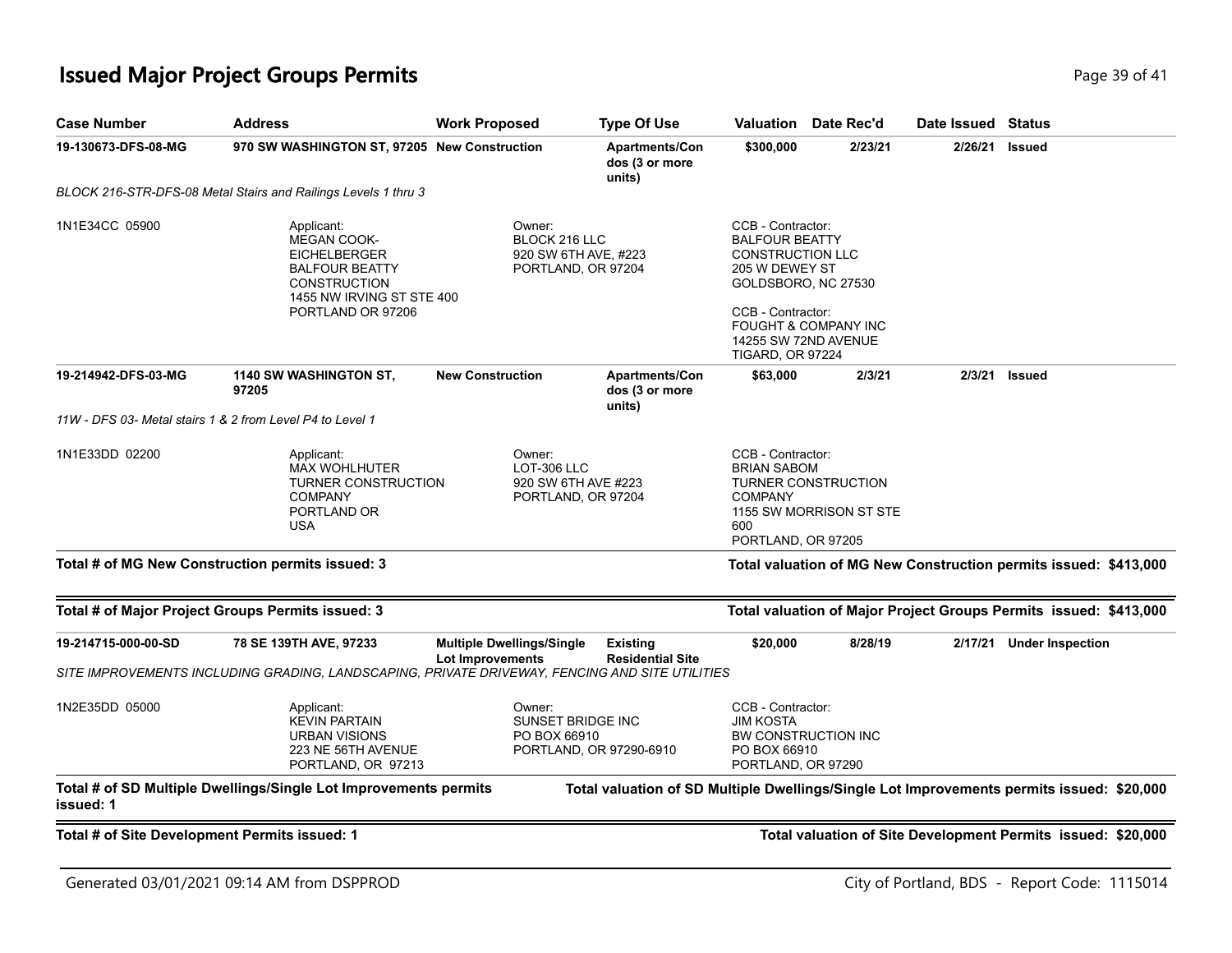## **Issued Zoning Permits** Page 40 of 41

| <b>Case Number</b>                                                  | <b>Address</b>                                                                                                                          | <b>Work Proposed</b> | <b>Type Of Use</b>                                                                                       |                                                          | <b>Valuation</b> Date Rec'd | Date Issued Status |                                                           |
|---------------------------------------------------------------------|-----------------------------------------------------------------------------------------------------------------------------------------|----------------------|----------------------------------------------------------------------------------------------------------|----------------------------------------------------------|-----------------------------|--------------------|-----------------------------------------------------------|
| 20-218562-000-00-ZP                                                 | 2901 NW FRONT AVE, 97210                                                                                                                | <b>Commercial</b>    | <b>LUR Condition</b><br>Compliance                                                                       | \$25,000                                                 | 11/30/20                    | 2/1/21             | <b>Issued</b>                                             |
|                                                                     | SINGLE PDF - IN REPSONSE TO 19-247542-LU - REQUEST TO CONFIRM LANDSCAPING REQUIRED IN PARKING LOT.                                      |                      |                                                                                                          |                                                          |                             |                    |                                                           |
| 1N1E28BD 00900<br>SECTION 28 1N 1E<br>TL 900 1.89 ACRES             | Applicant:<br><b>MELANIE LANE</b><br><b>OSERAN INVESTMENT</b><br>COMPANY, LLC<br>2455 NW MARSHALL ST,<br>SUITE 4<br>PORTLAND OR 97210   |                      | Owner:<br><b>OSERAN INVESTMENT</b><br><b>COMPANY LLC</b><br>2455 NW MARSHALL ST #4<br>PORTLAND, OR 97210 |                                                          |                             |                    |                                                           |
| 20-226646-000-00-ZP                                                 | SW BOUNDARY ST, 97221                                                                                                                   | <b>Commercial</b>    | <b>LUR Condition</b><br>Compliance                                                                       | \$1                                                      | 12/29/20                    | 2/8/21             | <b>Issued</b>                                             |
|                                                                     | SINGLE PDF - INSPECTION OF RESTORATION PLANTINGS APPROVED UNDER 16-288737-LU                                                            |                      |                                                                                                          |                                                          |                             |                    |                                                           |
| 1S1E17BD 00800<br>SECTION 17 1S 1E<br>TL 800 6.97 ACRES             | Applicant:<br><b>CHRISTA VON BEHREN</b><br>11250 SW 5TH AVE STE 613<br>PORTLAND, OR 97204                                               |                      | Owner:<br>PORTLAND CITY OF<br>1120 SW 5TH AVE #1204<br>PORTLAND, OR 97204-1912                           |                                                          |                             |                    |                                                           |
| Total # of ZP Commercial permits issued: 2                          |                                                                                                                                         |                      |                                                                                                          |                                                          |                             |                    | Total valuation of ZP Commercial permits issued: \$25,001 |
| 21-009798-000-00-ZP                                                 | <b>5353 SE CESAR E CHAVEZ</b><br><b>BLVD, 97202</b><br>SINGLE PDF- PLANT TWO NEW CYPRESS TREES AND ONE MAPLE ON PROPERTY W/21-009758-ZP | <b>Residential</b>   | Landscaping                                                                                              | \$450                                                    | 2/18/21                     | 2/18/21            | <b>Issued</b>                                             |
| 1S1E13AD 14700<br><b>WOODSTOCK</b><br>BLOCK 147<br>LOT <sub>4</sub> | Applicant:<br><b>KEVIN PARTAIN</b><br><b>URBAN VISIONS</b><br>223 NE 56TH AVENUE<br>PORTLAND, OR 97213                                  |                      | Owner:<br>KIMCO PROPERTIES LTD<br>PO BOX 1540<br>SANDY, OR 97055-1540                                    | CCB - Contractor:<br>PO BOX 1540<br>SANDY, OR 97055-1540 | KIMCO PROPERTIES LTD        |                    |                                                           |
| 21-009758-000-00-ZP                                                 | 5353 SE CESAR E CHAVEZ<br><b>BLVD, 97202</b>                                                                                            | <b>Residential</b>   | <b>Residential</b><br><b>Driveway</b>                                                                    | \$750                                                    | 2/18/21                     | 2/18/21            | <b>Issued</b>                                             |
|                                                                     | SINGLE PDF- REDUCE DRIVEWAY WIDTH TO 19-5' FOR THE FIRST 10' OF PROPERTY. REMOVE NUISANCE TREES                                         |                      |                                                                                                          |                                                          |                             |                    |                                                           |
| 1S1E13AD 14700<br><b>WOODSTOCK</b><br>BLOCK 147<br>LOT <sub>4</sub> | Applicant:<br><b>KEVIN PARTAIN</b><br><b>URBAN VISIONS</b><br>223 NE 56TH AVENUE<br>PORTLAND, OR 97213                                  |                      | Owner:<br>KIMCO PROPERTIES LTD<br>PO BOX 1540<br>SANDY, OR 97055-1540                                    | CCB - Contractor:<br>PO BOX 1540<br>SANDY, OR 97055-1540 | KIMCO PROPERTIES LTD        |                    |                                                           |